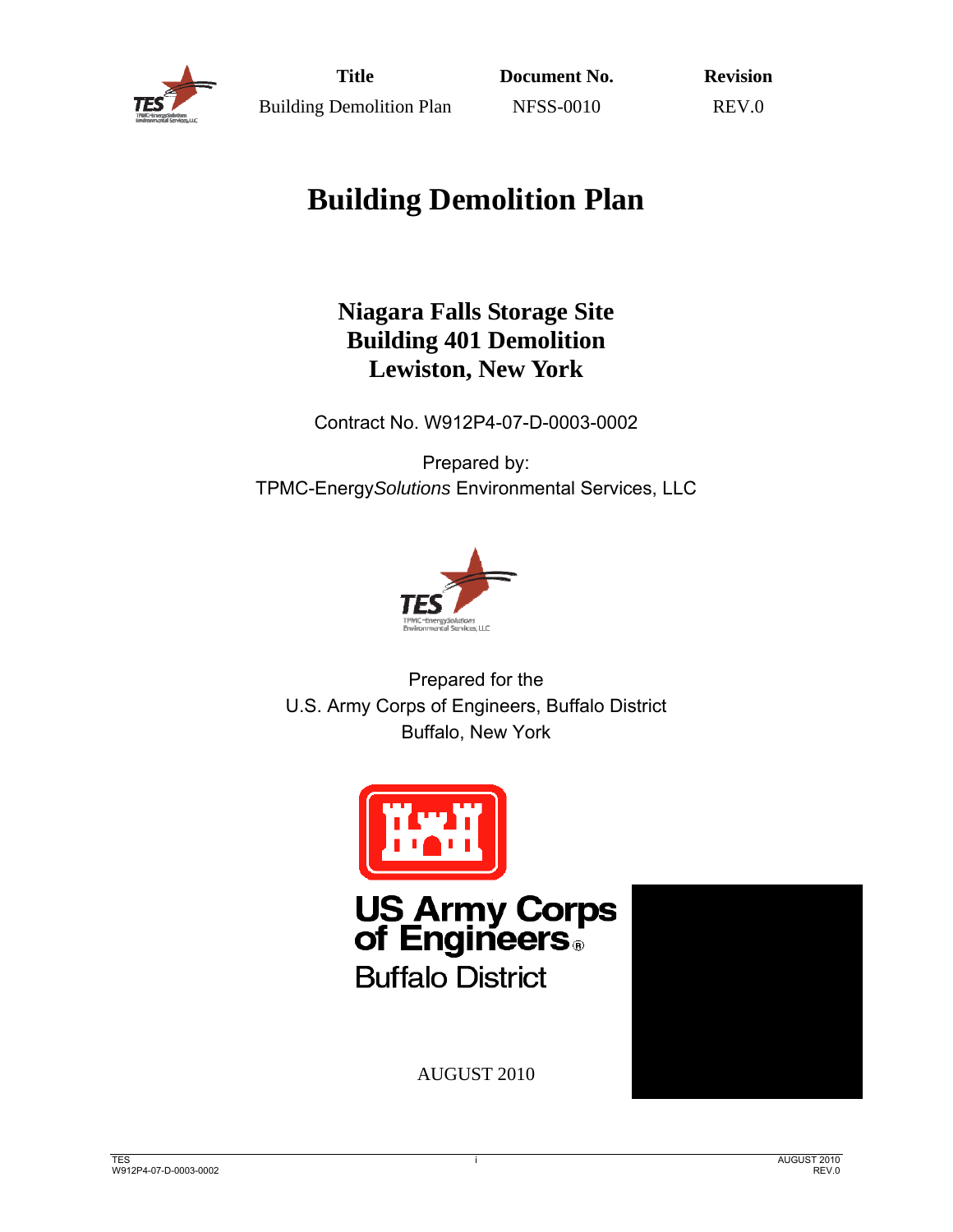

## **Building Demolition Plan**

## **Building 401 Demolition Niagara Falls Storage Site Building Demolition Plan**

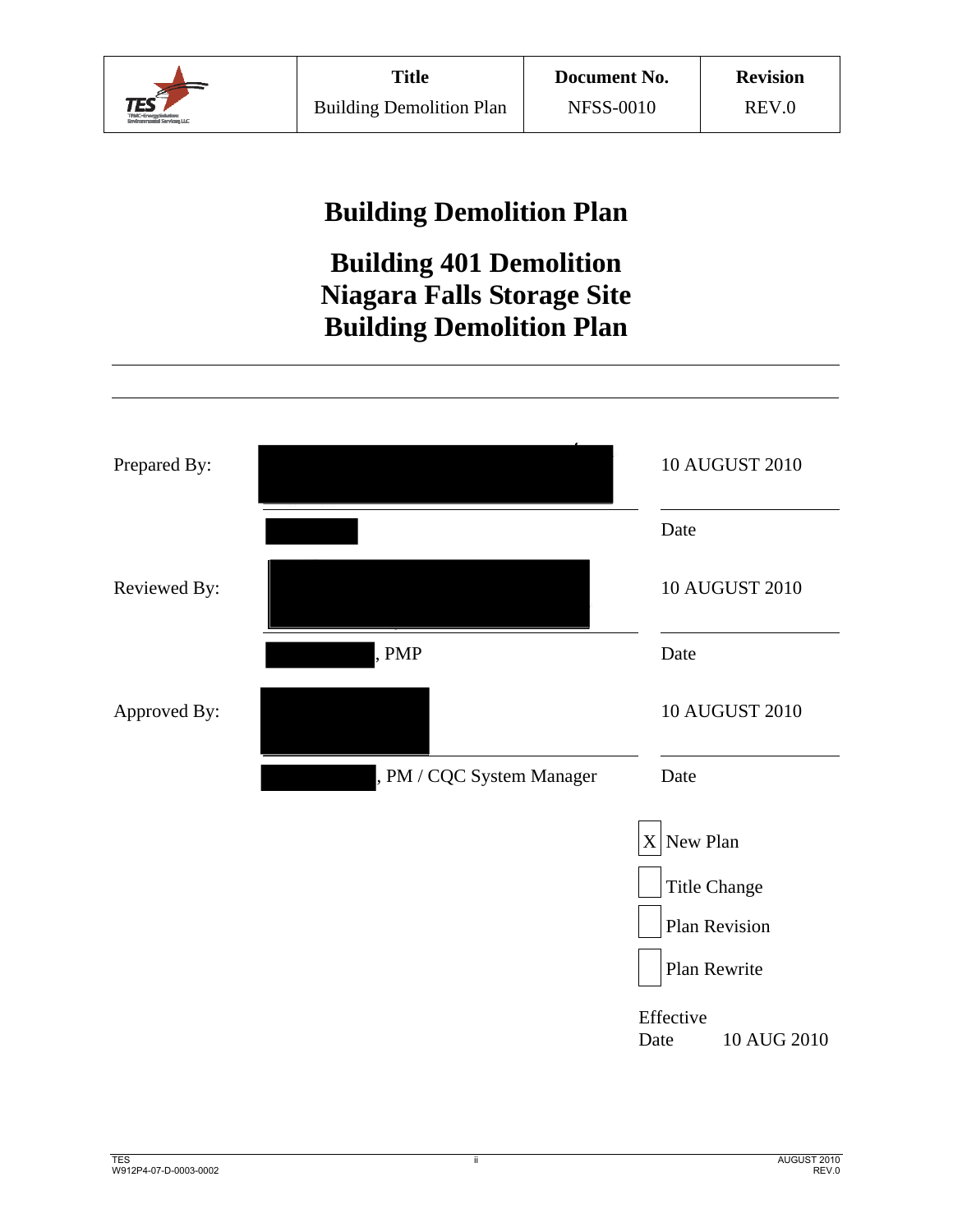

#### **CERTIFICATION OF INDEPENDENT TECHNICAL REVIEW**

#### **COMPLETION OF INDEPENDENT TECHNICAL REVIEW**

TES, LLC (TES) has DRAFTED the *Building Demolition Plan* for the Niagara Falls Storage Site Building 401 Demolition Project located in Lewiston, New York. Notice is hereby given that an independent technical review has been conducted that is appropriate to address all regulatory and compliance issues appropriate to the Niagara Falls Storage Site Building 401 demolition, as defined in the TES NFSS Building Demolition Plan. During the independent technical review, compliance with established policy principles and procedures, utilizing justified and valid assumptions, was verified. This included review of assumptions; methods, procedures, and material used in analyses; alternatives evaluated; the appropriateness of data used and level of data obtained; and reasonableness of the results, including whether the product meets the customer's needs consistent with existing USACE policy. Signature/TES Report Preparer

Date 26 JULY 2010 Signature/TES Independent Technical Reviewer Date 26 JULY 2010 Signature/TES Independent Technical Reviewer Date 26 JULY 2010 Date 26 JULY 2010 **Independent Technical Review Team Members: CERTIFICATION OF INDEPENDENT TECHNICAL REVIEW**

Signature/TES Independent Technical Reviewer

Significant concerns and the explanation of the resolution are as follows: Item Technical Concerns Possible Impact Resolutions  **Demolition Plan**  1 See attached sheets As noted above, all concerns resulting from independent technical review of the plan have been resolved.

Signature/ Date 26 JULY 2010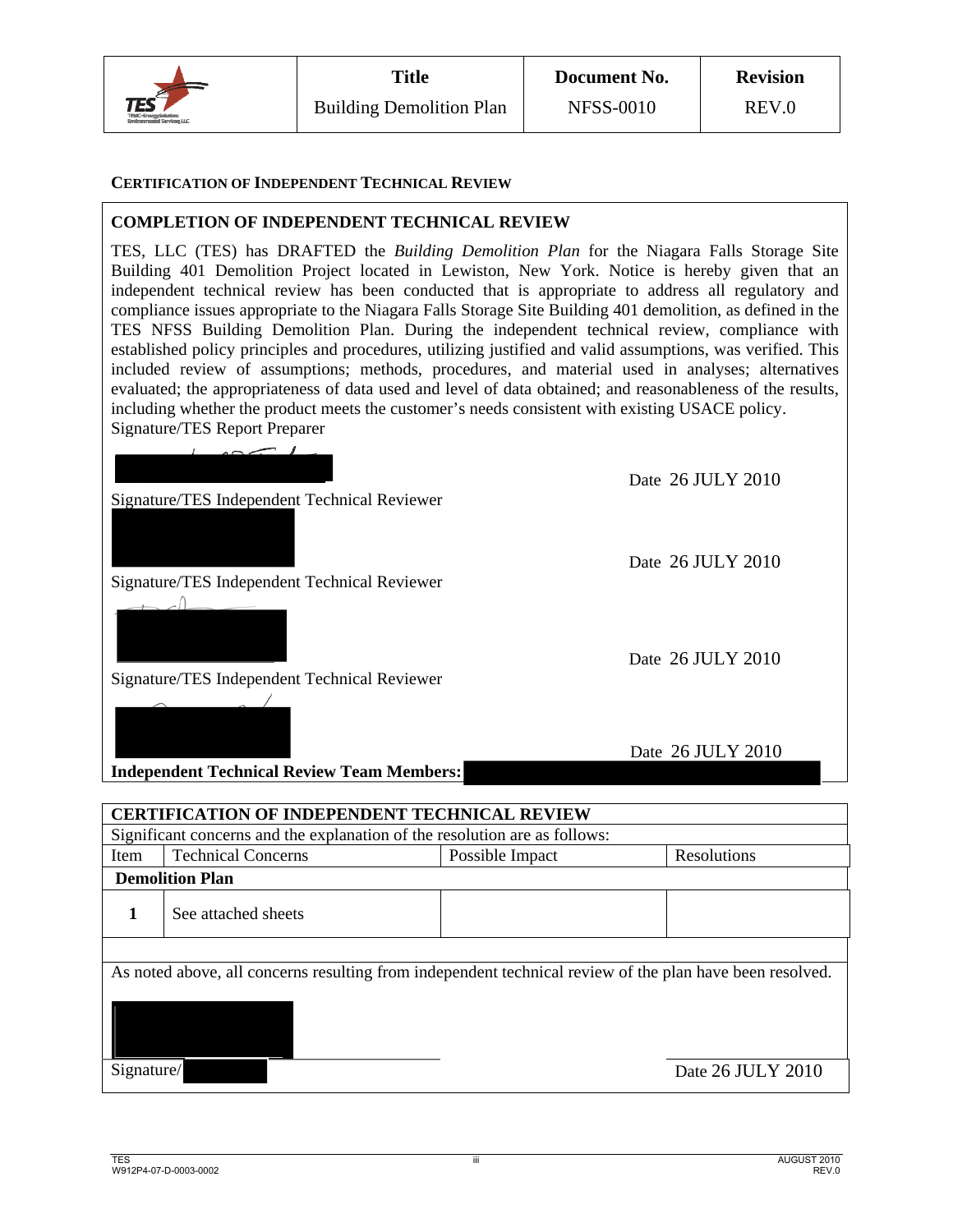

## **TABLE OF CONTENTS**

| 1.0 |                          |                                                          |          |
|-----|--------------------------|----------------------------------------------------------|----------|
|     | 1.1<br>1.2               |                                                          |          |
| 2.0 |                          |                                                          |          |
|     | 2.1<br>2.2<br>2.3<br>2.4 |                                                          |          |
| 3.0 |                          |                                                          |          |
|     | 3.1<br>3.2               |                                                          |          |
| 4.0 |                          |                                                          |          |
|     | 4.1                      |                                                          |          |
|     | 4.2<br>4.3               |                                                          |          |
|     | 4.4                      |                                                          |          |
| 5.0 |                          |                                                          |          |
|     | 5.1                      |                                                          |          |
|     | 5.2                      |                                                          |          |
|     | 5.3                      |                                                          |          |
| 6.0 |                          |                                                          |          |
|     | 6.1<br>6.2               |                                                          |          |
| 7.0 |                          |                                                          |          |
|     | 7.1                      |                                                          |          |
|     | 7.2                      |                                                          |          |
|     | 7.3                      |                                                          |          |
|     | 7.4<br>7.5               |                                                          |          |
|     | 7.6                      |                                                          |          |
| 8.0 |                          |                                                          |          |
|     | 8.1                      |                                                          |          |
|     | 8.2                      |                                                          |          |
|     | 8.3                      |                                                          |          |
|     | 8.3.1<br>8.3.2           | <b>Silo Demolition</b><br><b>Building 401 Demolition</b> | 16<br>16 |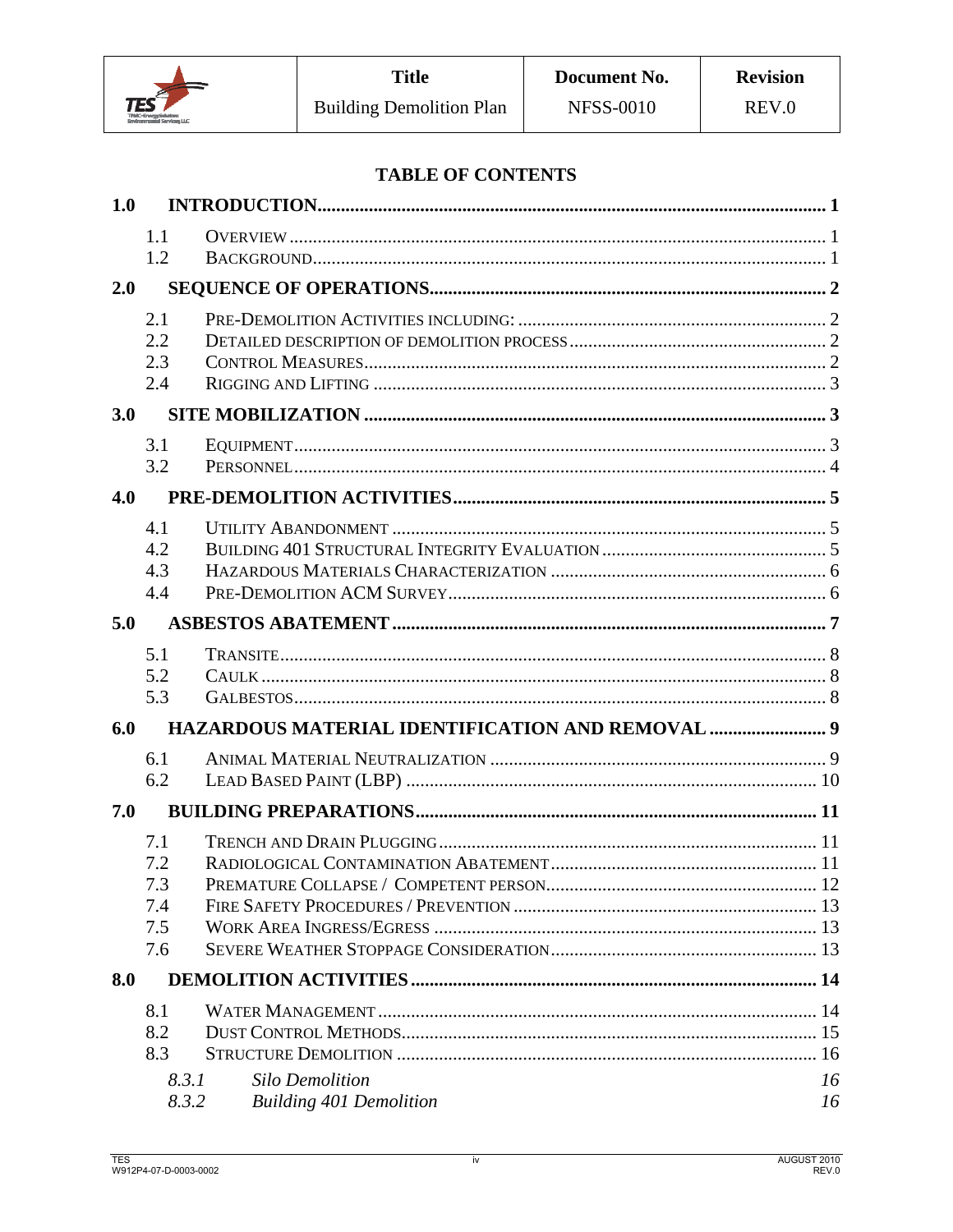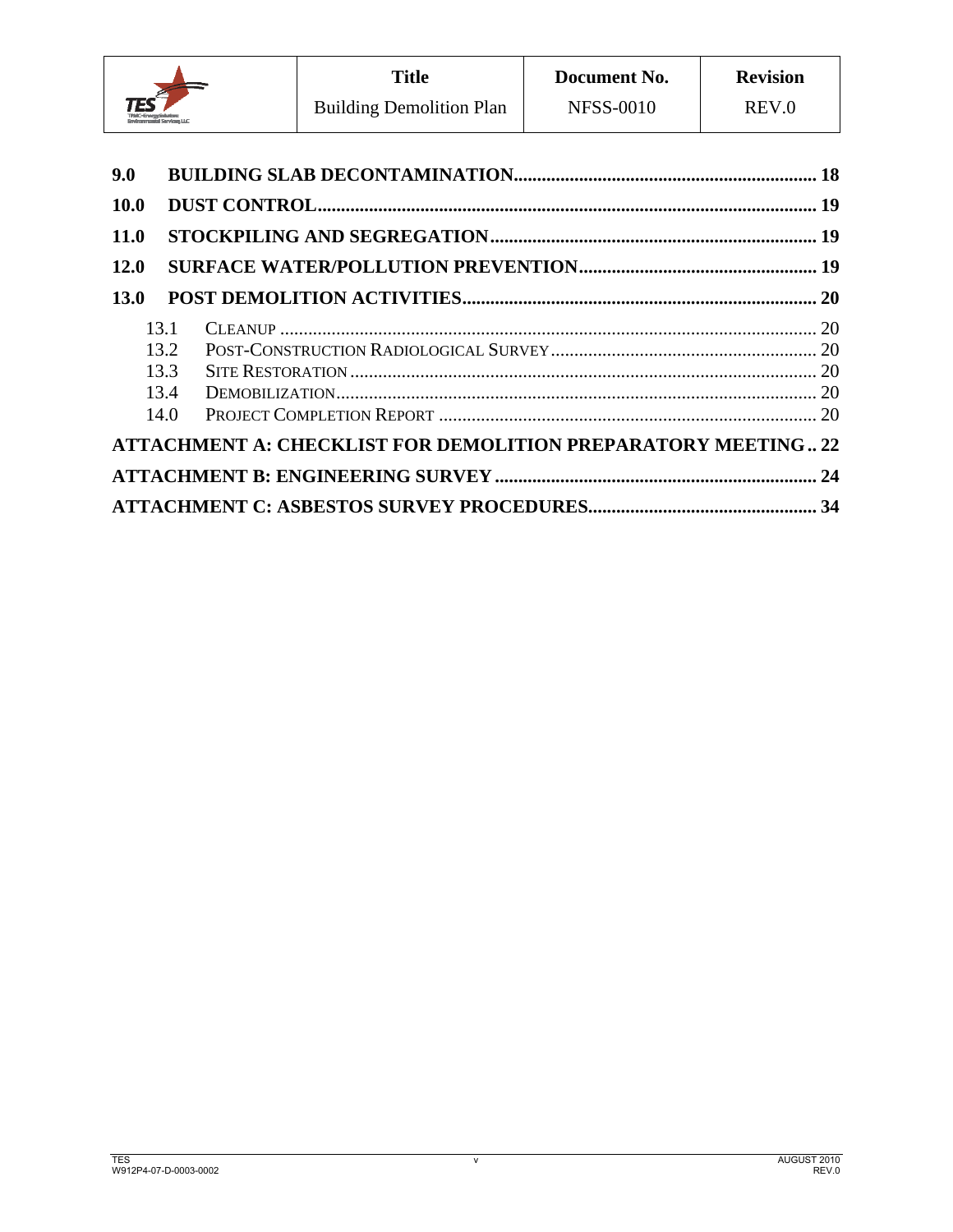

## **LIST OF ACRONYMS**

| <b>ACM</b>      | <b>Asbestos Containing Material</b>                        |
|-----------------|------------------------------------------------------------|
| <b>AEC</b>      | <b>Atomic Energy Commission</b>                            |
| <b>APP/SSHP</b> | Accident Prevention Plan/Site Safety and Health Plan       |
| C&D             | <b>Construction and Demolition</b>                         |
| <b>CESHP</b>    | Corporate Environmental, Safety, and Health Program        |
| <b>CFR</b>      | Code of Federal Regulations                                |
| <b>COR</b>      | <b>Contracting Officer's Representative</b>                |
| <b>CWM</b>      | Chemical Waste Management, Inc.                            |
| D&D             | Decontamination & Demolition                               |
| <b>DEMCO</b>    | DEMCO, Inc.                                                |
| <b>DOE</b>      | Department of Energy                                       |
| ES              | EnergySolutions                                            |
| <b>FUSRAP</b>   | Formerly Utilized Sites Remedial Action Program            |
| HP              | Health physics                                             |
| <b>HTRW</b>     | Hazardous, Toxic, and Radioactive Waste                    |
| <b>LBP</b>      | <b>Lead Based Paint</b>                                    |
| <b>LOOW</b>     | Lake Ontario Ordnance Works                                |
| <b>MARC</b>     | <b>Multiple Award Remediation Contract</b>                 |
| <b>NFSS</b>     | Niagara Falls Storage Site                                 |
| <b>NRC</b>      | <b>Nuclear Regulatory Commission</b>                       |
| <b>NYS</b>      | <b>New York State</b>                                      |
| <b>OSHA</b>     | Occupational Safety and Health Administration              |
| <b>PCB</b>      | Polychlorinated Biphenyl                                   |
| <b>PEL</b>      | Permissible Exposure Level                                 |
| PM              | Project Manager                                            |
| <b>POTW</b>     | <b>Publicly Owned Treatment Works</b>                      |
| <b>PPE</b>      | Personal Protective Equipment                              |
| <b>QCS</b>      | <b>Quality Control System</b>                              |
| <b>RCRA</b>     | Resource Conservation and Recovery Act                     |
| <b>RMS</b>      | <b>Resident Management System</b>                          |
| SAP             | Sampling and Analysis Plan                                 |
| SOW             | <b>Statement of Work</b>                                   |
| TES             | TerranearPMC - EnergySolutions Environmental Services, LLC |
| <b>TPMC</b>     | TerranearPMC, LLC                                          |
| <b>TSCA</b>     | <b>Toxic Substances Control Act</b>                        |
| <b>USACE</b>    | United States Army Corps of Engineers                      |
| <b>WMP</b>      | Water Management Plan                                      |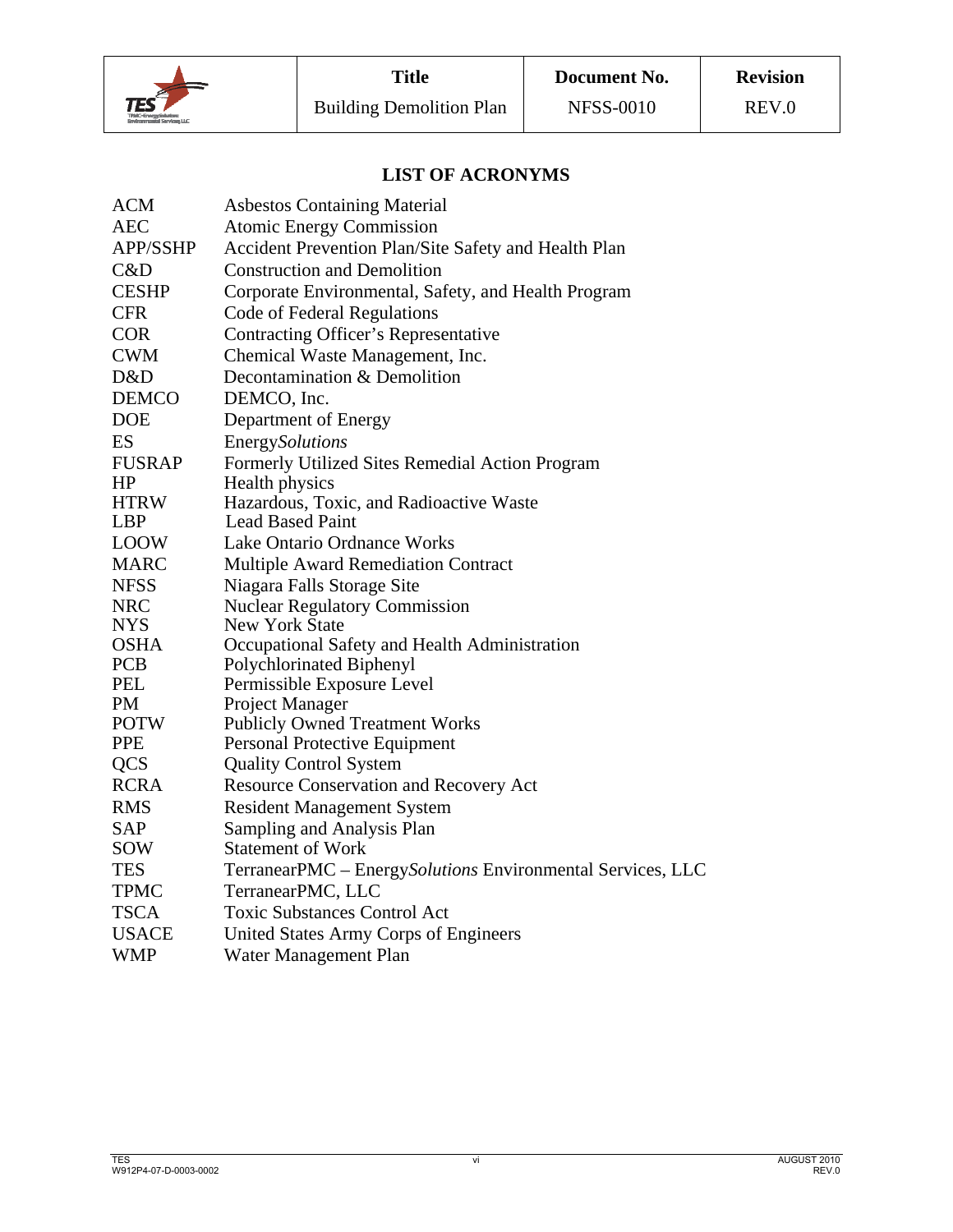

## **1.0 INTRODUCTION**

## 1.1 OVERVIEW

This document provides a systemic approach to the decontamination, including the identification of potential hazardous materials along with planned removal / abatement procedures, sequenced demolition, loading of waste material, and disposal of all material. associated with Building 401 and the adjacent silos. This plan may be altered during operations with permissions from TPMC-Energy*Solutions* Environmental Services, LLC (TES), the U.S. Army Corps of Engineers, Buffalo District (USACE), and other participants that may collectively benefit the project as a whole.

This work is being performed by TES under contract W912P4-07-D-0003-0002. TES has teamed with DEMCO, Inc. (DEMCO) for the structural demolition, including ACM and Hazardous abatement activities. TES will interface with the USACE Buffalo District Contracting Officer's Representative (COR) to ensure compliance for the tasks described in this document..

This Demolition Plan (DP) was developed in accordance with the requirements of the Statement of Work (SOW) included in the USACE Solicitation No. W912P4-10-R-0000, Niagara Falls Storage Site Building 401 Demolition (USACE, 2009a).

This Demolition Plan applies to all physical abatement, demolition, and waste generating activities performed as a part of the remediation and demolition activities of the project.

The outlined approach is designed to deliver safe, efficient execution while avoiding impacts to surrounding areas and operations. The work has been sequenced to optimize the schedule while taking into account the site space constraints and limitations.

## 1.2 BACKGROUND

NFSS is part of the USACE Formerly Utilized Sites Remedial Action Program (FUSRAP). It is located at 1397 Pletcher Road, Lewiston, New York, and the Federal Government owns the site. The site was originally a part of the Lake Ontario Ordnance Works (LOOW). The primary use of the site from early 1940s through mid 1950s was for storage, trans-shipment, and disposal of radioactive wastes from various sources.

Building 401 was initially the powerhouse for the production of TNT at LOOW, and it was also used to store radioactive waste. It was used for the production of Boron-10 from 1953 to 1959 and from 1965 to 1971 and then became a waste storage facility used by the Atomic Energy Commission/Department of Energy (AEC/DOE). In 1971, all major systems and components of Building 401 were removed and the instrumentation and hardware disposed of as surplus material. This building has been largely inactive since, and evidence of bird and animal occupation has been observed. An interior asbestos abatement was performed on Building 401 during spring/summer 2002. Figure 1-1 shows the location of Building 401 at the NFSS.

Building 401 is a steel framed multi-story structure with a ridge height of approximately 76 feet encompassing 100,000 square feet. The main structural system of the building consists of steel and concrete load-bearing walls supporting what may be a transite roof. The interior walls are poured concrete, concrete block, and other construction materials. The exterior is comprised of sections of corrugated steel, and transite siding and roofing. Inside the building, there are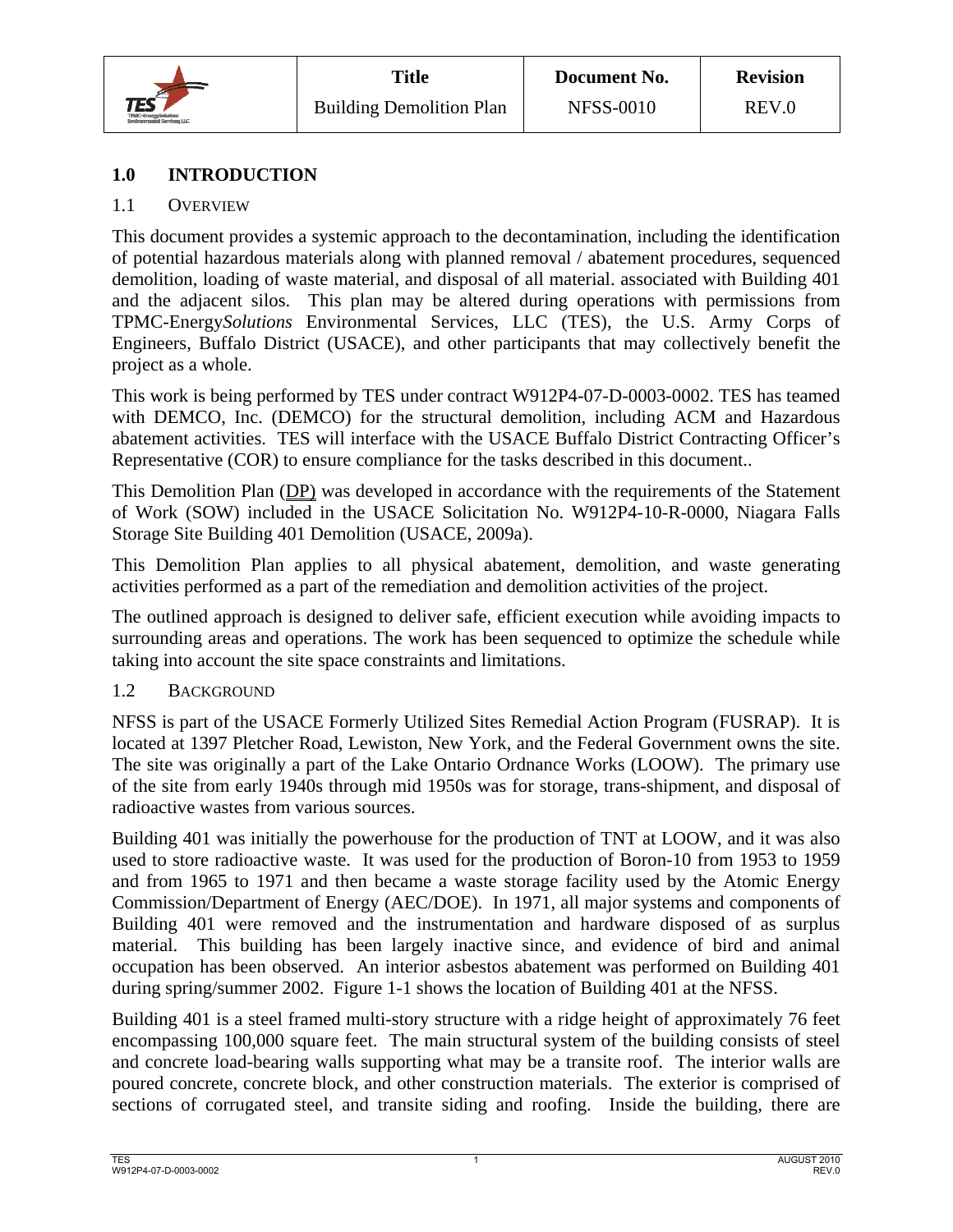![](_page_7_Picture_0.jpeg)

multiple floors, which contain rooms and offices and building service areas (boiler rooms and tower areas). Additionally, Building 401 has three large concrete silos and the building floor is a concrete slab. Figures 1-2 and 1-3 are Building 401 floor plans

USACE Solicitation No. W912P4-10-R-0000, Niagara Falls Storage Site Building 401 Demolition, and Scoping Information, dated September 2009, provide additional background information on the NFSS site and Building 401 (USACE, 2009a and 2009b).

## **2.0 SEQUENCE OF OPERATIONS**

This plan provides an overall strategy for both the abatement and demolition activities. Work will be sequenced in a safe and efficient manner. General sequence of work includes:

- 2.1 PRE-DEMOLITION ACTIVITIES INCLUDING:
	- Utility abandonment procedures
	- Completion of Structural Engineering Survey (Attachment 1)
	- Identification of potential hazardous materials including planned removal procedures, including precautions to be taken associated with bird/animal waste, potential ACM and LBP and contaminated surfaces
	- Identification of on-site competent person as well as level of authority established
	- Development of drawings and calculations to substantiate work procedures, including temporary supports required to avoid catastrophic collapse of building
	- Fire safety procedures
	- Debris Removal
	- TES load rating evaluation for existing roadways to be used.
- 2.2 DETAILED DESCRIPTION OF DEMOLITION PROCESS
	- Measures to protect existing structures, facilities, utilities etc.
	- Demolition sequence
		- o Isolation of Utilities
		- o Abatement
		- o Demolition of Silos
		- o Demolition of low rise building additions
		- o Demolition of high rise building section
- 2.3 CONTROL MEASURES
	- Entry and Exit Procedures
	- Decontamination facilities
	- Engineering Controls
	- Radiological
	- Dust Control
	- Surface water runoff control methods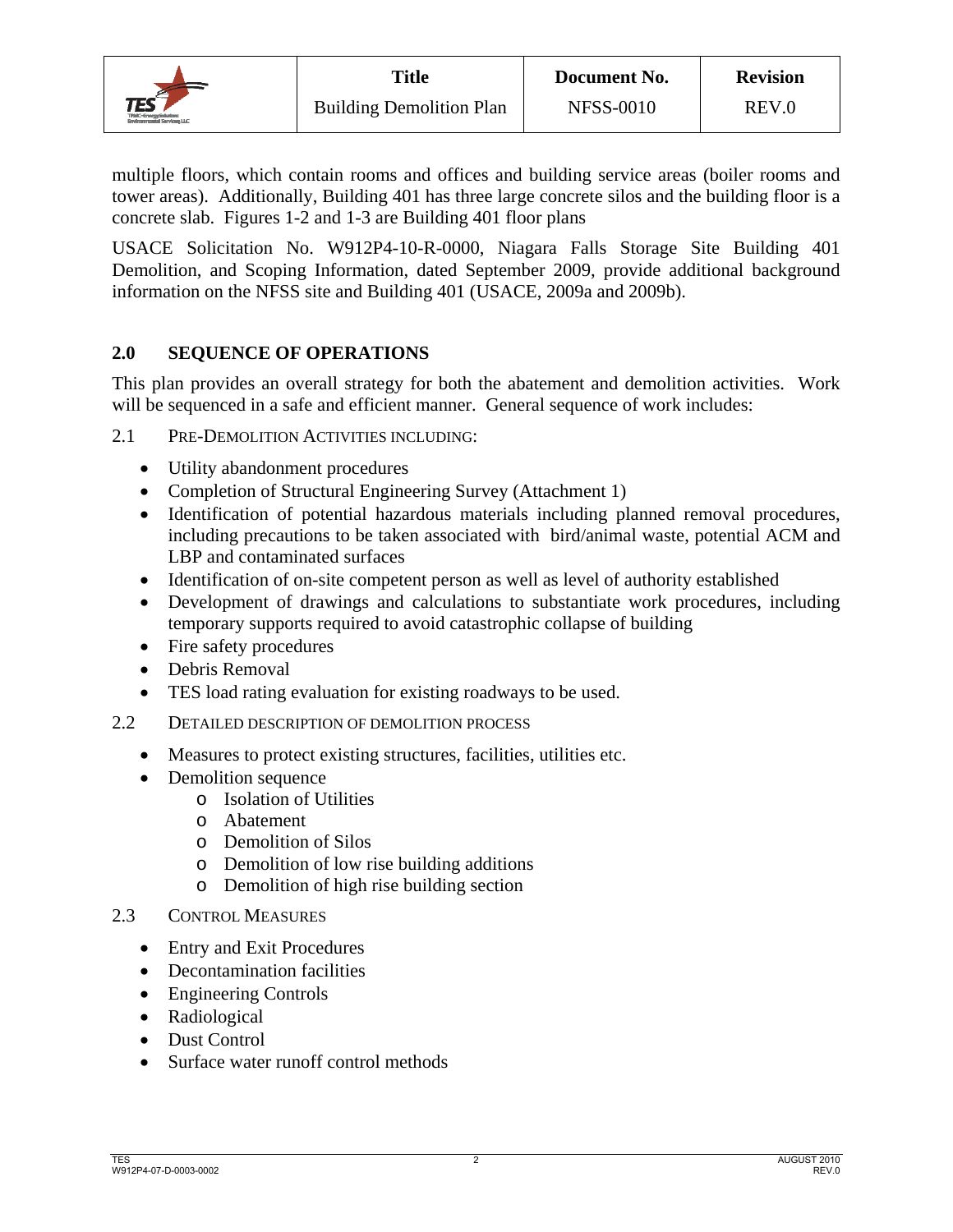![](_page_8_Picture_0.jpeg)

## 2.4 RIGGING AND LIFTING

A rigging plan will be drafted for all lifts, regardless of weight, in accordance with the scope of work. The rigging plan will be written in accordance with EM 385-1-1, Section 15 (Rigging).

## **3.0 SITE MOBILIZATION**

TES shall conduct a pre-demolition inspection and retain video/photographic documentation of the existing site conditions prior to commencement of any on-site work.

Site mobilization will begin only after all pre-mobilization planning and submittals have been reviewed and approved by USACE. Once complete, TES will perform a preliminary job site turnover walk-through with USACE to adequately understand the site's current configuration (Cold and Dark, Residual Liquids, Site Hazards, Security requirements, etc.). Adequate time and manpower has been allotted in the schedule for the preparation of the pre-mobilization submittals and to perform the job site turnover.

## 3.1 EQUIPMENT

DEMCO anticipates mobilizing the following major equipment for the Building 401 demolition project:

- 1-Caterpillar 350 High Reach Excavator with Shear and Pulverizer Attachments
- 1-Caterpillar 325 with Grapple, Hammer, and Shear Attachments
- 1-Komatsu PC300 Excavator with Grapple, and Shear Attachments
- 2-JLG 120' Man lifts
- 1-80 Ton Conventional Cranes
- $\bullet$  1-783 Bobcat
- 1-Scissor Lift
- Connex Box for storage
- Hot Work supplies and Sundries
- 3-Pickup trucks
- Dust Control Equipment
- Rigging Equipment (multiple)
- Temporary lighting (multiple)
- 2-Hepa Filtered Negative Air Machines
- 4-Hepa-Filtered Vacuums
- 1-Decontamination Trailer
- 1-Aquahog 5 micron water filtration units
- 1-Holding tank for the collection of water to be sampled
- Fire Protection Supplies
- Generator
- Trash Pump
- Frac Tank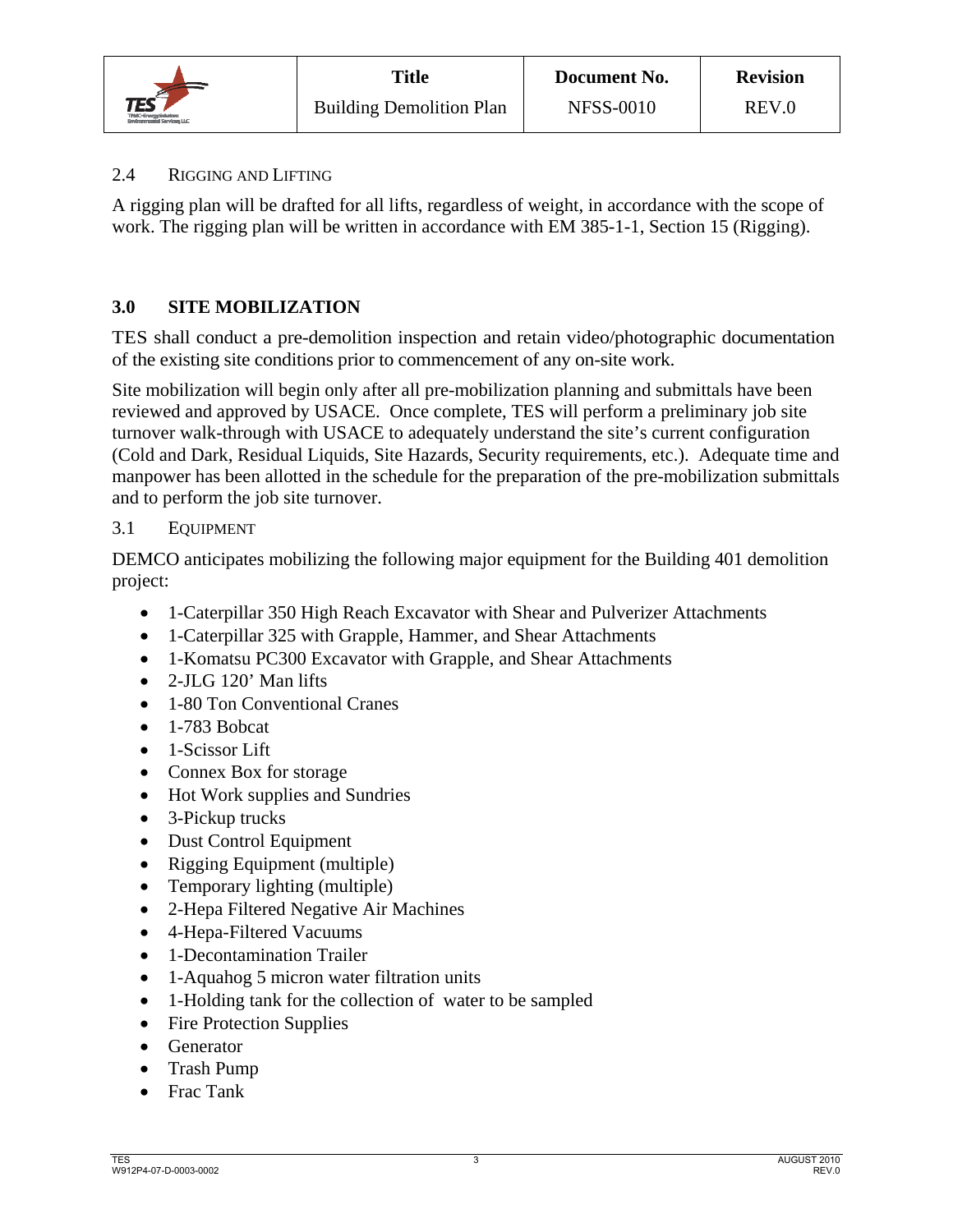![](_page_9_Picture_0.jpeg)

- Blastrac
- Waste Containers

 All equipment mobilization notifications will be made well in advance of the estimated arrival date to allow adequate time for USACE inspection if they choose to do so. Heavy equipment delivery will be closely coordinated with USACE to limit if not completely alleviate any impacts to USACE's (and other USACE subcontractors) ongoing site activities. The excavators and cranes will require assembly onsite, and will be assembled in accordance with manufacturer's specifications. Once assembled, the machines will be inspected and tested to ensure that they are in safe working condition and that all safety apparatus' are in place and functioning as designed. Equipment will be operated by competent, experienced, and properly trained employees.

A Certificate of Compliance for each crane and its operator will be completed by TES, and will be located in the cab as well as attached to the APP/SSHP.

3.2 PERSONNEL

DEMCO will mobilize the following trained and qualified personnel to the Building 401 demolition project site. The DEMCO personnel listed are in addition to the TES project management and support personnel. All site personnel will have Radiation Protection Training meeting 10 CFR Parts 19 and 20 requirements and 40-hour HAZWOPER training. All workers will have passed HTRW physicals prior to reporting for work. Training certificates will be provided to USACE for all personnel prior to initiation of work activities.

Personnel include:

Project Oversight:

- 1 Operations Superintendent Mike Healy
- 1 Site Safety and Health Manager (SSHO) Mike Benedetto

## Decontamination & Demolition (D&D) Team:

- 1 Labor Foremen
- 5 Laborers
- 3 Operators

Hazard Mitigation Team:

- 1 Supervisor
- 8 Laborers

 The sequencing of pre-demolition activities and subsequent structural demolition of Building 401 and ancillary systems will be in accordance with the agreed-upon project schedule. Two distinct teams, the hazard mitigation team and D&D team, will be utilized to accomplish the overall work scope in a safe, systematic, and efficient progression. Both will be directed by the TES/DEMCO on-site management group. The SSHO will be an active participant in each of these teams promoting a "zero tolerance" safety culture, and assessing ongoing work procedures and potential hazards. The hazard mitigation team will be comprised of experienced and properly trained technicians with an average of ten years in the industry. All members will possess required local, state, and federal work related credentials. The hazard mitigation team will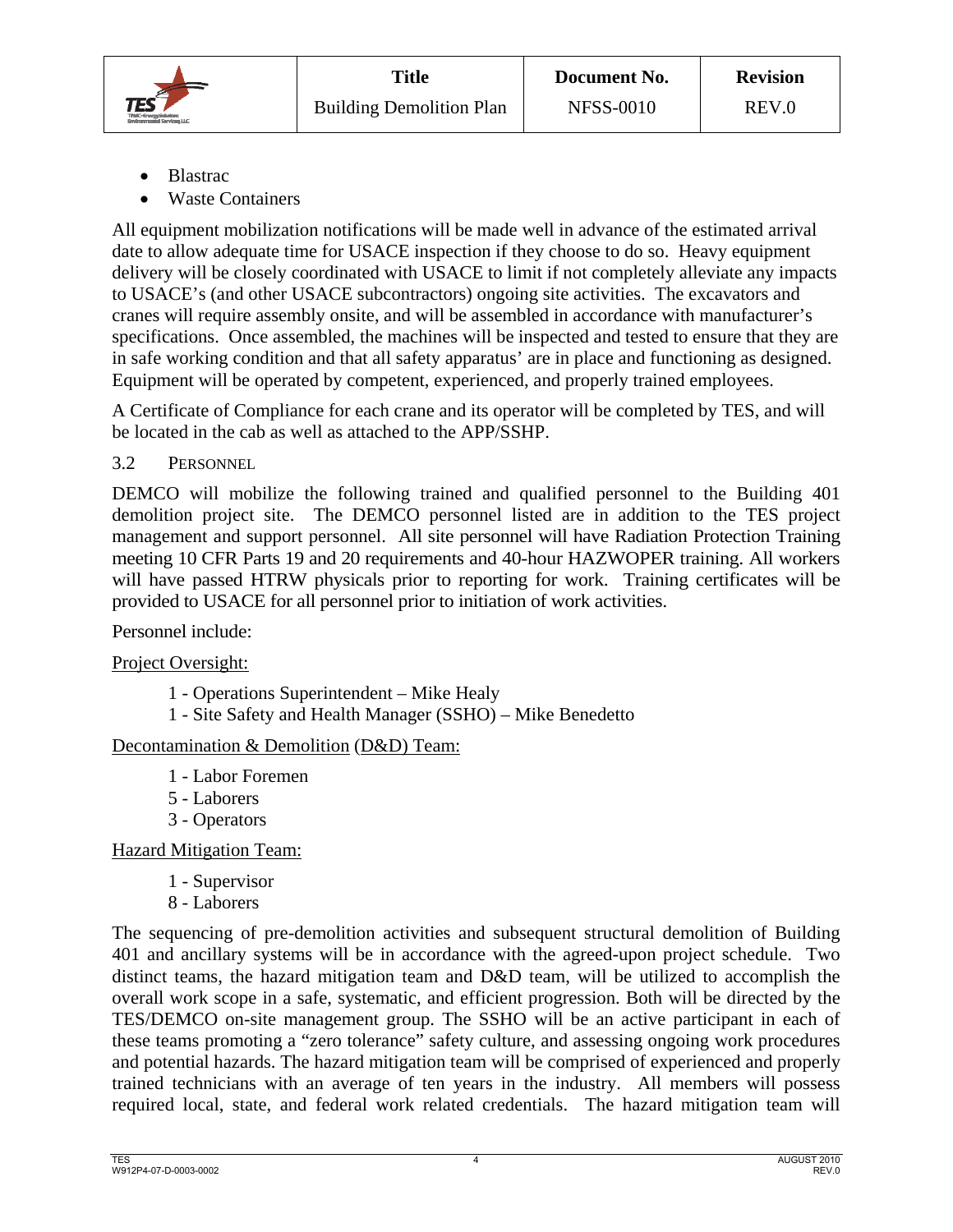![](_page_10_Picture_0.jpeg)

complete the abatement of identified universal wastes and asbestos containing materials. A NYS certified and licensed third party asbestos abatement consultant will oversee all abatement activities. Abatement techniques and packaging procedures will comply with all applicable regulatory agencies, and all required notifications will submitted. Abatement will be a predecessor to subsequent D&D activities. Completing the abatement prior to D&D will eliminate the possibility of potential worker exposure and cross-contamination.

The D&D team will be made up of an integrated group of laborers, equipment operators, and D&D foremen. All members will have extensive training and experience in the safe and efficient de-construction of tanks, mechanical components, and buildings. The core group of this team will consist of full time DEMCO employees that travel throughout the country working on and managing large D&D Projects. They all have extensive radioactive decontamination and demolition experience and are familiar with working in high-profile, demanding, and heavily regulated facilities. They are aware of the unique challenges of performing D&D activities near remaining structures and operating facilities.

## **4.0 PRE-DEMOLITION ACTIVITIES**

## 4.1 UTILITY ABANDONMENT

TES will perform a geophysical survey to locate all underground utility lines within the work perimeter prior to the start of demolition to verify that all utilities to building 401 have been terminated. Isolation of building 401 utilities will be performed/verified as required or as site conditions dictate. The project will utilize Dig Safe of New York prior to start of demolition for stakeout requests. The project will ensure that all utilities identified are clearly marked with the marking protected to remain visible during demolition. Stakeout requests will utilize either 1- 800-962-7962 or by dialing 811.

If located and not terminated, the underground utility lines (gas, electric, water, sewer, telephone, etc.) will be shown on a drawing that will be presented to the USACE. After USACE acceptance, TES will disconnect and properly terminate all existing utility lines as required for building demolition.

#### 4.2 BUILDING 401 STRUCTURAL INTEGRITY EVALUATION

DEMCO has subcontracted, a professional structural engineer, licensed in New York State (NYS), to evaluate the integrity of Building 401. The engineering assessment was performed in accordance with:

- SEI/ASCE 11-99 Guideline for Structural Assessment of Existing Buildings.
- ANSI A1-.6 Safety Requirements for Demolition Operations,
- 29 CFR 1926.850- Safety and Health Regulations for Construction, Preparatory Operations.

The evaluation includes the current condition of the building and the recommended approach/sequencing for building/silo demolition, measures to be taken to prevent inadvertent/unplanned collapse. Evaluations for the building and the three adjacent concrete silos are included.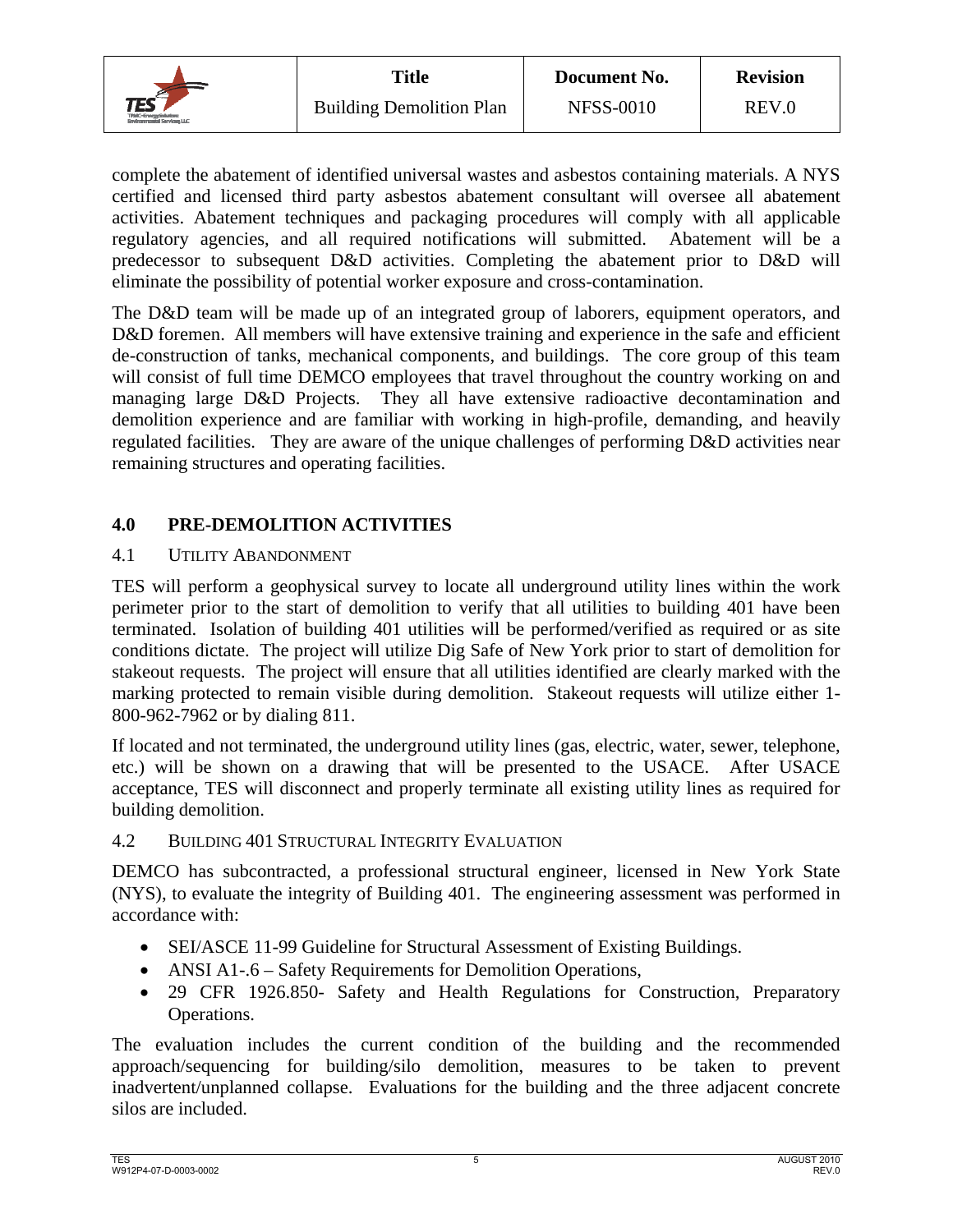![](_page_11_Picture_0.jpeg)

A report detailing the results and recommendation identified in the evaluation has been submitted to USACE for comment. The evaluation will be resubmitted to the USACE as an attachment to this document with prior comments addressed. The Licensed New York State Professional Engineer has stamped and signed the referenced report.

#### 4.3 HAZARDOUS MATERIALS CHARACTERIZATION

Characterization, through the use of sampling, analysis, radiological surveys and historical knowledge will be conducted as outlined in the Sample and Analysis Plan to identify radiological and hazardous conditions that will be encountered during the demolition project.

Prior to the start of demolition activities, TES will identify and quantify hazardous materials including lead, light ballasts, fluorescent light fixtures, mercury/sodium vapor lights, capacitors, thermostats, ACM and bird/animal wastes. Once identified, these wastes will be removed or stabilized (e.g. animal/bird waste) and will be segregated and packaged separately from other building debris.

The removed materials will be characterized using process knowledge combined with sampling and analysis to determine proper disposal requirements. These materials will be removed from Building 401 prior to any demolition activities, staged, and transported for disposal to either CWM's Model City Facility for RCRA hazardous waste or Modern Landfill for non-hazardous construction and demolition debris. TES is responsible to ensure that waste being disposed of in New York State is compliant with New York State regulations (e.g. 6NYCRR Parts 360 and 380) as well as any site specific waste acceptance criteria.

#### 4.4 PRE-DEMOLITION ACM SURVEY

A pre-demolition asbestos survey will be performed by a New York State certified and licensed asbestos inspector on both the interior and exterior of the building, inclusive of the roof. The objective of this inspection is to evaluate, correlate, and quantify all asbestos containing materials and provide guidance for removal prior to the Building 401demolition. Both hazardous and radiological controls will be established prior to the start of the survey. Specific AHA's will be developed to cover these tasks including working at heights, used of powered equipment as well as asbestos awareness and asbestos worker training verification. Access to areas requiring sampling will be by aerial man lift or similar equipment. Suspect materials used in the construction of the building such as floor, wall, and ceiling materials, surfacing materials, thermal systems insulation, roofing, caulks, and miscellaneous materials will be sampled. The inspector will select materials for inclusion in this report through their expertise and through understanding of the historical uses of asbestos.

Samples will be collected from locations and recorded on a chain of custody document, recorded on a drawing, and individually retained within a container and transported to the analytical laboratory for analysis. All materials sampled will be analyzed by Polarized Light Microscopy (PLM) and Transmission Electron Microscopy (TEM). Any materials will be considered as asbestos containing material (ACM) if one or more layers contain asbestos greater than 1%.

The Survey will be submitted to the USACE for acceptance and will be the basis for ACM abatement tasks.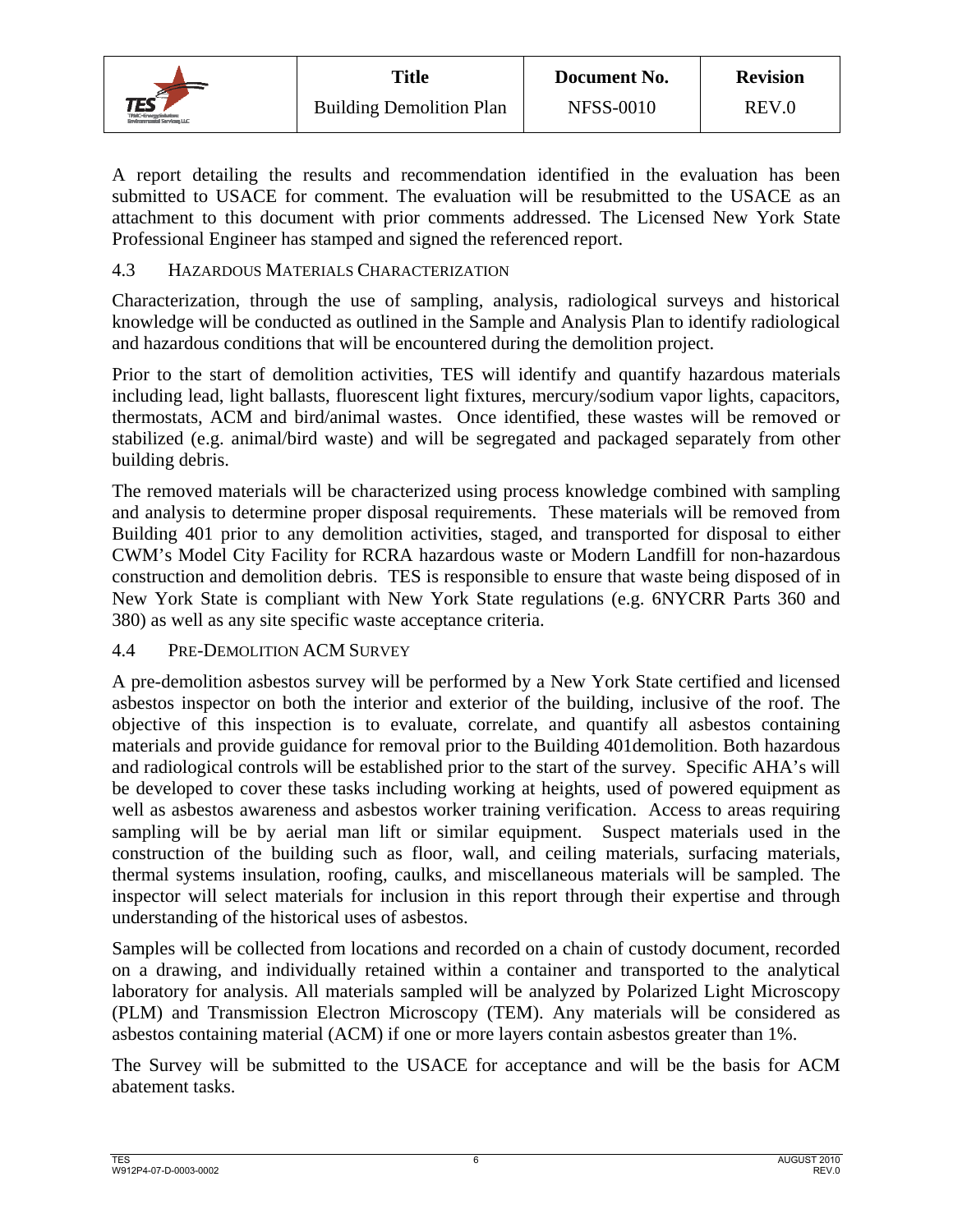![](_page_12_Picture_0.jpeg)

Confirmed ACM shall be removed in accordance with the USACE Safety and Health Requirements Manual, EM 385-1-1, Section 06.B.05.

## **5.0 ASBESTOS ABATEMENT**

Removal will be in accord with site, local, state, and federal regulatory agency guidelines. All abatement workers will have completed required training and will possess required credentials and certifications. Asbestos Warning tape will be positioned to establish a controlled area, and to prevent accidental entry into the work zone. Poly sheeting will be positioned under and adjacent to areas where removal is occurring. Aerial lifts will be utilized to provide worker access to the abatement areas. Appropriate fall protection and PPE will be used for all abatement work activities.

All individuals who enter the Work Area shall legibly sign the entry/exit log located in the clean room upon each entry and exit. The log shall be permanently bound and shall identify fully the facility as Building 401 Niagara Falls Storage Site, the contractor as DEMCO Inc., the project as the Abatement and Demolition of Building 401 Niagara Falls Storage Site, Lewiston, NY, each Work Area and worker respiratory protection employed. The job supervisor shall be responsible for the maintenance of the log during the abatement activity.

Required personnel and area air sampling will be administered until a negative exposure assessment has been established and warrants the elimination of area air sampling. All air samples will be analyzed by an approved and accredited laboratory.

A remote decontamination facility shall be used for the project, and entry and exit requirements shall be as follows:

Each worker shall remove street clothes in the clean room and don two disposable suits, including gloves, hoods and non-skid footwear, and put on a clean respirator with new filters before entering the work area. HEPA filters, appropriate for use during asbestos abatement activities, will be utilized in all respirators.

Each worker shall, before leaving the work area, clean the outside of the respirators and outer protective clothing by wet cleaning and/or HEPA vacuuming. The outer disposable suit shall be removed in the work area and placed in a labeled ACM 6 mil. poly disposal bag. The worker shall then proceed into the decontamination facility. The inner disposable suit shall be wet wiped and HEPA vacuumed thoroughly before removing and prior to an aggressive shower. The respirator shall be removed and rinsed in the shower.

Following showering and drying off, each worker or authorized visitor shall proceed directly to the clean room, dress in street clothes and exit the decontamination enclosure system immediately. Personnel will sign the log book to document egress from the regulated area.

Three types of asbestos containing materials exist within Building 401. The following addresses each type individual as well as specific applicable precautions:

The following sections address specific work practices, engineering controls, and precautions associated with each type of asbestos: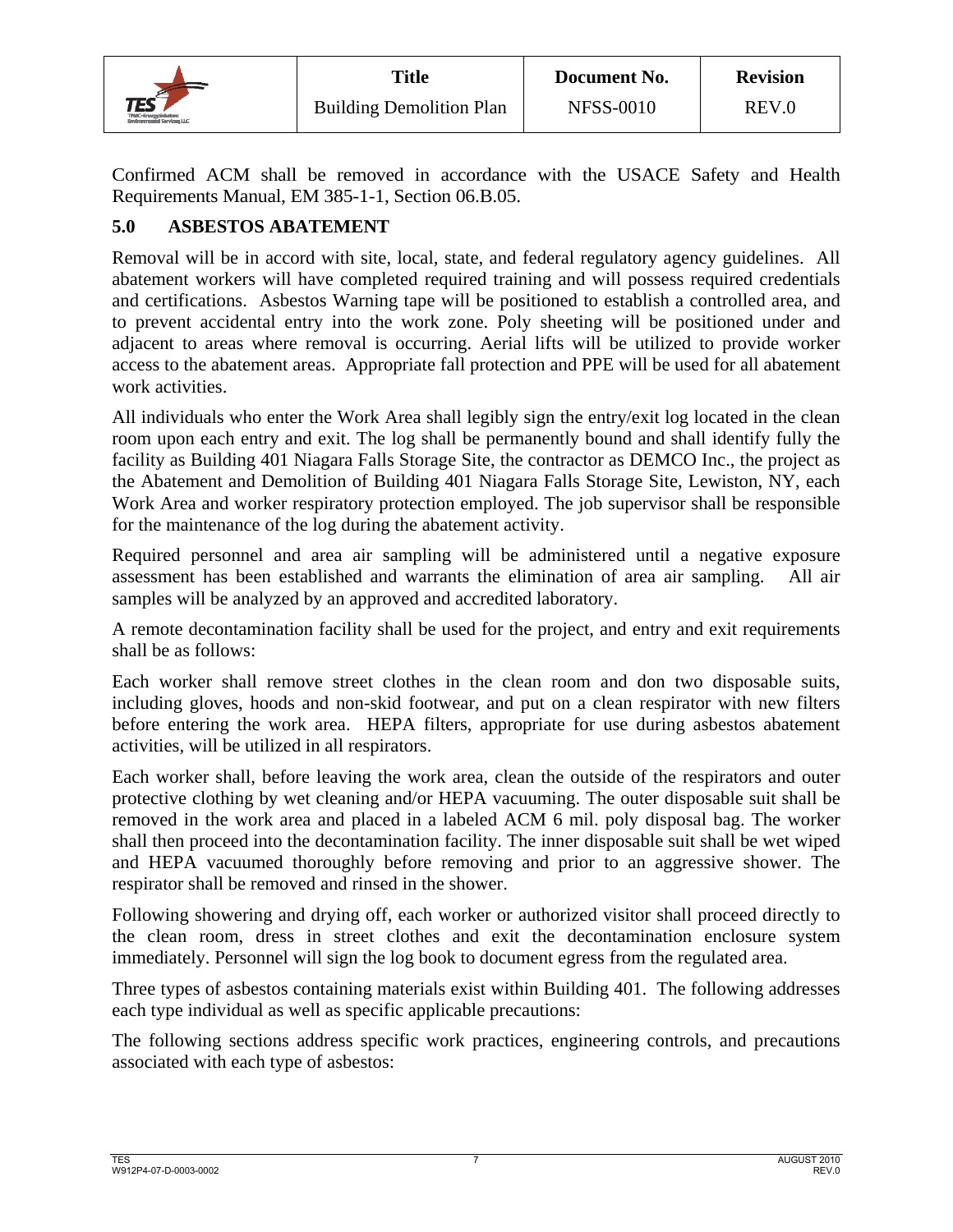![](_page_13_Picture_0.jpeg)

## 5.1 TRANSITE

Transite siding exists on the exterior of Building 401, and possibly the roof. Access to the transite panels for DEMCO workforce will be by a 120 foot man lift. Although transite is normally not considered friable, if broken there is a potential for personnel exposure and release of fibers to the environment. As a precautionary measure, the panels will be wetted prior to and during removal to prevent any potential for airborne fibers. Fasteners holding the transite panels in place will be carefully removed so as not to break or damage the ACM material, Removal tools include pry bars, impact guns, and cordless drills. Three standard techniques are available for physical removal of the siding depending on specific transite conditions. The first being prying the panels from place utilizing a pry bar, the second is the use of a cordless drill or impact gun to either reverse the fasteners and remove or tighten the fasteners to the point of failure, and the third is to cut the anchoring portion of the fastener off from inside of the panel and then remove it from the outside. Where panels have been sealed (glued) at the seams, the glue or caulk will be cut with a razor knife to minimize the potential for unnecessary breakage. When working at higher elevations, the panels will be secured with slings prior to fastener removal.

Removed panels will be loaded directly into double 6 mil poly lined skip pans or lined man-lift baskets. After the transfer container is filled the poly will be fastened atop the pile of transite and lowered to grade level. Any skip pans will be held in place and lowered to grade by an 80 ton hydraulic crane. The wrapped and sealed transite will be carefully transferred to a roll off disposal container to minimize the potential for breakage. Removal of the windows and transite material will require the use of skip pan and hydraulic crane. This is the only anticipated crane rigging anticipated for the project. The skip pan will be loaded to a maximum of 80 percent of its working capacity on this project.

## 5.2 CAULK

Asbestos containing glass caulking is present in Building 401 windows and requires removal prior to demolition. Access to the Building 401 windows will be provided to the DEMCO workforce utilizing the 120' man lift.

The window caulking will be wetted prior to beginning removal operations. Removal of the windows as complete components from the window frames will be performed by Seawalls equipped with metal blades. The windows will be removed intact to insure that no disturbance of the intact caulking occurs. Once removed, they will be loaded directly into a double 6 mil poly lined skip pan. Once the Skip pan is full, the poly will be fastened at the top and lowered to grade level. The windows will then be transferred to a roll off container for offsite disposal by fork truck.

## 5.3 GALBESTOS

Galbestos is present on the exterior of Building 401. The galbestos will be removed mechanically by Cat 350 UHD high reach with grapple attachment. Galbestos siding will be peeled away from the exterior of the facility by the grapple attachment and lowered directly into a 6 mil double poly lined roll off box for offsite disposal.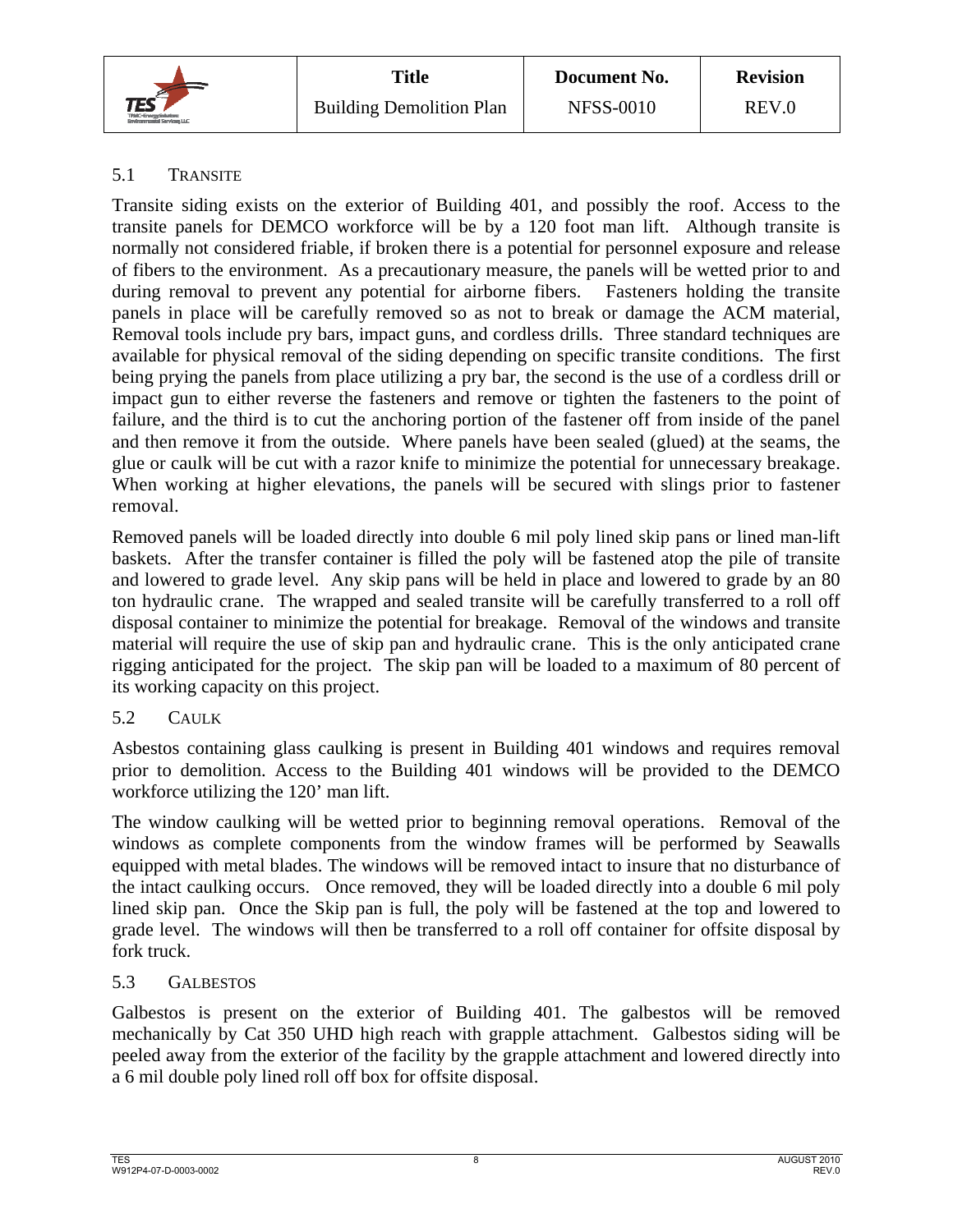![](_page_14_Picture_0.jpeg)

**Document No.** NFSS-0010

## **6.0 HAZARDOUS MATERIAL IDENTIFICATION AND REMOVAL**

The TES Team will visually inspect and identify the presence of potentially hazardous materials and clearly mark for removal prior to demolition. Expected material to be removed includes:

- Mercury-containing thermostats
- PCB containing capacitors and light ballasts
- Mercury containing light fixtures
- Mercury sodium vapor lights
- Any loose hazardous waste as identified.

During the ACM abatement phase of the project, DEMCO will concurrently collect all batteries, fluorescent bulbs, high intensity lighting, related PCB containing ballasts and capacitors, mercury containing devices, smoke detectors and miscellaneous chemicals from the structure. All of the above related items shall be placed in DOT approved disposal containers and manifested for legal disposal or recycling.

Florescent light tubes will be removed from the overhead fixtures by hand. Light tubes shall be removed intact and placed into shipping containers as they are removed. Light tubes will not be allowed to accumulate un-containerized in the work area. The use of a scissor lift and/or ladder will be necessary to facilitate the removal of the light tubes.

After the light tubes have been removed from the fixtures, the ballast labels will be checked. Any ballast that does not specifically state that it is "PCB Free" will be removed and disposed of as PCB waste.

Mercury containing switches will be carefully removed so as not to rupture the mercury vial. This will be accomplished utilizing hand tools, if the vial cannot be easily removed, then the entire fixture will be removed. The mercury vials and/or switches will be wrapped in cushioning material and placed in an appropriate container for disposal.

All CFCs will be removed from the building's air condition system prior to demolition. A CFC recycling machine will remove all CFCs within the system. A collection hose will be connected to the access port of the AC system, and all CFC within the system will be evacuated by the machine and placed in a separate pressurized container. The CFC's will then be removed from site and recycled accordingly.

The removed materials will be characterized using process knowledge combined with sampling and analysis as required to determine the proper disposal requirements.

## 6.1 ANIMAL MATERIAL NEUTRALIZATION

Animal material is present throughout the building. There are two different types of animal material present, animal carcasses and animal feces. The carcasses and feces will be addressed with guidance from EP 415-1-266 Section 11 per SOW 3.5.8 Animal carcasses will be sprayed with a minimum 10 to 1 bleach based neutralizing agent and collected via shovel and disposed of as municipal waste. Animal feces will be neutralized with a minimum 10 to 1 bleach based agent and left in place. In areas where excessive build-up of feces exists, the neutralizing agent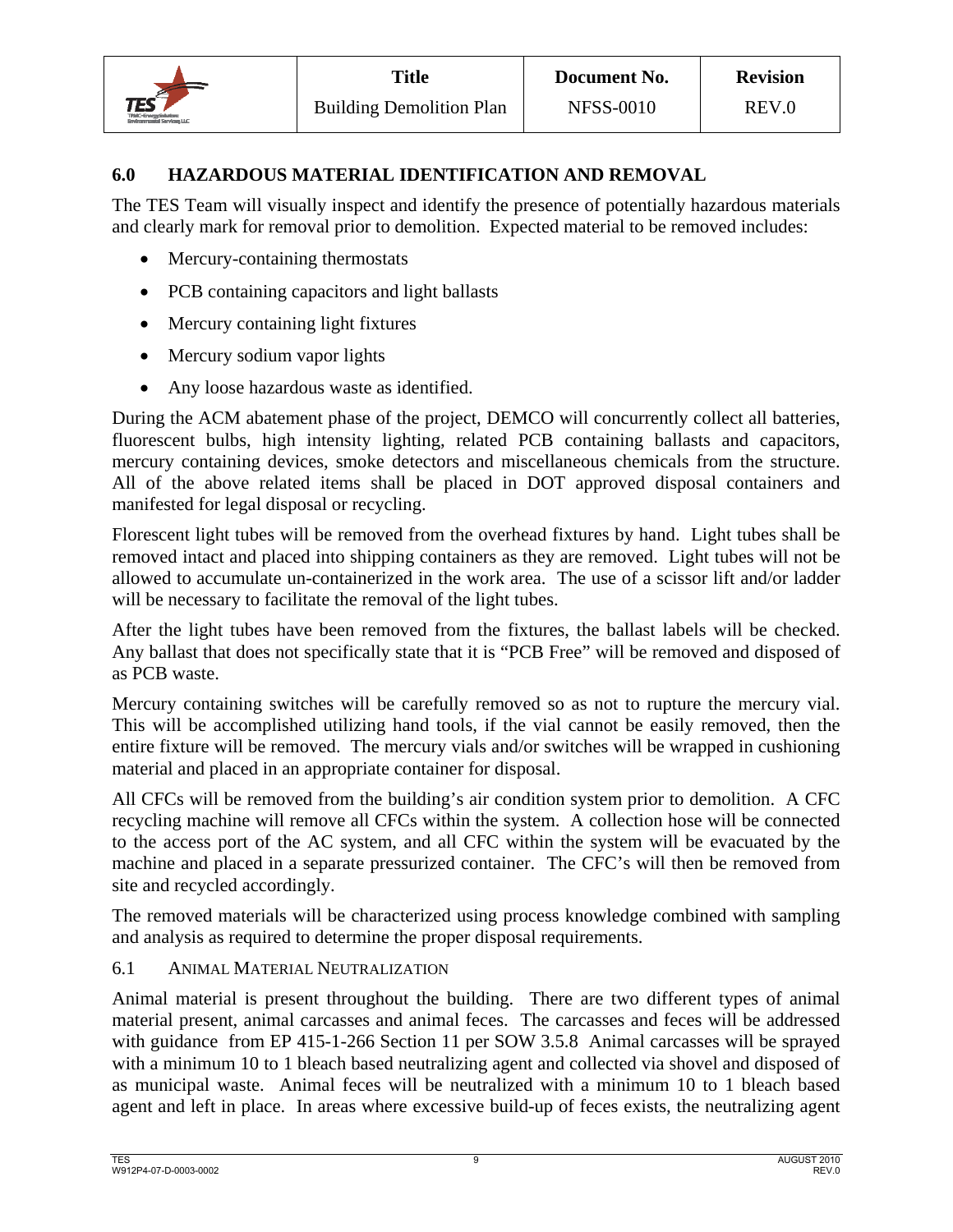![](_page_15_Picture_0.jpeg)

will be applied in such away to get total coverage and permeation throughout all material. TES shall ensure that no pathogens are released from animal feces during building demolition.

## 6.2 LEAD BASED PAINT (LBP)

DEMCO is aware that some or all of the existing paint on structural steel and components might contain lead. Lead based paint will not require removal prior to demolition, But in specific cases where hot work cutting techniques will be used to segment material with LBP, lead will be abated or engineering controls will be implemented prior to any cutting.

 The following precautions and procedures outline the process DEMCO will use for worker and pedestrian safety.

- Lead awareness training shall be a minimum site requirement, while more advanced training shall be in accordance with 29 CFR 1926.62. All workers must have the required OSHA lead training when actually working with lead.
- Painted surfaces on piping, ductwork and other suspect surfaces shall be assumed to be lead containing until a positive determination is made. Appropriate measures to prevent the spread of contamination and exposure shall be implemented.
- Work activities with the potential for lead exposure shall be conducted in accordance with the DEMCO HASP.
- Personal air monitoring for lead exposure will be taken during all torch cutting operations.
- Abatement of lead paint from the structural steel at proposed torch cutting locations via approved paint removal gel is a viable alternative in some instances.
- A Regulated Area shall be established at the required distance in areas where airborne lead concentrations exceed the PEL  $(50 \mu g/m3)$ . Warning signs which read "WARNING-LEAD WORK AREA POISON NO SMOKING OR EATING" shall be posted and hazard barrier tape installed.
- All Lead work shall be in accordance with 29 CFR 1926.62
- If the PEL has been exceeded, additional PPE will be required. Requirements include: Coveralls, shoe covers, gloves and full-face respirators with Combination HEPA/P-100 / Organic Vapor cartridges.
- Engineering controls shall be implemented where/when feasible. Controls include but are not limited to: increased ventilation and use of local HEPA exhaust ventilation.
- Food, beverages, tobacco products, and cosmetics shall be prohibited in all areas where lead exposure is possible.
- Workers shall wash hands and face immediately after leaving the work zone.
- Accumulated lead containing debris shall be kept to a minimum.
- Compressed air shall not be used to clean PPE or other surfaces.
- Shoveling, sweeping, and brushing shall be used only where vacuuming or other methods are ineffective. Wet methods shall apply.
- Vacuums shall be equipped with High Efficiency Particulate Air (HEPA) filters.
- Lead workers must have baseline blood lead and ZPP analysis performed, as part of their pre-employment physical. Exit blood test will be administered upon termination.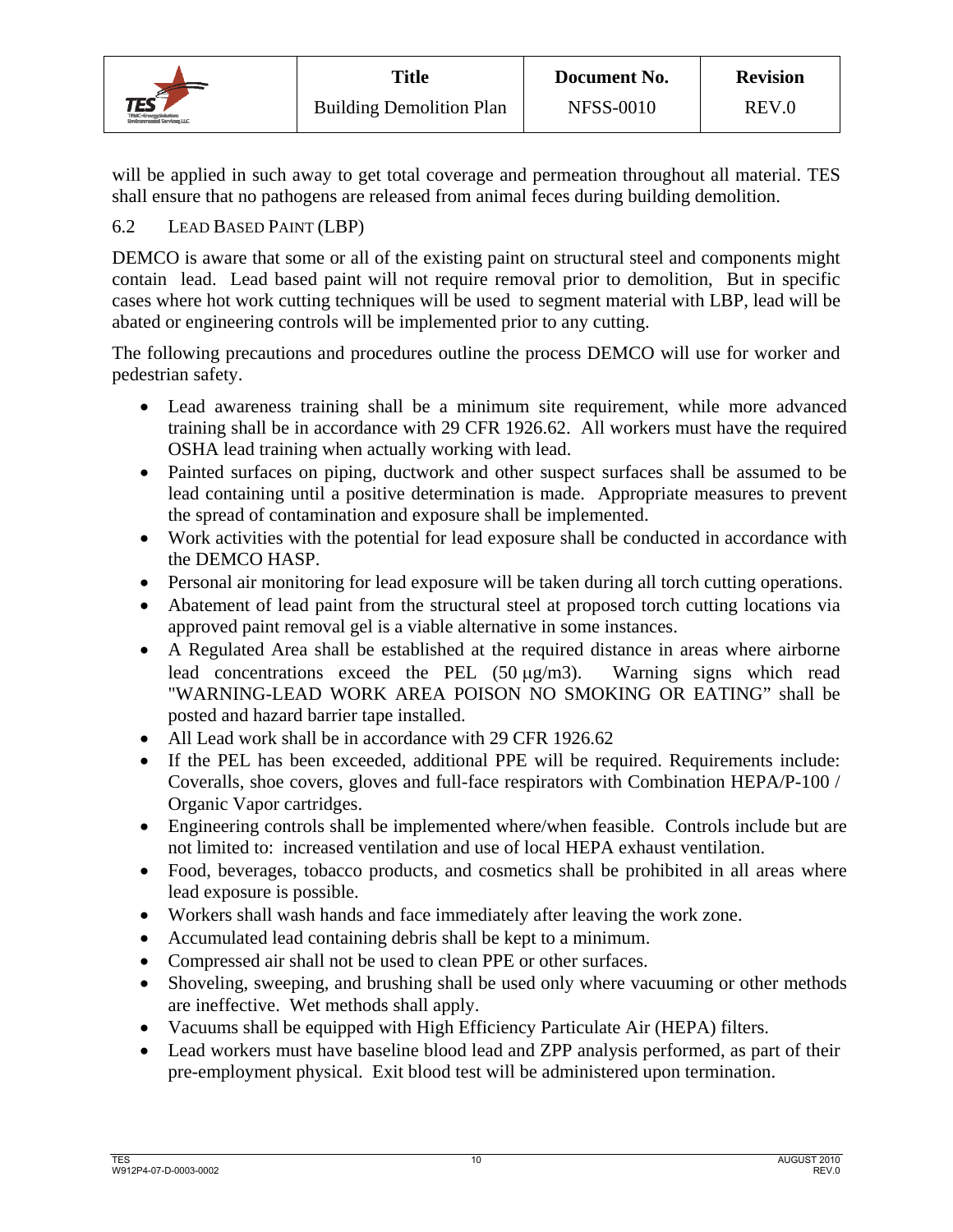![](_page_16_Picture_0.jpeg)

## **7.0 BUILDING PREPARATIONS**

## 7.1 TRENCH AND DRAIN PLUGGING

Cleanout of the trenches and building pits will be performed as the first task associated with the hazardous materials abatement process. Workers will wear the appropriate level of PPE to minimize potential exposure to hazardous materials. The trench grates and pit covers will be removed by hand and staged for replacement after cleaning and prior to trench and pit closure to prevent creation of a trip hazard. Hand tools, primarily shovels, will be used to compile, collect, and load the materials within the trenches. After liquid and solid debris are removed to a practicable extent from within the trenches and pits, they will be plugged and backfilled with crushed stone. USACE-approved flow fill material will be utilized to cap off and seal the trenches even at grade level to prevent any liquid from migrating off-site. It will be selected to withstand long term exposure to outdoor weather conditions. Cut sheets and MSDS sheets for the fill material will be provided to USACE.

Any material removed from drains and sumps shall be segregated and sampled in accordance with the TES Waste Management Plan and Field Sampling Plan. This material will not be mixed with other waste streams until its contaminants have been determined. Drains and sumps will be plugged and sealed in the same manner as trenches and pits.

## 7.2 RADIOLOGICAL CONTAMINATION ABATEMENT

Building 401 contains areas with radiological contamination. TES health physics personnel will survey the building for radioactive contamination in accordance with the SAP. Contaminated building material will be identified, segregated and marked with orange colored paint so that material that cannot be removed prior to the start of demolition can be controlled and removed at the earliest point that access can be obtained. Locations of these components will also be catalogued on the appropriate site drawing and updated by a Quality Control representative. As the components are removed, the corresponding notation on the drawing will be initialed and dated. This additional level of tracking will insure that all RAD components are accounted for, and disposed of properly. Once removed, radiological contamination material will be segregated and sent to an appropriate disposal facility (Energy*Solutions'* Clive Landfill). Radioactively contaminated floor slab and footer sections will be marked for potential remediation to meet unrestricted release for the removable radiological component (NRC Regulatory Guide 1.86 criteria; NRC, 1974).

Soil areas adjacent to the Building 401 work zone (within 15 meters) will be covered with crushed stone and geotextile fabric in order to minimize disturbance during demolition activities. Soil areas of marked contamination will be specifically avoided by all TES personnel.

Removal of the radiologically contaminated materials from within the structure will begin with the removal of known contaminated items. Items known to be contaminated will be removed by hand labor and transported to grade where the materials will be loaded into the appropriate waste container (e.g. B25, intermodal type container) for offsite disposal. If during the pre-demolition radiological survey additional contamination is found, then newly discovered radiologically contaminated material will be collected or isolated as practical. Structural metal materials requiring removal will be removed by thermal methods. Thermal cutting will be performed a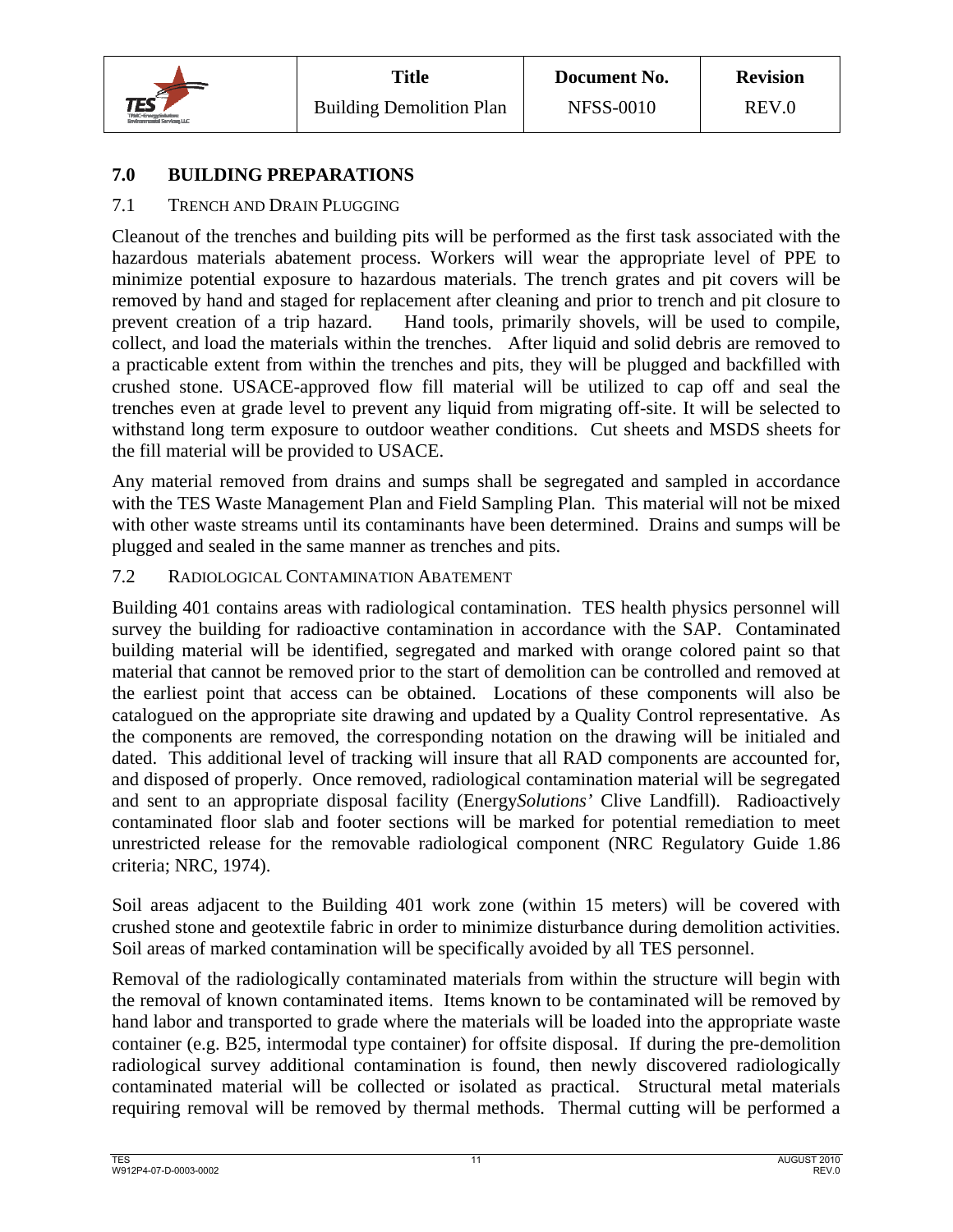![](_page_17_Picture_0.jpeg)

minimum 12 inches beyond the areas of concern. Suspect lead paint within these areas will be abated prior to thermal cutting. Removal of structural steel will be reviewed by the DEMCO competent person to insure that no threat to structural stability of the building is made. On vertical columns, any removal will be review by a licensed engineer. If horizontal members or cross ties within the facility are required to be removed, DEMCO's in-house engineer Walter Leineck will determine if outside consultation from a New York State licensed engineer is required. .

The radiological decontamination of the concrete will be performed utilizing dry decontamination techniques to minimize the creation of additional liquid waste. Two types of dry decontamination methods will be used. The first is a blastrac type system, which will be used on horizontal surfaces. The second is a vacublast system. This system will be used on vertical and overhead surfaces.

The blastrac type system is a portable shot blast cleaning system, capable of removing up to  $\frac{1}{4}$ inch of floor surface at a single pass. It contains a high performance airless centrifugal wheel for propelling shot in a controlled pattern and direction. Dust created from removal operations will be collected by a separate dust collector system, which will be equipped with a HEPA filter to protect from airborne contamination.

The vacublast type system is a closed circuit system that uses compressed air, mixed with an abrasive agent, to perform the removal action. The abrasive agent is propelled through a blast gun and recovered continually through the removal action. Any dust created during removal operations is collected inside the closed blast gun system, and HEPA filtered to control air borne contamination.

Equipment brought onto the project will be both operationally inspected and radiologically surveyed prior to use and prior to entering the radiological work area. All equipment will be inspected on a daily basis and at frequencies identified per the manufacturer specifications, and maintained in a safe operating condition. Only approved employees or designated sub-tier contractors (who have been trained and are qualified by their employer) will operate heavy equipment or trucks.

## 7.3 PREMATURE COLLAPSE / COMPETENT PERSON.

The Contractor's on-site Competent Person (as defined in 29 CFR 1926.32(f)), Mike Healy, will be required to obtain assistance from the NYS licensed Structural Engineer if a change of predicted events during demolition or a potential hazardous condition that was not expected occurs that might impact the structural integrity of the building and increase the potential for unintended premature collapse of the structure. Mr. Healy's resume is provided

If required as a result of decontamination or contaminated material removal, temporary shoring, approved by the NYS licensed Structural Engineer, will be installed. Based upon the existing condition of the buildings, and the pre-demolition evaluation by DEMCO personnel and a New York state licensed engineer, no modifications to the structure prior to or during mechanical demolition are anticipated.

Engineering and administrative controls have been identified to prevent premature collapse of the structure. Available engineering controls consist of a temporary shoring as discussed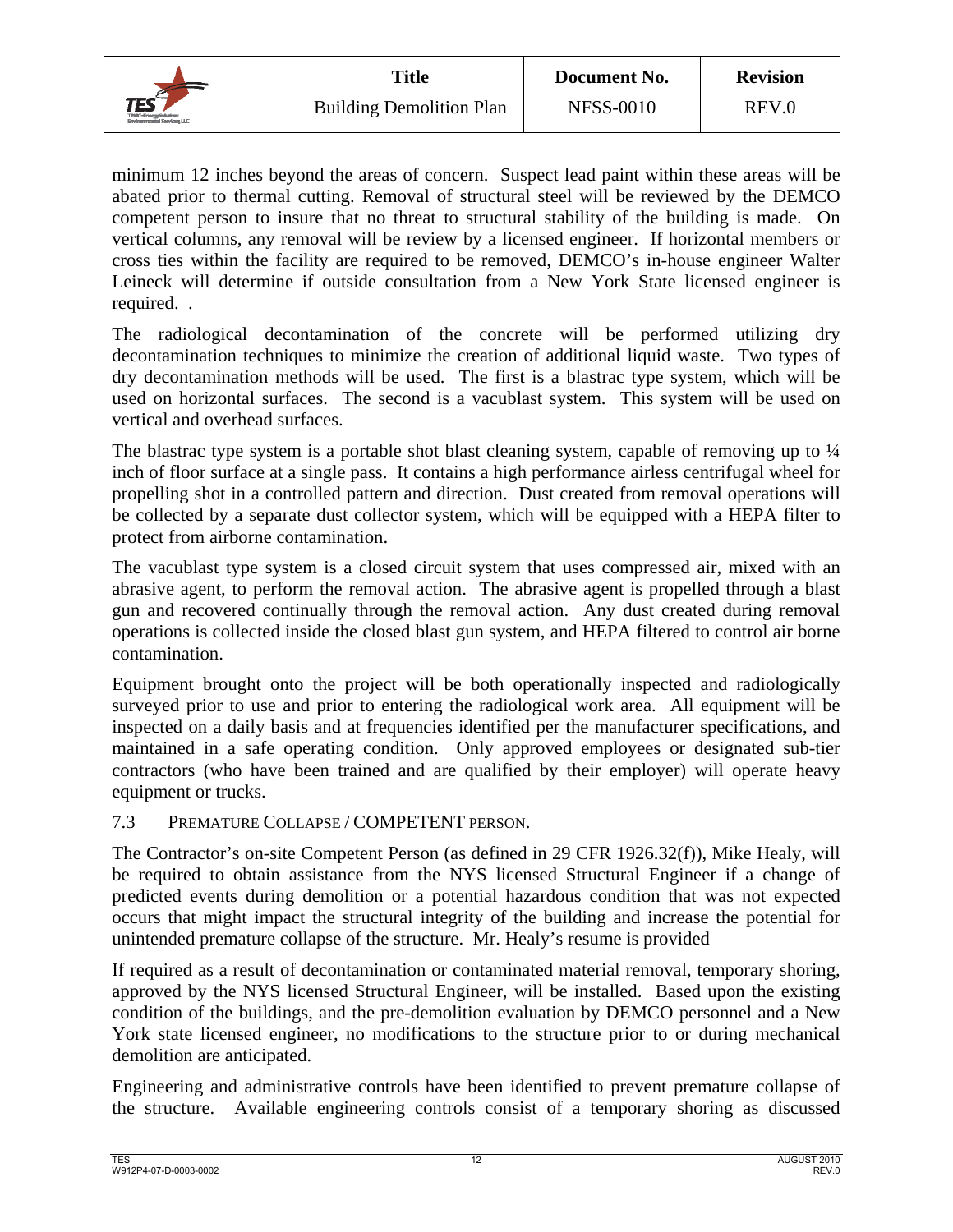![](_page_18_Picture_0.jpeg)

previously and the use of proper equipment so that precision cuts ensure controlled demolition. Examples of administrative controls consist of hold points related to weather (e.g. high winds) incorporated into work control, daily planning meeting to ensure all personnel are aware of work objectives and safety controls and use of trained operators.

## 7.4 FIRE SAFETY PROCEDURES / PREVENTION

Fire Safety is addressed in Appendix A of the Accident Prevention Plan, Doc# - NFSS-0011-1

To reduce the risk of fire, employees will implement the following fire prevention requirements. Fire prevention will be achieved by:

- Maintaining good housekeeping, removing combustible materials routinely
- Locating combustible storage piles away from ignition sources
- minimizing the storage of fuels and lubricants on site.
- Locating internal combustion engine exhausts away from combustible materials and air intakes
- Allowing combustion engine equipment, such as generators to cool prior to refueling

Fire extinguishers will be available at the work site and stationed on all heavy equipment, whether driven or not. The maximum travel distance to any fire extinguisher for ground personnel will be less than 100 feet. Personnel will be familiarized with the location of extinguishers prior to working in the area. The extinguishers will be inspected routinely at the first of each month. All personnel will receive training in the different classes of fires and the use of portable fire extinguishers. Extinguishing a fire should only be performed in the initial stages of the fire and if it is safe to do so. Employees however are not required to attempt extinguishing a fire.

## 7.5 WORK AREA INGRESS/EGRESS

Entrance requirements will be specific to the work area and task being preformed. Individual areas will be posted to warn individuals of potential hazards. Entry controls will be put into place and reinforced using specific training for access to the project areas. Requirements for entry will be commensurate with potential hazards. In case of emergency within the project area, all project personnel shall evacuate the work area to a designated rally point. TES and USACE personnel will agree upon the safest and most logical location factoring in weather conditions, prevailing wind direction, proximity to work areas and other structures, and personnel safety.

## 7.6 SEVERE WEATHER STOPPAGE CONSIDERATION

TES has the responsibility to eliminate the chance of injury to personnel and to minimize damage to property in event of severe weather (rain, wind, lightning, snow).

Local weather will be monitored on a daily basis and recorded/documented in bound construction log book.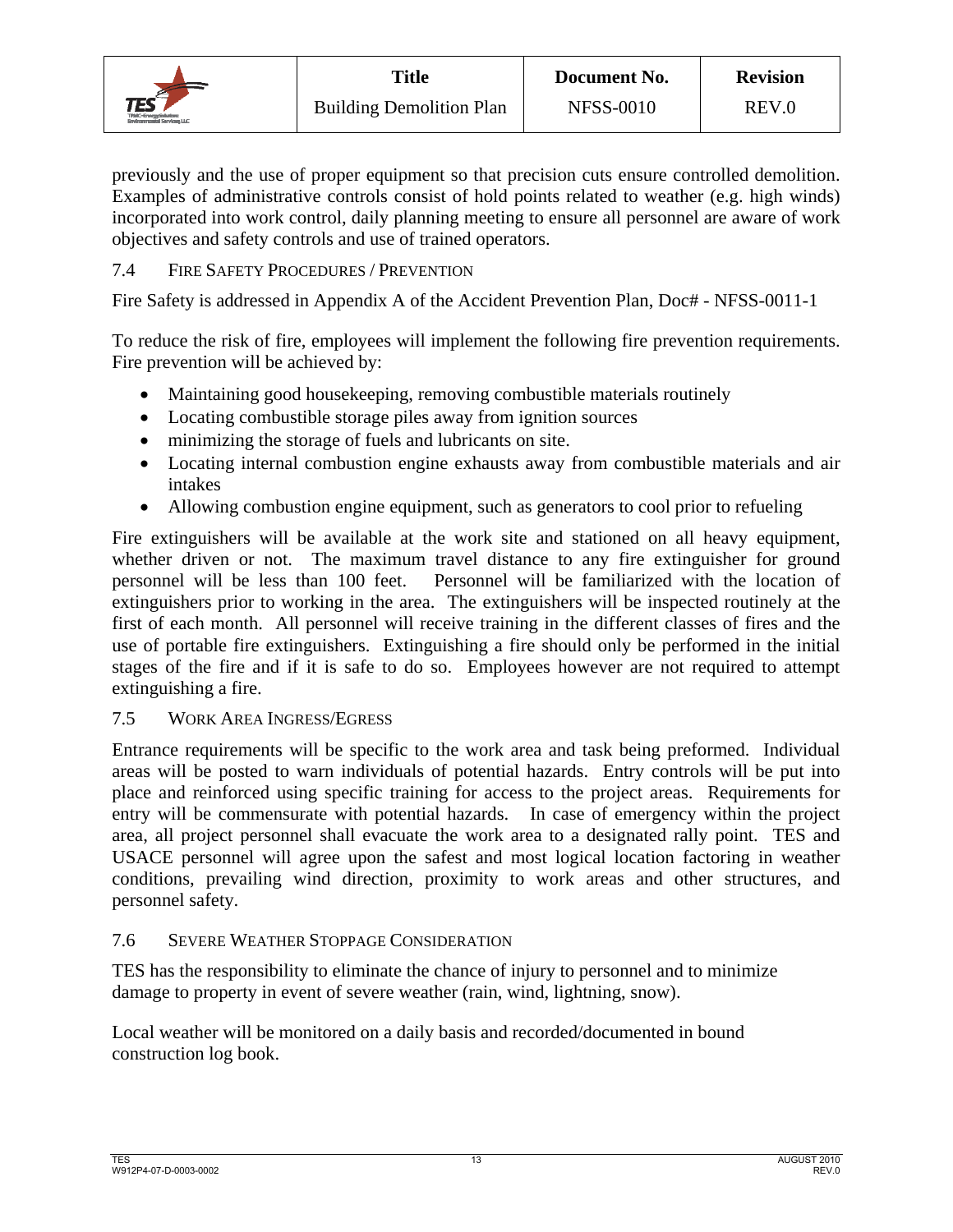![](_page_19_Picture_0.jpeg)

The Project Manager / Superintendent will be responsible for tracking weather conditions based on local weather broadcasts / US Weather Service. Doppler Weather reports and maps will be utilized, if available, to further monitor adverse weather conditions.

At all times, the Site supervisor has the authority and obligation to suspend work due to severe weather and when adverse conditions are eminent, the Site Supervisor, in conjunction with both the Safety Representative and Project Manager, shall review local weather conditions.

The following protocol will be followed with regard to lightning:

## *Lightning Alert*

Thunder is heard and/or lightning is reported in the area by US Weather Service. Workers are informed of conditions at daily safety meeting. Lightning is always associated with thunderstorms, hence without thunderstorm conditions it is impossible to have lightning.

## *Lightning Watch*

Lightning is spotted within sight and is *moving toward* the immediate area. PM is to assess wind speed, and other factors in anticipation of conditions. If lightning is within 5 miles of the job site, outside work will stop immediately and workers will return to the break trailer until the weather front has been evaluated by Site Safety Representative. Elevated removal work or crane work shall be suspended during sustained winds of 30 miles per hour or during periods of lightening. In the event of tornado or severe thunderstorm warnings or the threat of other severe weather conditions, those tasks necessary to stabilize the work site shall be immediately performed and personnel will proceed to shelter

## **8.0 DEMOLITION ACTIVITIES**

TES will complete the demolition of Building 401 and attached silos at the NFSS. The concrete floor slab and footer will remain. TES will remediate concrete surfaces that are radioactively contaminated in excess of levels above unrestricted release criteria for removable contamination (NRC Regulatory Guide 1.86). The schedule for the project is presented in the Contractor Quality Control Plan (TES, 2010b).

## 8.1 WATER MANAGEMENT

TES has developed a section within the Waste Management Plan describing the methods to be employed for management of surface water runoff, runoff from loading and/or staging areas, and water generated during decontamination activities. This section identifies the sources and use of potable water for dust suppression and equipment decontamination. This Waste Management Plan includes information on discharge permitting, anticipated effluent limits, wastewater treatment methods (if required), and effluent monitoring and reporting for wastewater that will be generated during the project. Treated wastewater will be discharged to an approved publicly owned treatment works (POTW) commercial treatment facility acceptable to the USACE, Buffalo District. TES will ensure that all applicable NYS codes are met and complied with including required approvals.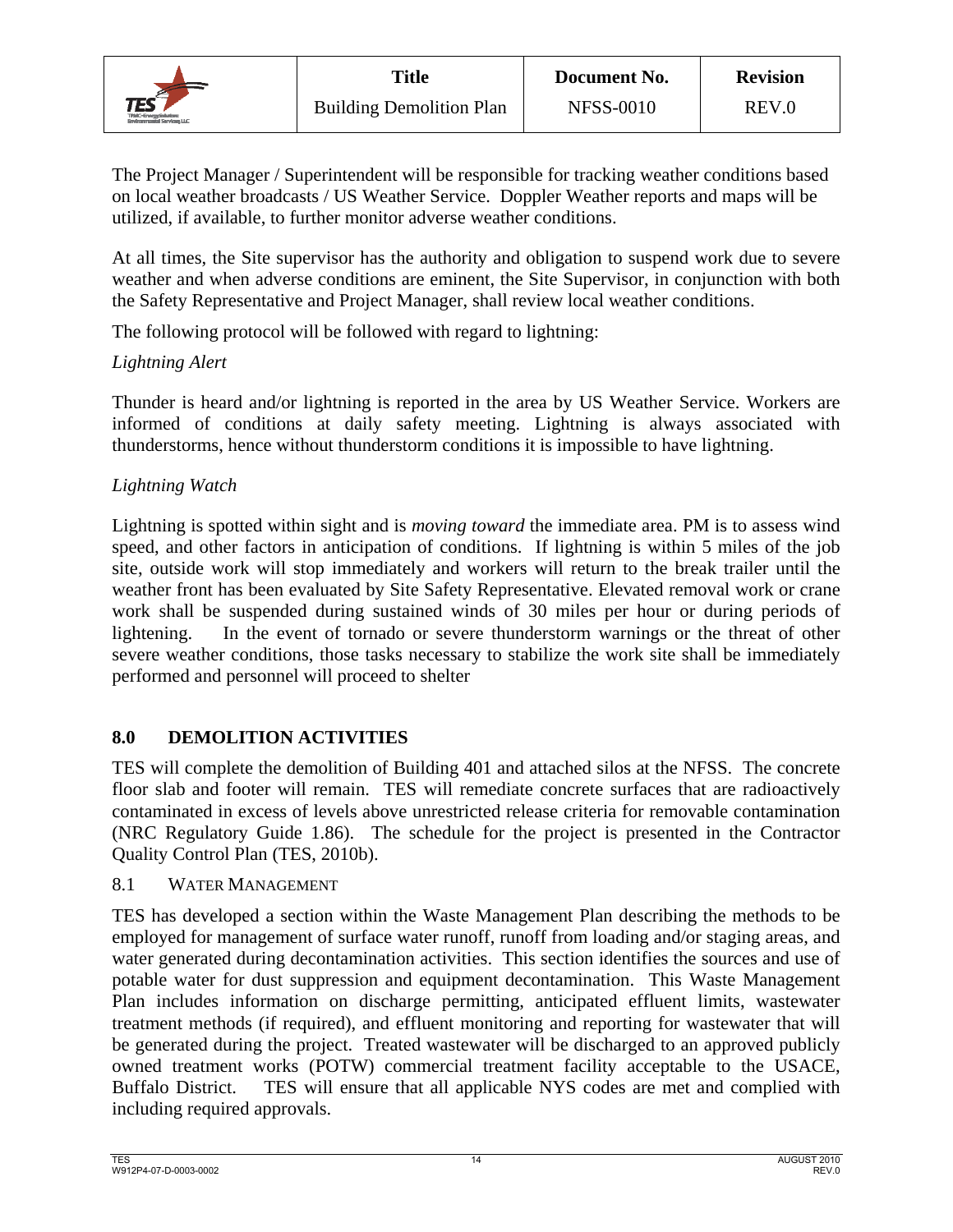![](_page_20_Picture_0.jpeg)

TES will minimize the potential spread of radiological and other contamination during Building 401 demolition by implementing water diversion as well as wastewater collection. Water diversion measures will consist of limiting areas where work with potentially contaminated debris occurs, implementing sedimentation and erosion control measures, and placing waste/debris on top of polyethylene plastic. In addition, all waste/debris piles will be covered to prevent the generation of contaminated runoff.

All wastewater will be collected during the demolition of the building. Work area perimeter controls will eliminate water migration. Laborers will continually direct water to the pump that will be located at the lowest elevation inside the work zone. Items to be used include polyethylene tanks; a pump powered by a gasoline fueled electric generator, hose and support equipment. These components make up the wastewater collection system.

The wastewater collection system will be fully operational prior to the start of work activities. The DEMCO SSHO will conduct daily pre-evolution and periodic inspections of the wastewater collection system. Deficiencies will be corrected immediately.

The collected wastewater will be conveyed to temporary on-site wastewater storage and treatment system consisting of frac tanks and a skid mounted bag filtration unit. Wastewater will be pumped from the collection system to one of the frac tanks where settling of suspended solids will occur. Wastewater will later be pumped out of the influent frac tank and treated using bag filtration to reduce the concentration of suspended solids. Treated wastewater will be stored in the effluent frac tank pending receipt of analytical results. The contents of the effluent frac tank will pumped out and transported to the POTW or a commercial treatment facility acceptable to the USACE, Buffalo District for discharge, following receipt of monitoring results confirming that radiological effluent limits have been met.

## 8.2 DUST CONTROL METHODS

Dust control measures will be implemented during demolition to prevent the spread of contamination as well as maintaining the particulate level at the permissible exposure level (PEL) specified in 29 CFR 1926.55. The dust control program will consist of both dust suppression measures and ambient air monitoring to verify the success of dust suppression. Dust controls to be implemented during the project are summarized below; a detailed description of the dust control program is included in Section SOP 38 of the TES HASP for the project.

Conventional methods will be used to suppress dust generated during demolition, including:

- Wetting demolition equipment and active demolition areas as required
- Covering waste/debris piles
- Hauling wastes/debris leaving the site in covered or closed containers
- Keeping vehicles speeds below 10 miles per hour on unpaved surfaces
- Applying a water spray during waste/debris handling and to unpaved vehicle access routes at the site, as required.

A spray nozzle and pump system will be used to suppress fugitive dust while preventing overly wet conditions, avoiding ponding and runoff, and conserving water. Water for dust suppression will be obtained from the on-site water source and from runoff water passing state limits for re-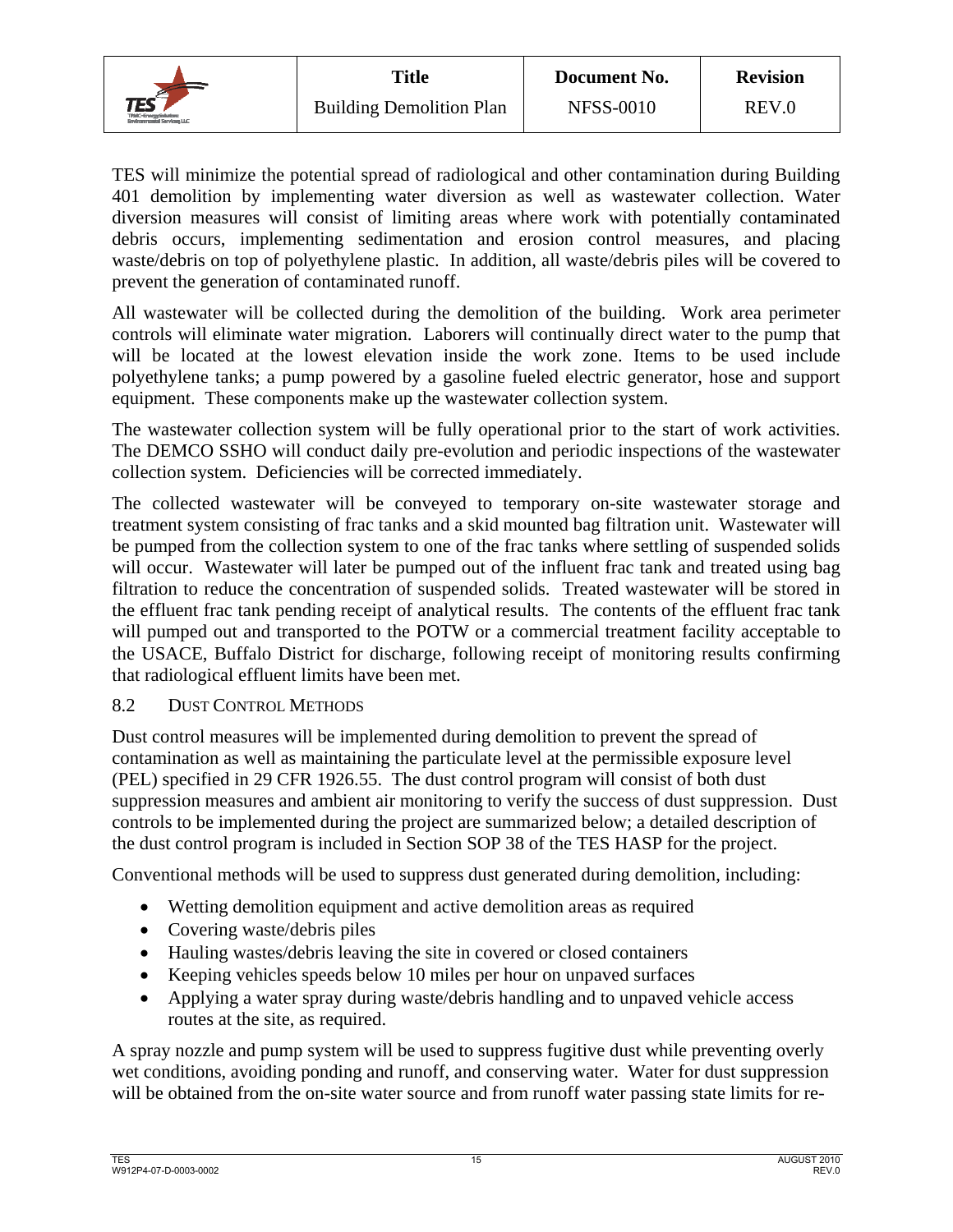![](_page_21_Picture_0.jpeg)

use as discussed in Section 8.2 of the Waste Management Plan. TES will provide required documentation to USACE to support the use of runoff water for dust suppression

Project activities that could potentially cause the release of dust, such as building demolition, waste/debris piles, loading wastes/debris, transport of waste/debris, will be monitored for dust particulates and radioactivity in accordance with procedures described in the APP for the project (TES, 2010a).

## 8.3 STRUCTURE DEMOLITION

#### *8.3.1 Silo Demolition*

Demolition of the Silos to the south of Building 401 will be performed by the Cat 350 UHD with hammer attachment. Each silo will be demolished similarly. The high reach with hammer attachment will approach the silo from the south and hammer the upper most portions of the silo fracturing and size reducing the concrete in place. When possible, Brian Krantz, the high reach operator will direct the debris into the silo where the majority of debris will be allowed to accumulate. Accumulated material as well as the bottom 30 feet of each silo will be demolished and debris loaded out by the Cat 345 with grapple or bucket attachment.

## **CAUTION**

#### **No personnel shall be permitted in any area being affected by demolition. Only those personnel necessary for specific tasks shall be permitted in the demolition zone**.

#### *8.3.2 Building 401 Demolition*

Demolition of the main Building 401 structure will begin with the removal of the low rise portion of the facility attached to the main high rise section of the facility. This removal action will be performed by a Cat 345 with shear attachment. Generally speaking, the low rise additions will be removed and size reduced from within the footprint of the facilities where possible.

Work will proceed from the top of the structure downward proceeding bay by bay through the facility. The Cat 345 operator working under the direct supervision of Mike Healy, DEMCO's onsite superintendent, will shear first the roof trusses attached to the main structure. The operator will then shear the roof truss on the opposite end located along the building perimeter and lower the removed beam to grade. Roofing will be lowered along with truss sections. Once removed from place the trusses and debris generated will be allowed to accumulate on the building slab. Horizontal beams will then be removed via shear followed by vertical columns which will be bent over and sheared at the bottom. Bolts attaching the structural steel columns to the concrete slab will have been removed prior to column demolition via approved torch cutting techniques. The building contains several intermediate platforms suspended from the main structural framework. Controlled free fall of these platforms will occur as the demolition progresses. All debris generated from removal actions will be direct onto the building slab for segregation, size reduction, and load out.

Demolition of the high rise section of Building 401will be accomplished utilizing the Cat 350 UHD track hoe with shearer attachment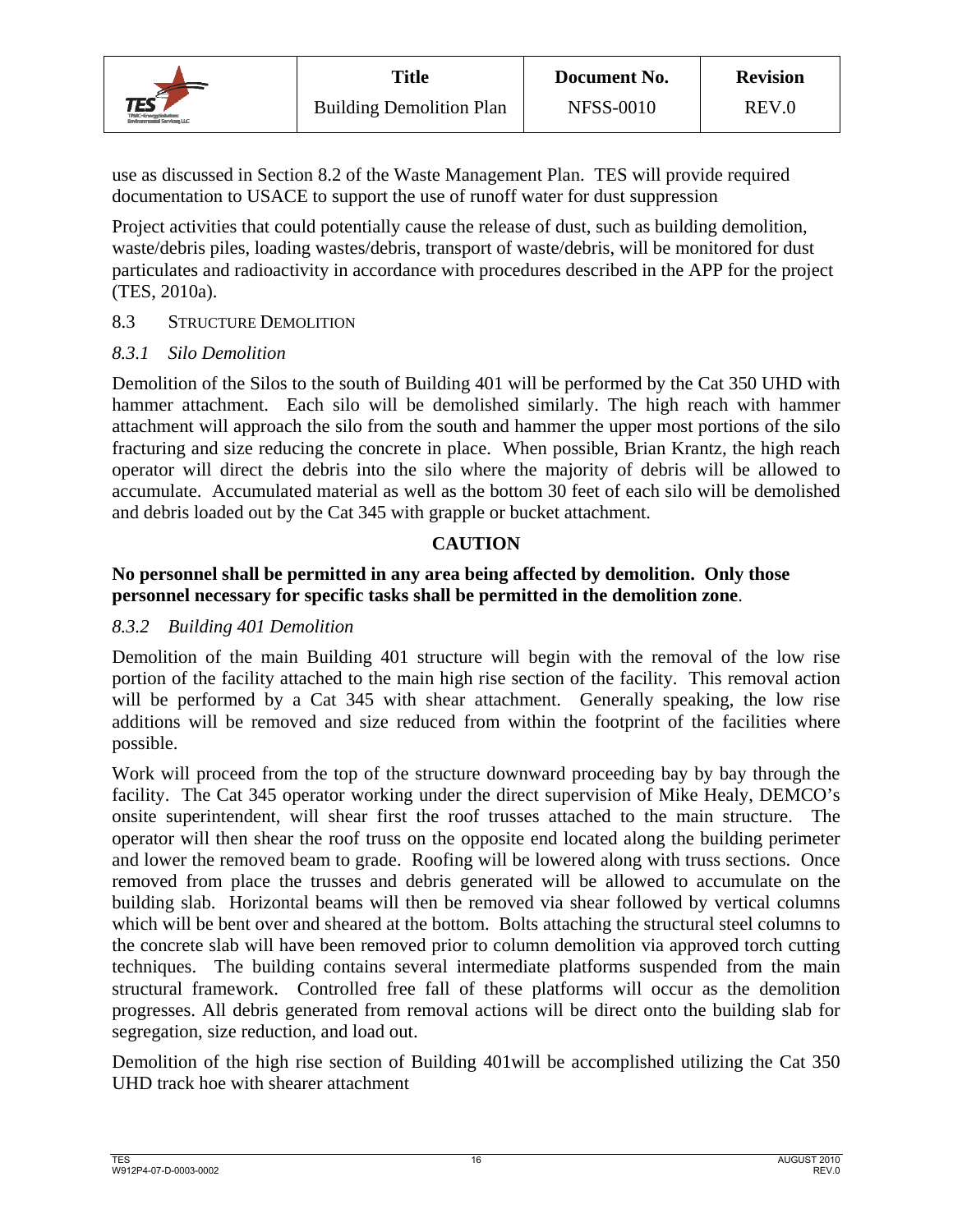![](_page_22_Picture_0.jpeg)

Brian Krantz, the high reach operator will be responsible for the safe dismantlement of the upper portions of Building 401. Mr. Krantz has extensive experience in the operation of high reach excavators within nuclear environments as well as the DOE Complex in general.

The upper portions of Building 401 will be dismantled bay by bay in a fully controlled manner, beam by beam, and column by column. The first portion of each bay to be removed will be the roof. The high reach operator will approach and cut the first roof beam at the end of the beam just inside the column line. The operator will then bend the beam downward before freeing the other end of the beam from the opposing column. The freed beam will then be lowered to grade by the operator for size reduction by the Cat 345 and load out. The roof section within the bay will then be forced downward and collapsed onto the floor below. Debris generated will then be raked off of the floor below and direct to grade for processing and load out below by the other track hoes. The vertical columns of the bay will then be bent inward and sheared from place. Once separated, the vertical columns will then be lowered to grade for further processing and load out.

The bays on either side of the removed bay will then be dismantled using identical demolition techniques. To maximize the operator view of the work area, a step backed approached will be used where the closest bay will be removed two levels prior to the second bay of the highest level.

High reach demolition will be performed on the upper three stories of the facility. The demolition of the lower two stories is more safely and efficiently handled by the Cat 345, and will be demolished in a similar manner to the previously mentioned low rise sections of the facility.

See attached graphic below for a visual representation of the flow of demolition.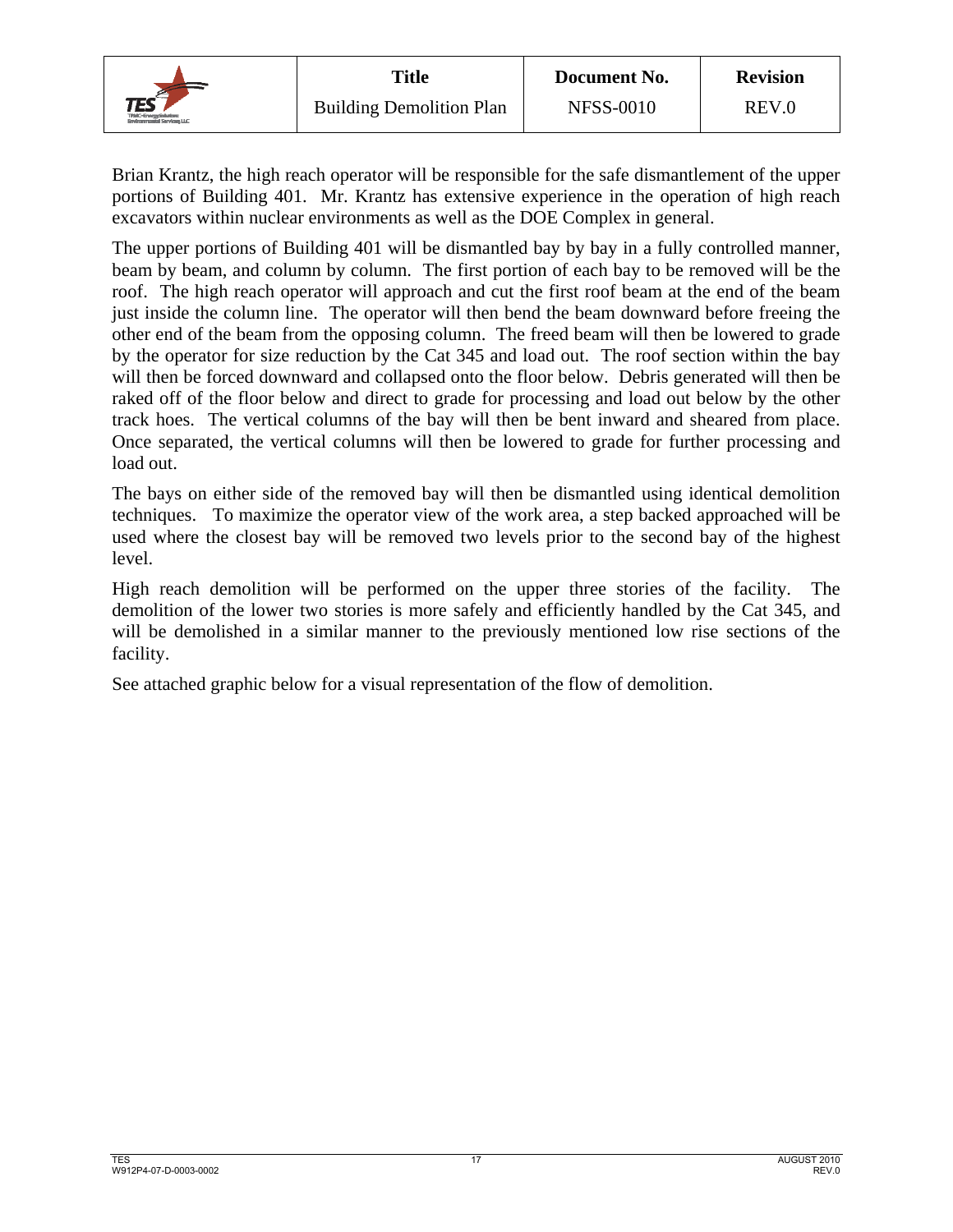|                                                                               | <b>Title</b>                    | Document No.     | <b>Revision</b> |  |
|-------------------------------------------------------------------------------|---------------------------------|------------------|-----------------|--|
| $\mathsf{TES}^{\leq 1}$<br>TPMC-EnergySelvHorn<br>Environmental Services, LLC | <b>Building Demolition Plan</b> | <b>NFSS-0010</b> | REV.0           |  |

![](_page_23_Figure_1.jpeg)

## **9.0 BUILDING SLAB DECONTAMINATION**

The radiological decontamination of the concrete will be performed utilizing dry decontamination techniques to minimize the creation of additional liquid waste. Two types of dry decontamination methods will be used. The first is a blastrac type system, which will be used on the horizontal surface. The second is a vacublast type system. This system will be used on vertical and overhead surfaces where a smaller and more mobile system is required to reach the affected area.

The blastrac type system is a portable shot blast cleaning system, capable of removing up to  $\frac{1}{4}$ inch of floor surface at a single pass. It contains a high performance airless centrifugal wheel for propelling shot in a controlled pattern and direction. Dust created from removal operations will be collected by a separate dust collector system, which will be equipped with a HEPA filter to protect from air borne contamination.

The vacublast type system is a closed circuit system that uses compressed air, mixed with an abrasive agent, to perform the removal action. The abrasive agent is propelled through a blast gun and recovered continually through the removal action. Any dust created during removal operations is collected inside the closed blast gun system, and HEPA filtered to control air borne contamination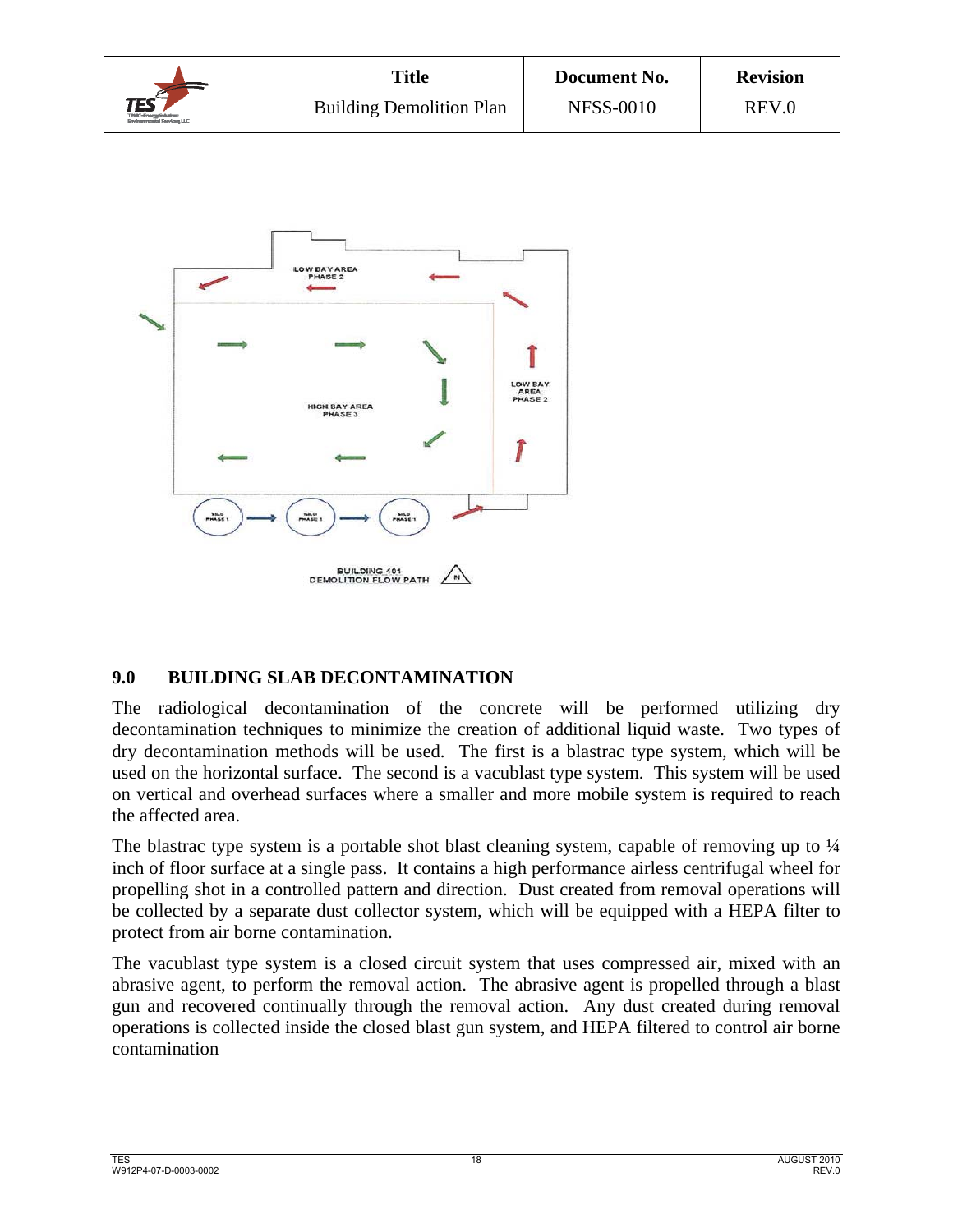![](_page_24_Picture_0.jpeg)

## **10.0 DUST CONTROL**

During building demolition, a fine water mist will be applied by elevated fire hose equipment with misting nozzle or a ground based misting nozzle manned by a demolition worker. Measures will be taken to minimize the creation of excessive run-off. Visible particulate will be suppressed as required by the manned or stationary mounted misting nozzle during all demolition operations. Misting operations combined with particulate monitoring will ensure the particulate level is maintained at the PEL specified in 29 CFR 1926.55. Dust monitors will be placed work area perimeter locations considering work activity locations as well as prevailing wind direction.

## **NOTE**

## **During windy conditions, where wind is projected to be in excess of 12 to 15 mph, the effectiveness of misting for emission control will be evaluated hourly.**

## **11.0 STOCKPILING AND SEGREGATION**

Sizing operations for the structural steel components will include the use of the hydraulic shear on smaller scrap pieces or torch cutting on items that exceed the capacity of the shear.

The segregation and stockpiling of masonry and non metallic debris will be an ongoing operation working simultaneously with demolition. Segregation, size reduction, stockpiling, and load out of the materials will mostly be the responsibility of the Cat 325operator. Both live loading of trucks as well as loading of dropped roll off containers will be utilized on the project. Stockpiling of debris will be avoided to the extent possible and loading of debris on the day of creation will be preferred. Any material requiring stockpiling overnight will be covered as required by the project documents.

## **12.0 SURFACE WATER/POLLUTION PREVENTION**

The use of good construction management techniques will be used to control storm water from carrying soils or vegetation into nearby creeks or waterways. It is the intent to contain all run-off water that comes in contract with building debris, waste stockpiles or potentially contaminated material.

In addition to controls put in place to maintain run-off to the work area, if ground area outside the building footprint has the potential to be disturbed, rip-rap, diversion ditches, silt fences, and/or straw bales will be used to interrupt the down-gradient flow of storm water, reducing or eliminating the deposition of silt in waterways. Regular inspections, particularly prior to and after significant storm events, will be made and repairs initiated as needed. Additional considerations will be investigated for sheet flow runoff and seasonal deposits of suspended water.

Demolition of the facilities and other soil disturbances will expose the site to storm water runoff. DEMCO will use Best Management Practices in installing and maintaining such controls, above, during site work and until re-vegetation provides adequate cover to prevent erosion. Regular inspections will be conducted and corrective actions taken to limit runoff. Water collected on the building slab will be pumped to water treatment and collection system described above.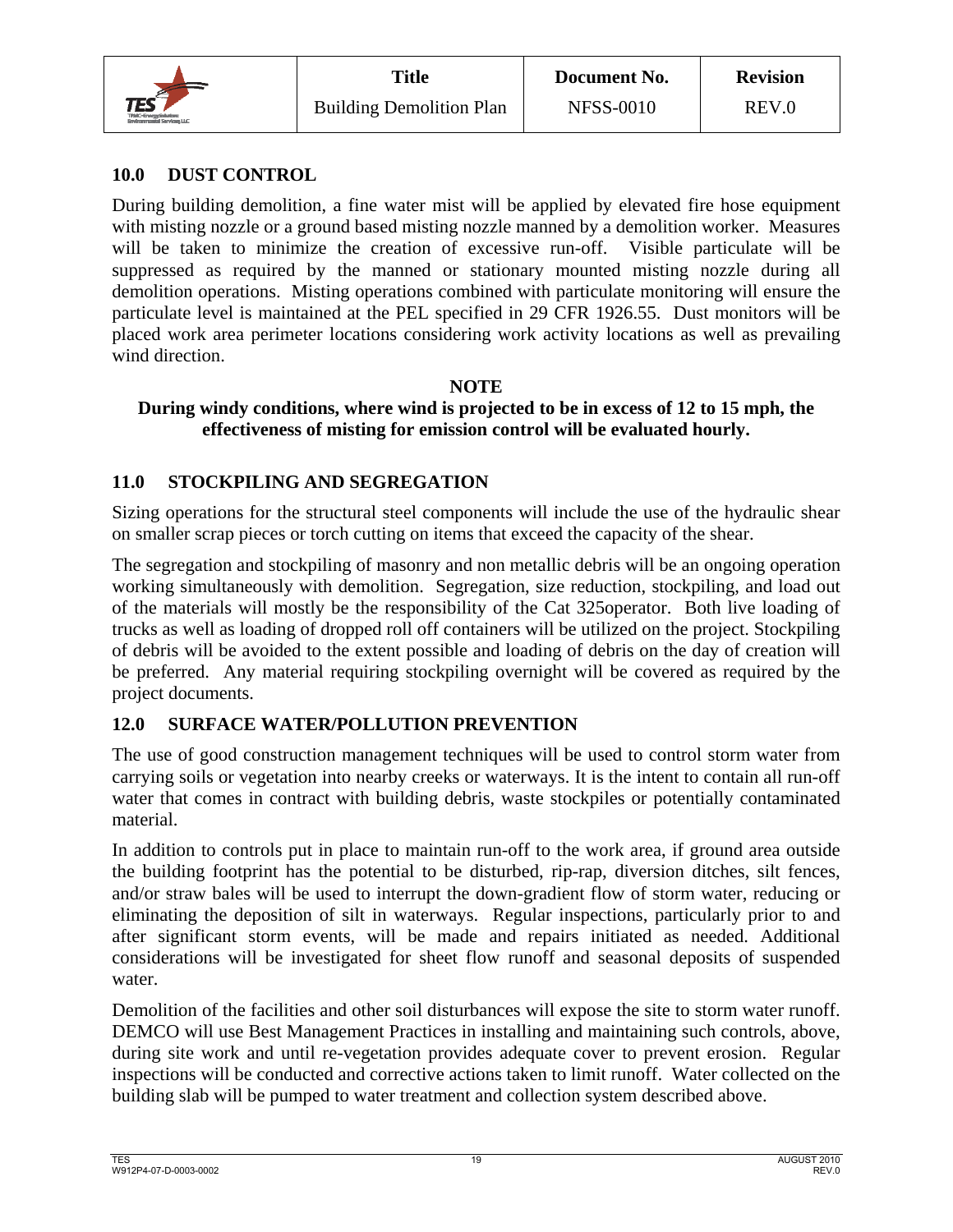![](_page_25_Picture_0.jpeg)

## **13.0 POST DEMOLITION ACTIVITIES**

## 13.1 CLEANUP

TES will remove all debris/waste from the project site. The debris/waste will be sent to the appropriate landfill (radiological impacted debris – Energy*Solutions'* Clive landfill; RCRA/universal wastes – CWM's Model City Landfill; Asbestos wastes – Modern Landfill; C&D wastes – Modern Landfill; solid wastes - Modern Landfill). Scrap metal for recycling will be sent to Niagara Metals, LLC. TES will receive approval (compliance with 6NYCCR part 360 and 380 regulatory requirements) prior to disposing of materials in New York state landfills, or recycling steel. After all wastes have been removed, TES will remove all temporary facilities and structures, and dismantle and properly dispose of erosion and sediment control facilities.

Equipment/supplies that entered a radiological area will be surveyed and decontaminated, as necessary. Equipment/supplies radiological survey results will be provided to the USACE for approval prior to their release from the site. The equipment/supplies will also be available for radiological survey by the USACE.

## 13.2 POST-CONSTRUCTION RADIOLOGICAL SURVEY

TES will perform a post-construction radiological survey of the Building 401 slab surface and the surrounding work areas (survey limit will be 15 meters outside of the actual work areas). The survey will be performed by health physicist personnel as outlined in the Sampling and Analysis Plan (TES, 2010d). The results will be compared to the pre-construction radiological survey and unrestricted release criteria as set forth in the Quality Assurance Project Plan.

## 13.3 SITE RESTORATION

Disturbed areas will be restored to pre-demolition condition at the completion of cleanup and radiological survey activities. TES will leave the snow fence surrounding the areas with elevated radiological levels.

#### 13.4 DEMOBILIZATION

A demobilization plan will be submitted to the USACE for review and approval 30 days prior to the initiation of any demobilization activities. Demobilization will be scheduled for completion within 30 days of completion of field activities. All equipment, which came into contact with contaminated materials, will undergo a thorough wet or dry decontamination, whichever is most appropriate. TES shall collect and contain all water generated during the equipment decontamination activities for sampling, analyses, and proper disposition.

The demobilization will be coordinated by TES to remove all personnel, equipment, supplies, and/or other material generated by TES or its subcontractors. A final parcel inspection will be conducted by the TES project manager or designated representative prior to final departure of all personnel from the site.

#### 14.0 PROJECT COMPLETION REPORT

At the end of the project, TES will prepare and submit a final narrative completion report summarizing all activities associated with the demolition of Building 401. The completion report will include all project records, including lower-tier subcontractor(s) records, in accordance with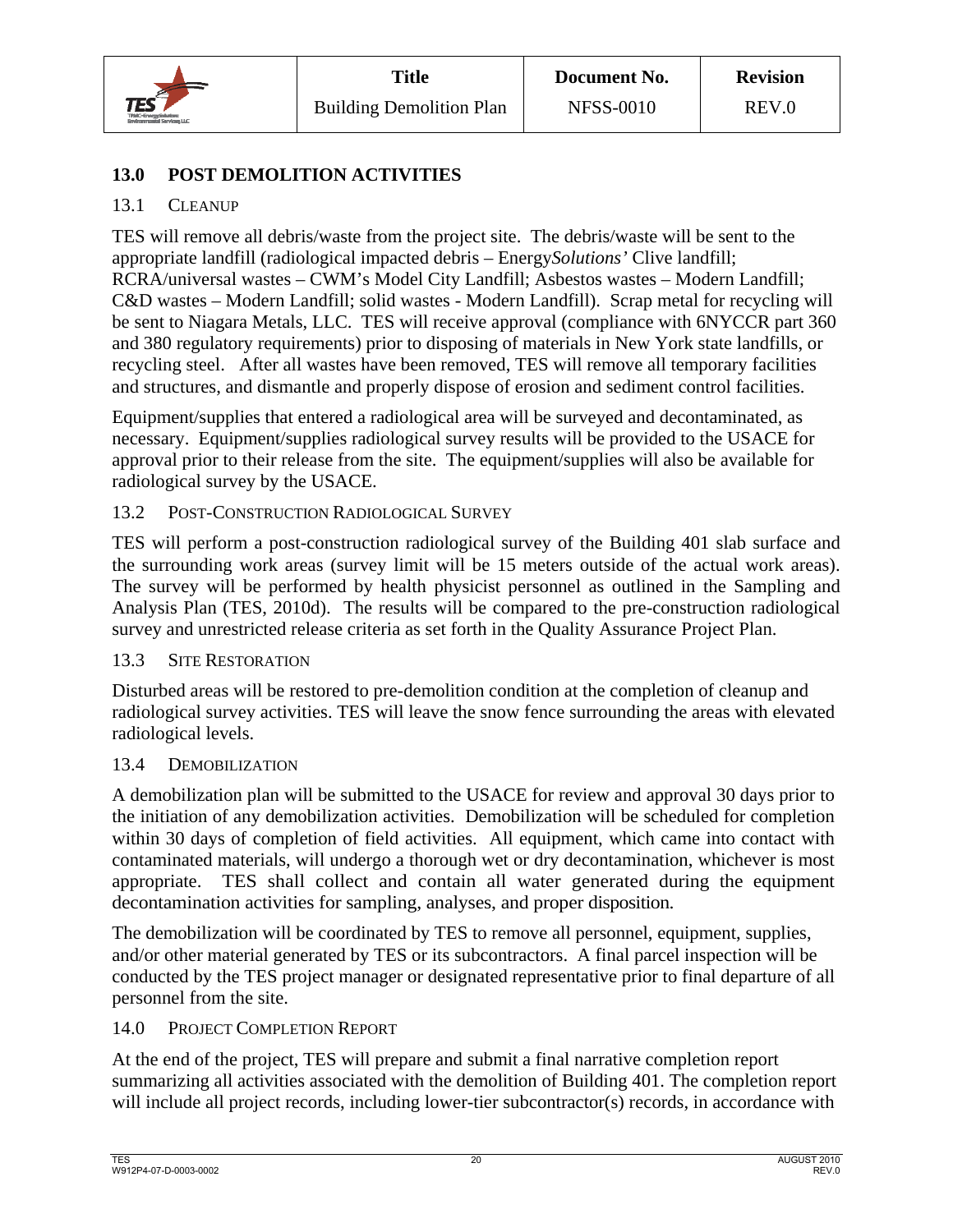![](_page_26_Picture_0.jpeg)

all applicable codes, standards, and regulations. The report will be submitted in loose-leaf binders that are labeled and indexed. Five copies will be provided. In addition to the project completion report, all project documents/records and work plans will be submitted on CD-ROM in electronic Adobe format. Pre-demolition and demolition documentation via photographs and or video will be provided to USACE on a DVD.

## **Attachments**

- A. Checklist of items to be discussed at the Demolition Preparatory Meeting
- B. Engineering Survey
- C. Asbestos Survey Procedures
- D. Resume for Competent Person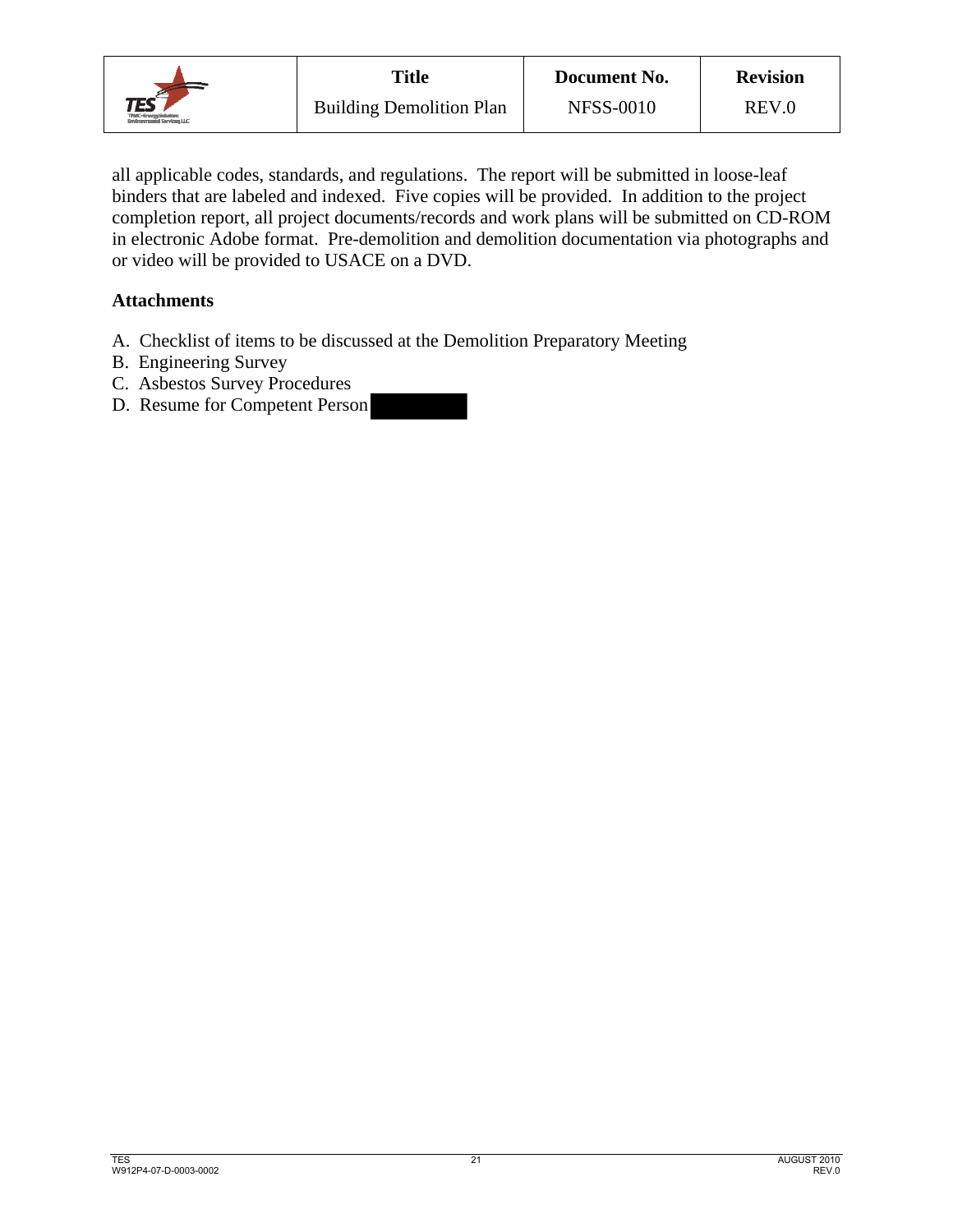|                                                                   | <b>Title</b>                    | Document No.     | <b>Revision</b> |  |
|-------------------------------------------------------------------|---------------------------------|------------------|-----------------|--|
| <b>TES</b><br>TPMC-Energyfinkeland<br>Environmental Services, LLC | <b>Building Demolition Plan</b> | <b>NFSS-0010</b> | REV.0           |  |

## **Attachment A: Checklist for Demolition Preparatory Meeting**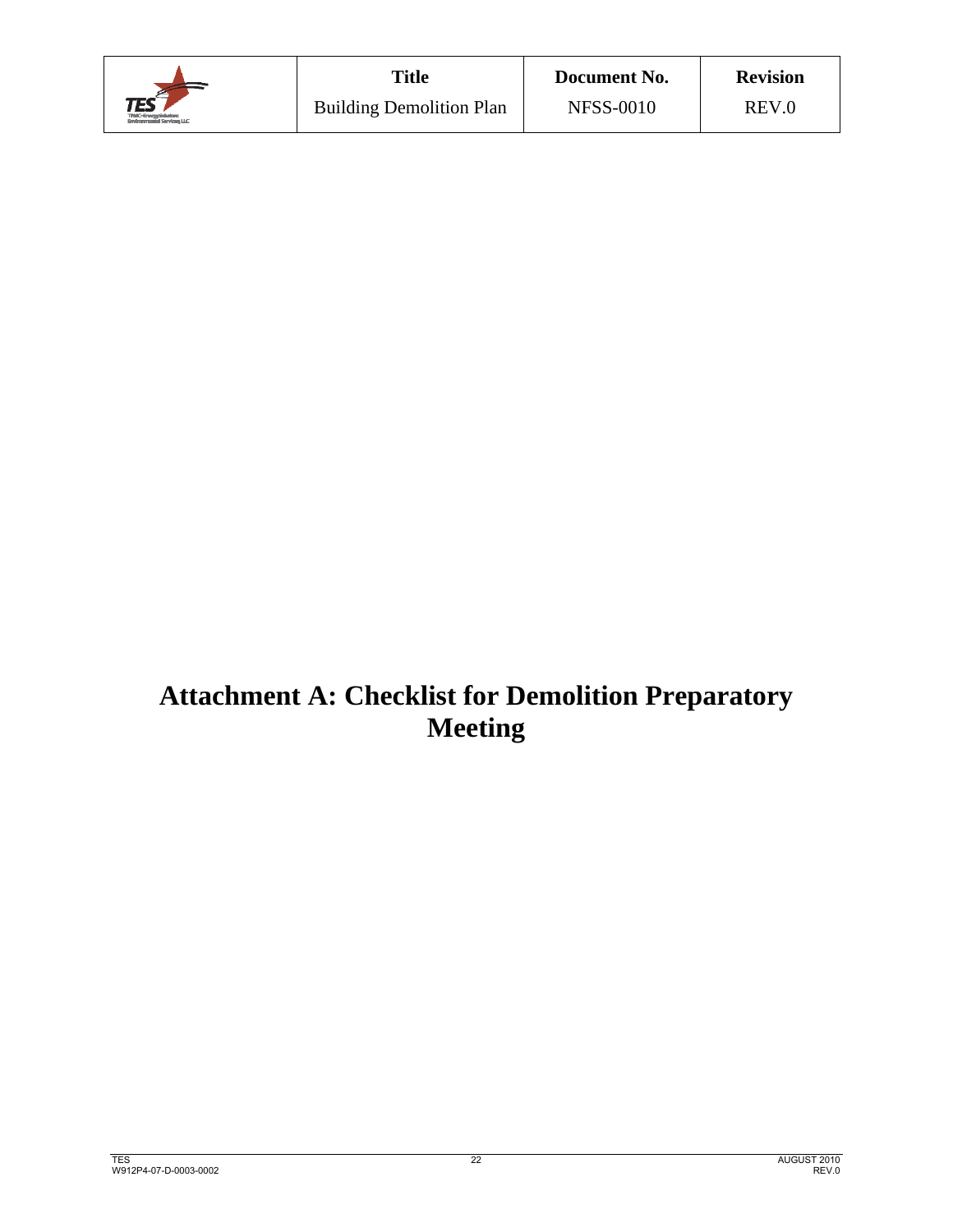![](_page_28_Picture_0.jpeg)

## Attachment A: Checklist for Demolition Preparatory Meeting

## Introduction:

## **Discussion Items:**

- 1. Roles and Responsibilities:
- 2. Schedule / Milestones
- 3. Construction Safety
	- a. Administrative Controls
	- b. Equipment Controls
	- c. Daily Safety meetings
	- d. Emergency Response
	- e. Hazards Assessments
	- f. Training Requirements
- 4. Applicable Plans / Procedures
	- a. Overview
	- b. Delete (LIST ALL THE APPICABLE DOCUMENTS)
- 5. Sequence of Proposed Work
	- a. Pre-Demolition Activities
	- b. Demolition Activities
	- c. Post Demolition Activities
	- d. Demobilization Activities
- 6. Control Measures
	- a. Ingress / Egress Procedures
	- b. Support Facilities
	- c. Dust Control
	- d. Water Control
	- e. Progress Reporting
- 7. Project Closeout / Reporting Requirements
	- a. List the USACE (QcS) Report Tracking System
	- b. Waste Disposal
	- c. Reporting (Weekly / Monthly) Requirements
	- d. Site Restoration
	- e. Final Walk Down and Punch List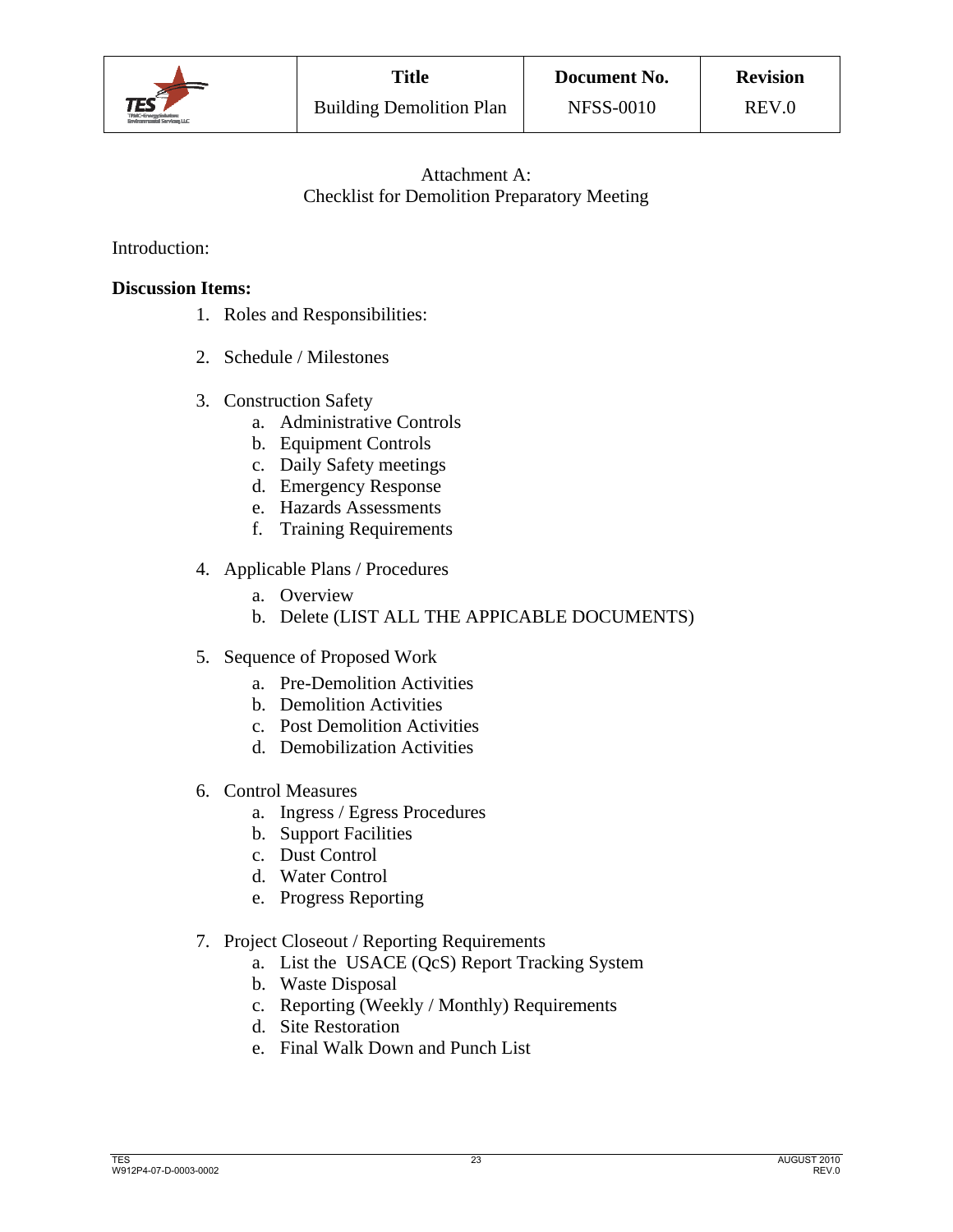![](_page_29_Picture_0.jpeg)

# Attachment B: Engineering Survey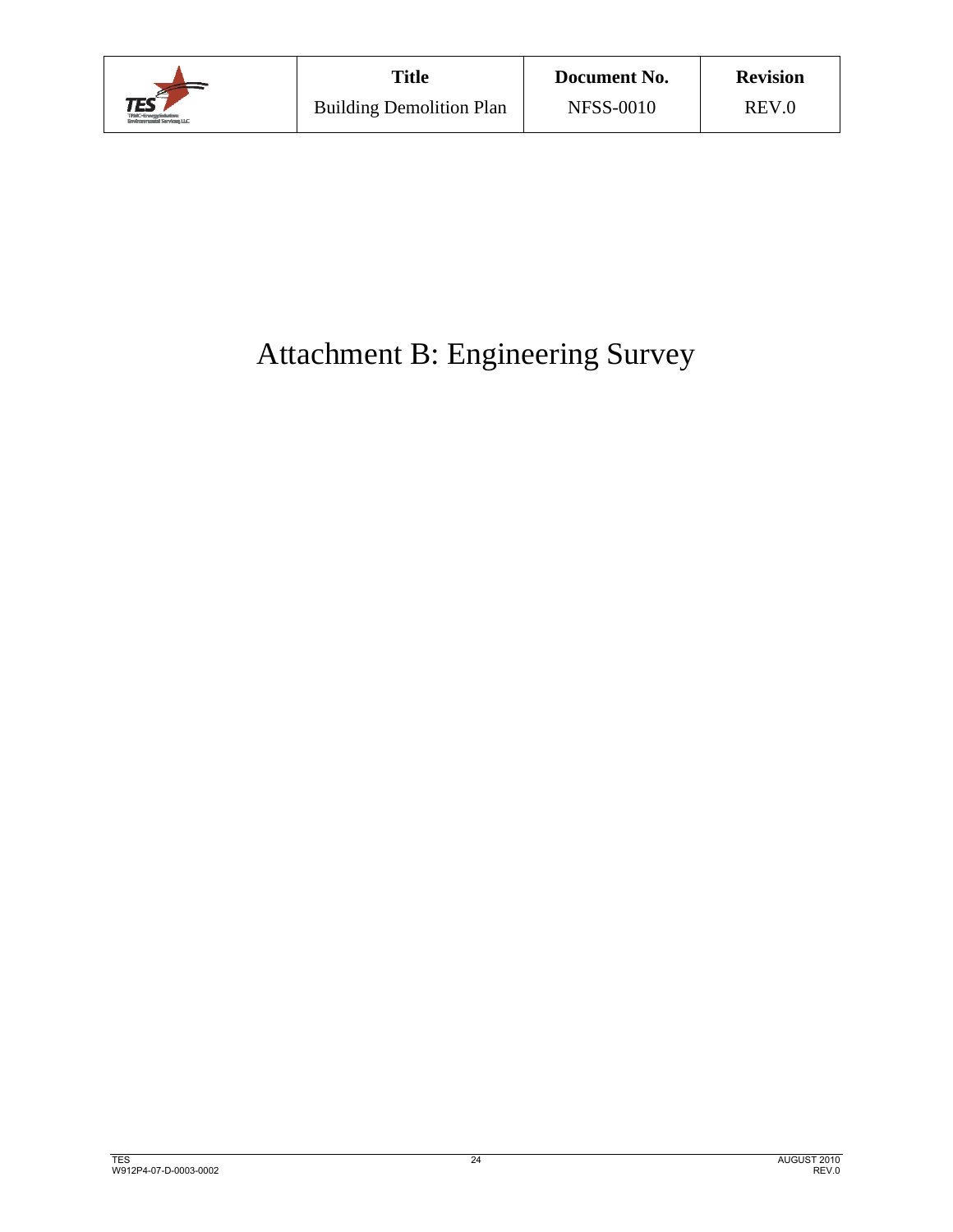![](_page_30_Picture_0.jpeg)

# **PRE-DEMOLITION ENGINEERING SURVEY (Attachment B to the Building Demolition Plan)**

## **Niagara Falls Storage Site**

## **Building 401 Demolition**

## **Lewiston, New York**

Contract No. W912P4-07-D-0003-0002

Prepared by: TPMC-Energy*Solutions* Environmental Services, LLC

![](_page_30_Picture_11.jpeg)

Prepared for the

U.S. Army Corps of Engineers, Buffalo District

Buffalo, New York

![](_page_30_Picture_15.jpeg)

**US Army Corps<br>of Engineers Buffalo District** 

JUNE 2010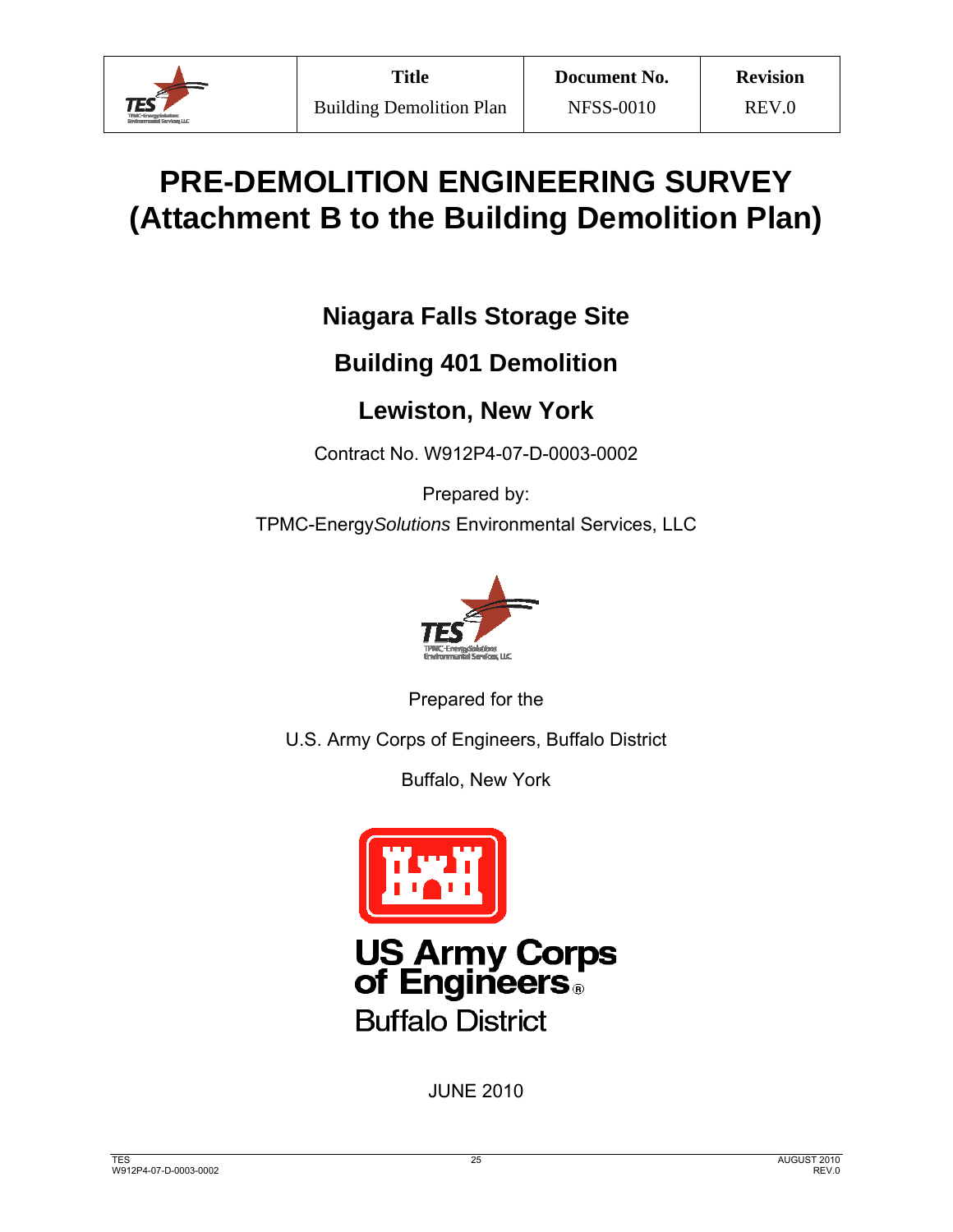![](_page_31_Picture_0.jpeg)

## **Engineering Survey**

## **Building 401 Demolition Niagara Falls Storage Site Building Demolition Plan**

![](_page_31_Figure_6.jpeg)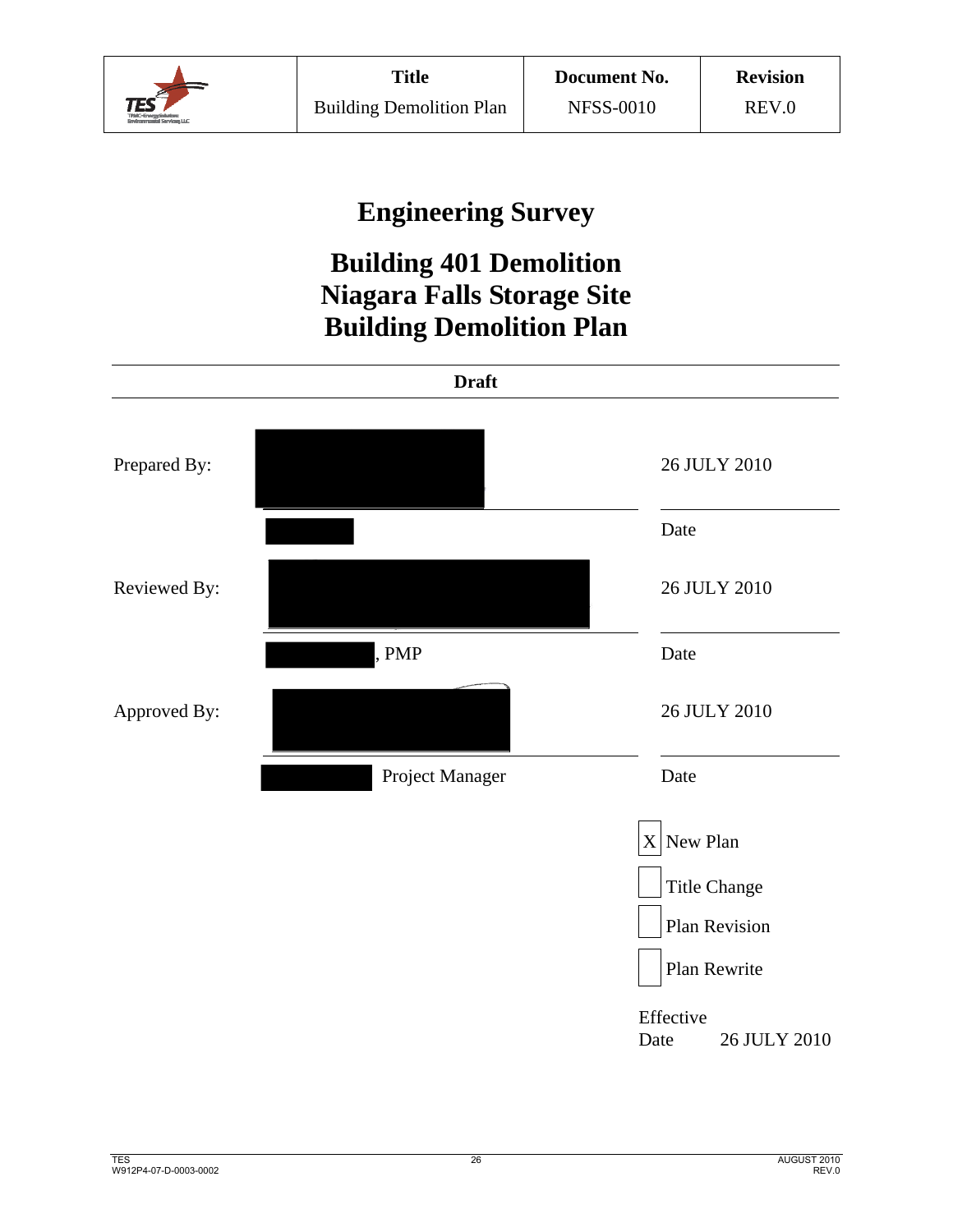![](_page_32_Picture_0.jpeg)

## **Background Information**

DEMCO has utilized a professional engineer licensed in the State of New York to perform this Engineering Survey. The survey is in compliance with ANSI A10.6, 29 CFR 1926.850 and SEI/ASCE 11-99, *Guideline for Structural Condition Assessment of Existing Buildings".* This Engineering Survey is the basis for the sequence and technical approach incorporated in the Demolition Plan, including identification of specific demolition equipment.

DEMCO is performing work associated with Niagara Falls Storage Site Building 401 Demolition as a subcontractor to TPMC / Energy*Solutions* Environmental Services (TES), LLC under contract number W912P4-07-D-0003-0002

## **Project Overview**

Niagara Falls Storage Site (NFSS) is part of the United States Army Corps of Engineers (USACE) Formerly Utilized Sites Remedial Action Program (FUSRAP). FUSRAP was established to identify, investigate, and clean up or control sites contaminated by activities of the Atomic Energy Commission (AEC) and its predecessor, the Manhattan Engineer District (MED). The purpose of this Scope of Work (SOW) is to issue a Task Order (TO) under the Buffalo District's Multiple Award Remediation Contract (MARC) for the Demolition of Building 401 at the NFSS. The Government anticipates awarding a firm fixed priced TO. The technical requirements specified in the MARC are intended to provide requirements for execution of the contract and an understanding of the functions that the Contractor may be required to perform. This individual TO contains additional detailed requirements for the demolition of Building 401 at the NFSS.

NFSS is located at 1397 Pletcher Road, Lewiston, New York, and the site is owned by the Federal Government. The site consists of an engineered Interim Waste Containment Structure (IWCS), various buildings, and open areas (refer to Attachment 1). The site was originally a part of the Lake Ontario Ordnance Works (LOOW). The primary use of the site from early 1940s through mid 1950s was for storage, trans-shipment, and disposal of radioactive waste from various sources. Building 401 was initially the powerhouse for the production of TNT at LOOW, and it was also used to store radioactive materials in support of MED activities during World War II. It was used for the production of Boron-10 from 1953 to 1959 and from 1965 to 1971 and then became a waste storage facility used by the Atomic Energy Commission/Department of Energy (AEC/DOE). In 1971, Building 401 was gutted and its instrumentation and hardware were disposed of as surplus materials. This building has been largely inactive since, and evidence of bird and animal occupation has been observed. An asbestos abatement was performed on Building 401 in the spring and summer of 2002, resulting in the removal of interior asbestos containing material (ACM). Potential exterior ACM was not included as part of this abatement.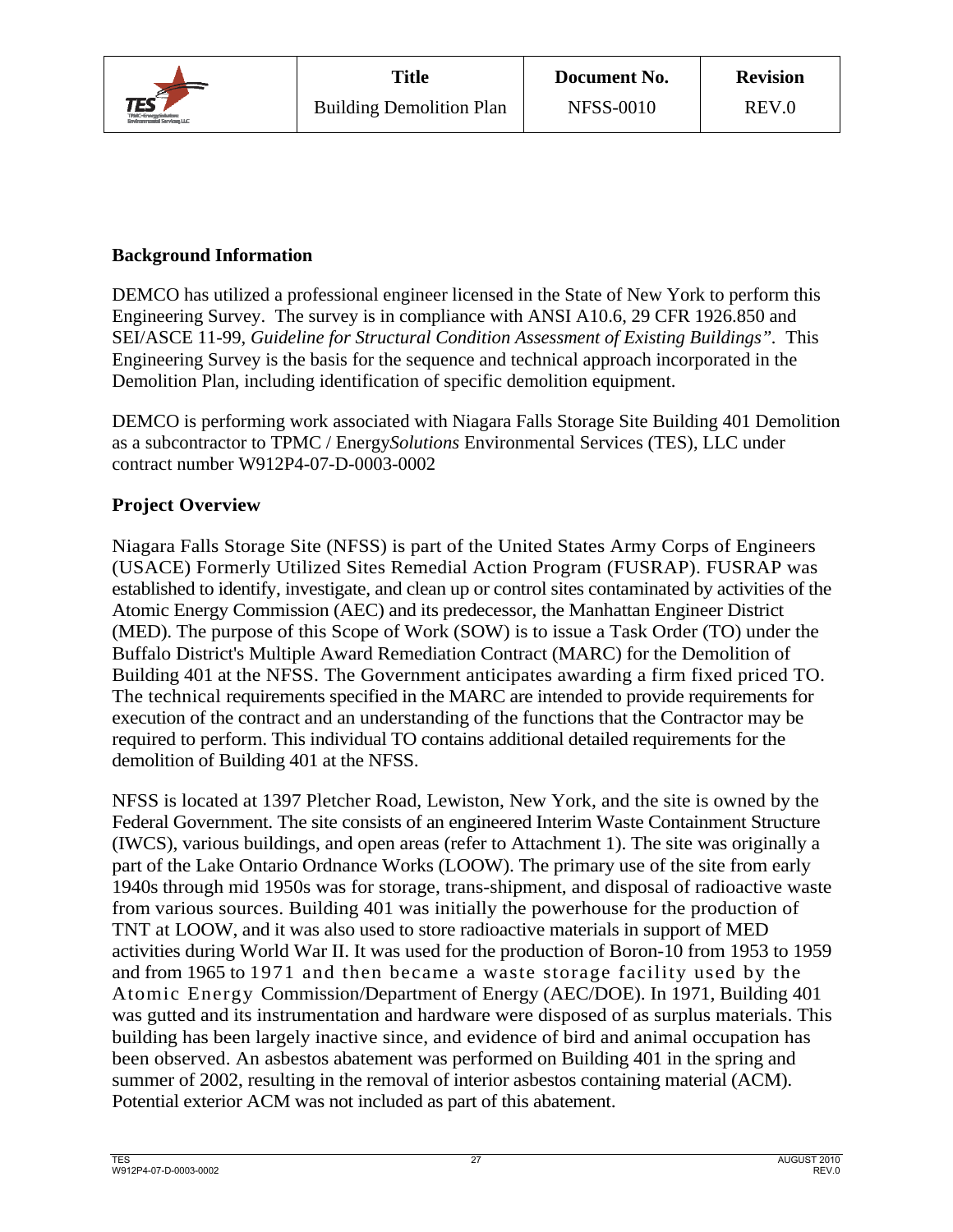![](_page_33_Picture_0.jpeg)

The services required under this SOW involve characterization and packaging of miscellaneous debris in Building 401 at NFSS, demolition of Building 401 and the adjacent silos, and packaging, loading, transporting, and disposing of the demolition debris and other packaged wastes.

## **Description of Building 401**

Building 401 is a multi-story, steel-framed structure with a ridge height of approximately 76.5 feet and enclosing approximately 100,000 square feet of floor area. The main structural system of the building consists of steel and concrete load bearing walls supporting what may be a transite roof. The interior walls are concrete, concrete block and other construction materials. The exterior appears to be comprised of sections of corrugated steel and transite siding and roofing. Inside the building there are multiple floors, which contain rooms and offices and building service areas (boiler rooms and tower areas). There also is a tower area and high bay that may be as high as 75 feet or more. Additionally, Building 401 has three large concrete silos that shall be demolished along with the building proper. The building floor is a concrete slab on grade. The concrete slab and footer will not be removed. The Contractor is advised that posted areas of elevated radioactivity exist in some soils adjacent to Building 401.

DEMCO has been advised that certain issues associated with the building demolition may require special removal/abatement precautions, including, but not limited to the following:

- Bird and animal waste inside of Building 401 and silos.
- Potential ACM in roofing and siding materials.
- Potential lead based paint on surfaces within and outside Building 401.
- Potentially contaminated concrete floors inside of Building 401.
- Potentially contaminated steel beams and rafters inside of Building 401.
- Potentially contaminated floor drains and sumps inside of Building 401.
- Potentially contaminated soils around the perimeter of Building 401.
- Miscellaneous debris inside of Building 401.

## **Regulatory Background**

The demolition of Building 401 at NFSS is being managed by USACE under the authority of FUSRAP via categorical exclusion through the National Environmental Policy Act (42 U.S.C. 4321 et seq.).

## **Regulatory Compliance**

DEMCO shall comply with all applicable Federal, State and local regulations for performing work under this contract.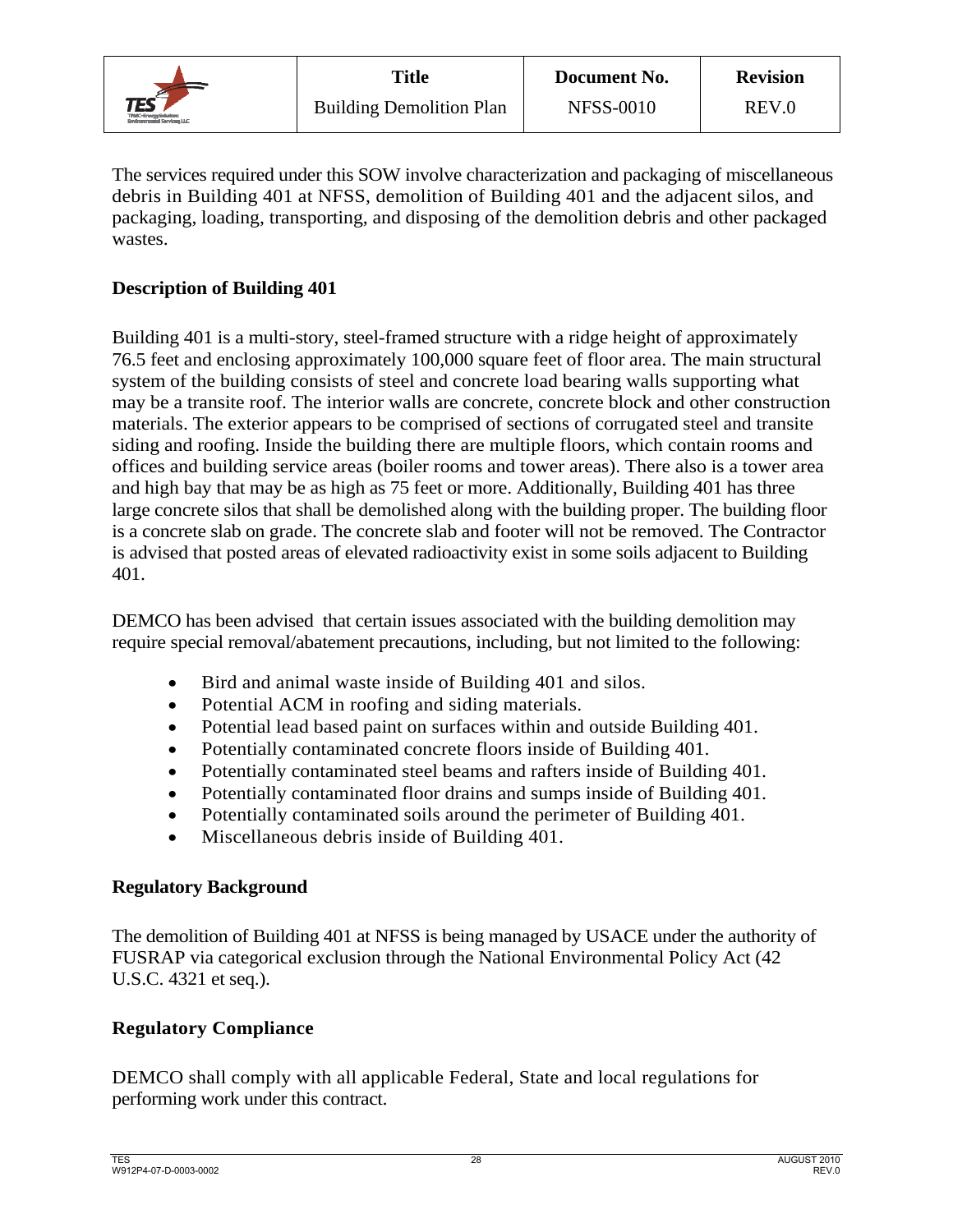![](_page_34_Picture_0.jpeg)

This Pre-Demolition Engineering Survey is in accordance with ANSI A10.6 – 2006 and SEI/ASCE 11-99 'Guideline for Structural Condition Assessment of Existing Buildings'.

## **Overall Structural Assessment of the NFSS 401 Building**

## **General Comments**

- Structural Concerns:None -Typical for building materials and age. No damaged noted from fire, flood, or winds. Building is structurally sound and it is not anticipated that any pre-mature collapse not associated with specific building section will occur.
- During demolition, continuing inspections by a competent person shall detect hazards resulting from weakened or deteriorated floors, walls, or loosened material. No employee shall be permitted to work where such hazards exist and condition shall be mitigated with mechanical equipment. A construction exclusion zone will be established around the building in the event some debris during demolition fall outside the footprint of the building

## **Possible use of Temporary bracing / support**

 No shoring bracing / support required based on work method. Work shall be sequenced to be dismantled using a combination controlled cut and pull and a top to down direction as per 1926 – Subpart D, ANSI Standard A10.6 and EM385-1-1 Section 23 Demolition.

## **Mitigation of Premature Collapse**

Debris material shall be removed from all floor levels and not permitted to accumulate before commencing the removal of exterior walls and floors in the next story below. The Building does not feature roof cornices or other ornamental stonework that needs to be removed prior to pulling walls over.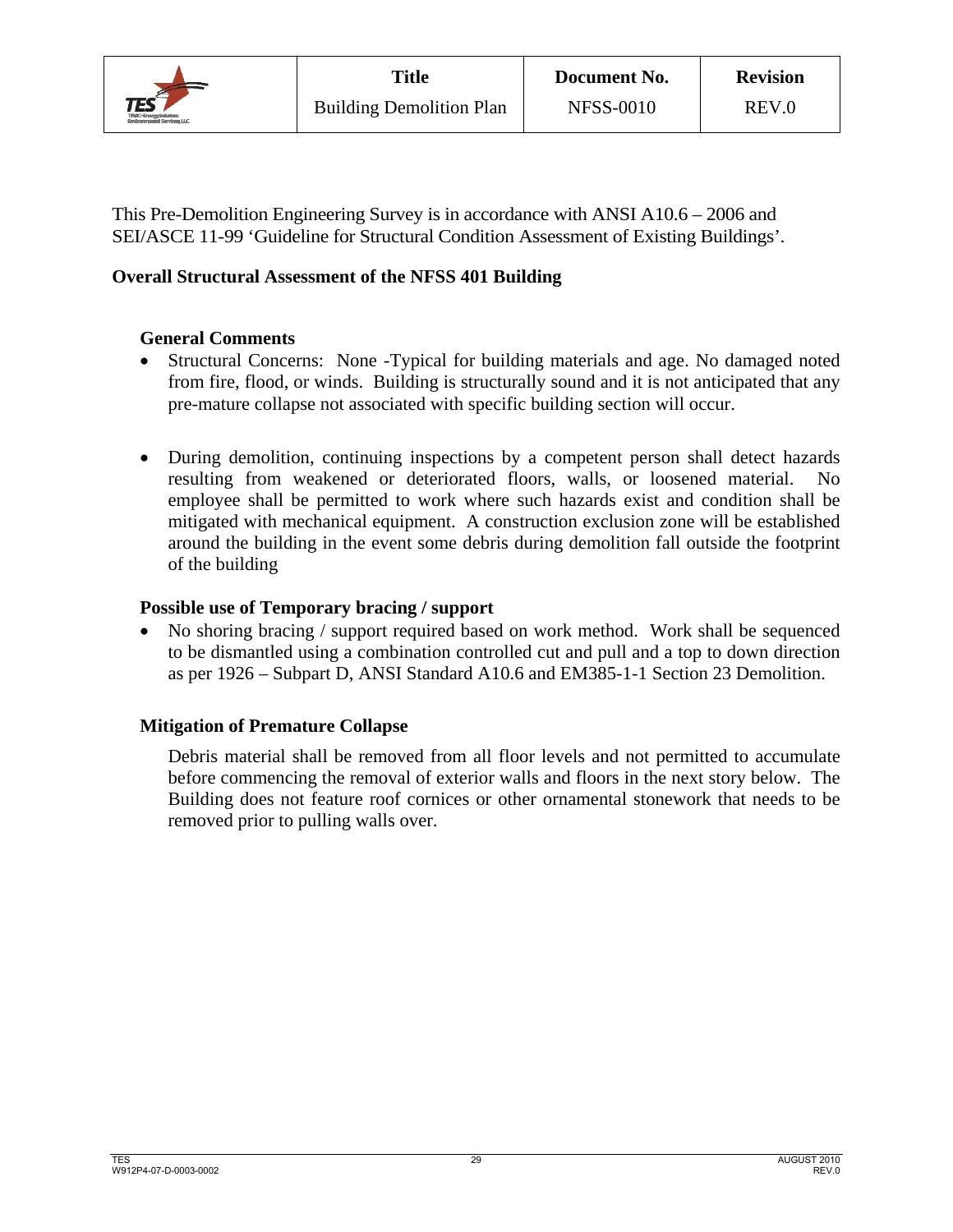![](_page_35_Picture_0.jpeg)

## **DEMCO**

## **PRE- DEMOLITION ENGINEERING SURVEY**

**Niagara Falls Storage Site Building 401** 

| Job Name: Building 401 Demolition | Location: Town of Lewiston, NY |
|-----------------------------------|--------------------------------|
| Job #: W912P4-07-D-0003-0002      | Phone #:                       |
| <b>Job Contact:</b>               | Fax $#$ :                      |
| Name of Area: NFSS                |                                |
| Name of Structure; Building 401   |                                |

**Method of Demolition:** Conventional; hydraulic equipment, thermal cutting, hand tools.

|                              |              |                |     | <b>Location/Description</b>                            |  |
|------------------------------|--------------|----------------|-----|--------------------------------------------------------|--|
| <b>Safety Exposures</b>      | <b>Yes</b>   | N <sub>0</sub> | n/a |                                                        |  |
| <b>Adjacent Public Areas</b> |              | $\mathbf{X}$   |     | Private barricaded site                                |  |
| <b>Adjacent Roadways</b>     |              | $\mathbf{x}$   |     | Private barricaded site                                |  |
| <b>Adjacent Buildings</b>    | $\mathbf{x}$ |                |     | Office / break building West Site                      |  |
| <b>Basements</b>             |              | $\mathbf{x}$   |     | None                                                   |  |
| <b>Cable Trays</b>           |              | $\mathbf{x}$   |     | Cables removed                                         |  |
| <b>Chemical Exposures</b>    | X            |                |     | PCB thermostats etc.                                   |  |
| <b>Communication Lines</b>   |              | $\mathbf{X}$   |     | None observed within facility                          |  |
| <b>Confined Space</b>        | $\mathbf{x}$ |                |     | 3 Concrete Silos – openings to be barricaded to        |  |
|                              |              |                |     | prevent personnel entry                                |  |
| <b>Electrical Lines</b>      |              | $\mathbf{x}$   |     | Building power removed and verified, no overhead       |  |
|                              |              |                |     | electrical lines running above ground to the building. |  |
| Elevator                     |              | $\mathbf{X}$   |     | No elevator within facility                            |  |
| <b>Fall Hazards</b>          | X            |                |     | Some un-barricaded floor openings / holes              |  |
| <b>Fiber Optics</b>          |              | $\mathbf{X}$   |     | None observed within facility                          |  |
| <b>Fire Hazards</b>          | X            |                |     | Wood decking on shed roof sections                     |  |
| Hydrogen Lines/Tank          |              | X              |     | None observed within facility                          |  |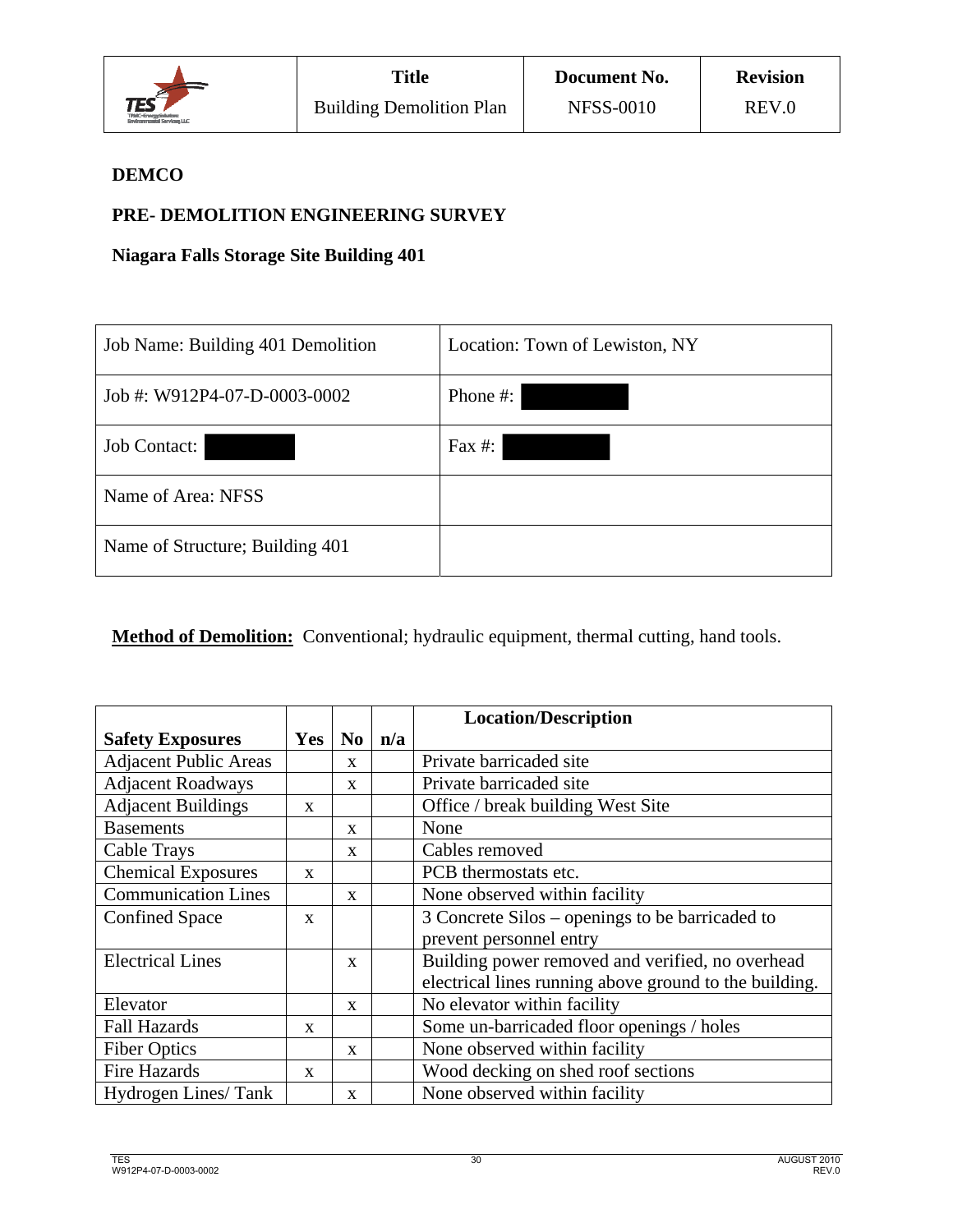![](_page_36_Picture_0.jpeg)

|                             |              |                |             | <b>Location/Description</b>                              |
|-----------------------------|--------------|----------------|-------------|----------------------------------------------------------|
| <b>Safety Exposures</b>     | Yes          | N <sub>0</sub> | n/a         |                                                          |
| Lead Exposure               | X            |                |             | Painted / coated steel to be sampled and controls to     |
|                             |              |                |             | be identified in SSHASP                                  |
| Live Electrical             |              | $\mathbf X$    |             | Terminated by client - verify. Follow Utility Site       |
|                             |              |                |             | Specific Abandonment Procedure                           |
| <b>Natural Gas Lines</b>    |              | $\mathbf X$    |             | Lines previously purged by client – verify. Follow       |
|                             |              |                |             | Utility Site Specific Abandonment Procedure              |
| Nitrogen Lines              |              |                | $\mathbf X$ | None observed within facility                            |
| <b>MSDS</b>                 | $\mathbf{X}$ |                |             | Ensure MSDS for all materials on site are available to   |
|                             |              |                |             | personnel. Project personnel to be trained on            |
|                             |              |                |             | "Right to Know" program                                  |
| Oil Lines/Tanks             | $\mathbf X$  |                |             | Follow Utility Site Specific Abandonment Procedure       |
| Oxygen Lines                | X            |                |             | Lines previously purged by client. Follow Utility Site   |
|                             |              |                |             | Specific Abandonment Procedure.                          |
| <b>Partition Walls</b>      | $\mathbf{X}$ |                |             | Constructed of concrete and some temporary wood          |
|                             |              |                |             | and drywall materials                                    |
| Pits / Trenches             | $\mathbf{X}$ |                |             | 1' floor trenches to be cleaned and filled prior         |
|                             |              |                |             | demolition.                                              |
| <b>Process Hazards</b>      | $\mathbf X$  |                |             | Lines previously purged by client                        |
| Process Lines               |              |                | X           | Lines previously purged by client                        |
| <b>RAD</b> Exposure         | $\mathbf X$  |                |             | Items identified in contract to be contaminated and      |
|                             |              |                |             | removed prior demo                                       |
| <b>Shoring Requirements</b> |              | X              |             | Requirement not expected                                 |
| <b>Stacks</b>               |              | $\mathbf X$    |             | None observed                                            |
| Water Lines                 |              | X              |             | Utilities terminated, to be verified prior to demolition |
| <b>Water Tower</b>          |              | $\mathbf X$    |             | None observed                                            |
| <b>Structural Concerns</b>  |              | X              |             | Typical for building materials and age.                  |
| Asbestos                    | X            |                |             | Transite and galbestos panels, window caulk to be        |
|                             |              |                |             | identified in Survey.                                    |
| <b>Backfill Material</b>    |              |                | X           |                                                          |
| <b>Contaminated Water</b>   |              | X              |             | Water applied to the structure during demolition will    |
|                             |              |                |             | be minimized and controlled. Any contaminated            |
|                             |              |                |             | water in sumps and drains will be either collected or    |
|                             |              |                |             | solidified in place prior to start of demolition         |
| <b>Contaminated Soil</b>    |              | X              |             | Slab to remain in place.                                 |
| Hazardous Waste             | $\mathbf{X}$ |                |             | Presently being stored by client. To be removed          |
|                             |              |                |             | prior work by client.                                    |
| Hydrocarbons                |              | X              |             | None observed                                            |
| <b>Heavy Metals</b>         |              | X              |             | If determined by sampling, will be collected,            |
|                             |              |                |             | solidified or otherwise sealed to prevent exposure to    |
|                             |              |                |             | personnel or environment                                 |
| Lead Exposure               | $\mathbf X$  |                |             | Lead paint (above). DEMCO SSHASP Lead                    |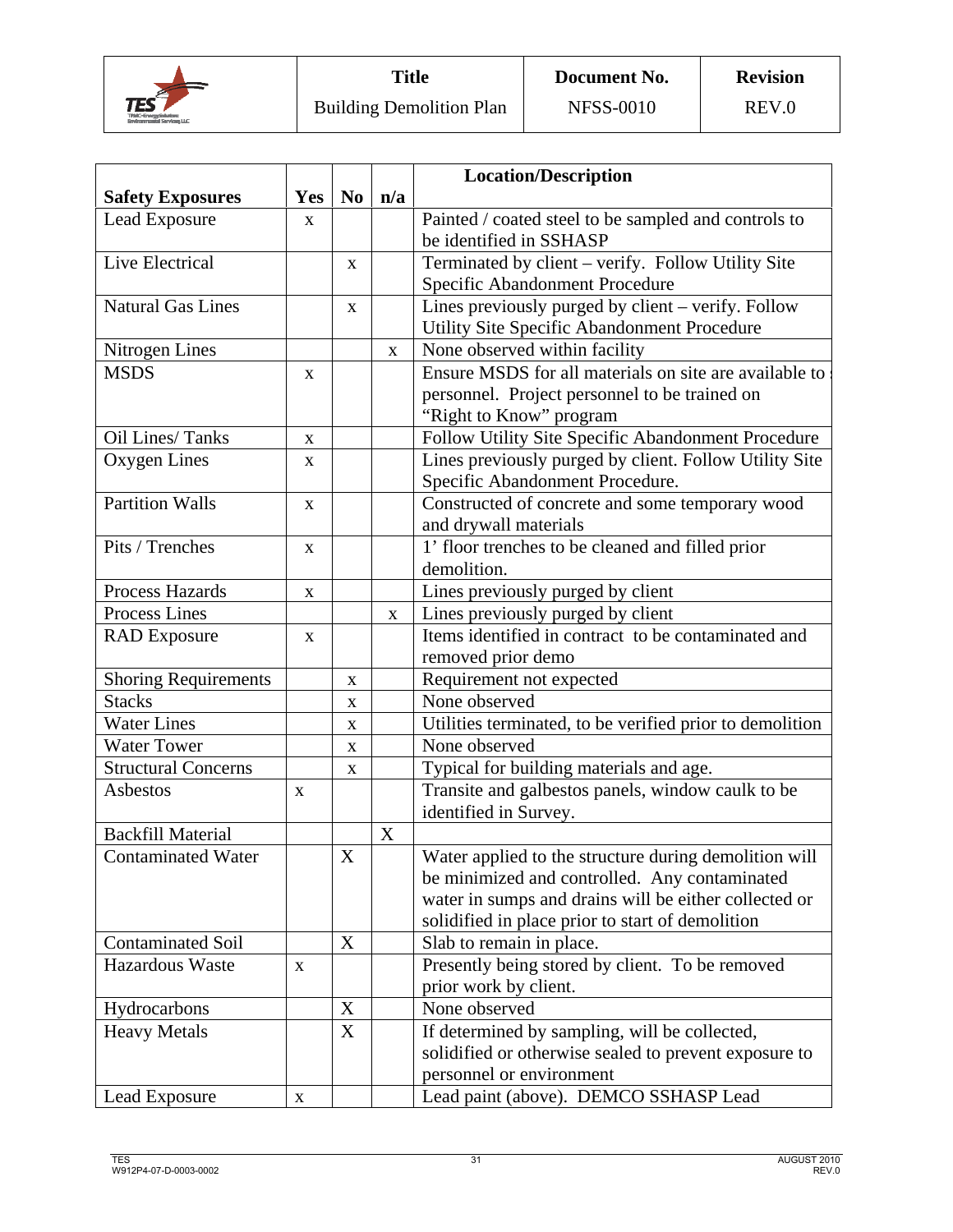![](_page_37_Picture_0.jpeg)

|                              |              |                                                 |     | <b>Location/Description</b>                           |  |
|------------------------------|--------------|-------------------------------------------------|-----|-------------------------------------------------------|--|
| <b>Safety Exposures</b>      | <b>Yes</b>   | No                                              | n/a |                                                       |  |
|                              |              |                                                 |     | Compliance plan to be followed.                       |  |
| <b>PCB</b>                   | X            |                                                 |     | To be determined if PCB's are present in building     |  |
|                              |              |                                                 |     | paint                                                 |  |
| Special Waste                | X            |                                                 |     | PCB bulk product LLW                                  |  |
| <b>Underground Utilities</b> | $\mathbf{x}$ |                                                 |     | Call NY - Dig Safe to perform ground penetrating      |  |
|                              |              |                                                 |     | radar surveys or comparable detection method.         |  |
| Animal Material debris   x   |              |                                                 |     | Bird dropping and animal carcasses to be neutralized. |  |
|                              |              | Bird dropping does not require removal prior to |     |                                                       |  |
|                              |              |                                                 |     | building demolition. carcasses will be collected and  |  |
|                              |              |                                                 |     | disposed of as municipal waste.                       |  |

CFR Applicability / Clarification

Listed below are specific sections of 29 CFR 1926, 1962 that apply to building 401 demolition with clarifying mitigation or non-applicability

- 1926.850(a); Condition of structural framing and floors is currently structurally sound. Shed roof constructed of wood decking had several damaged areas.
- 1926.850(b); The structure has not been damaged by fire of flood, etc. Regardless, only essential workers will be permitted inside building during dismantlement.
- $\bullet$  1926.850(c); All utilities including, but not limited to electric, gas, water, steam, sewer, have been de-terminated by the client and verified by the field superintendent.
- $\bullet$  1962.850(d); No power or other utilities will remain activated within the demolition boundary.
- 1962.850(e); No hazardous chemicals, gasses, explosives, flammable materials (except product of demolition), or other dangerous materials remain in the building.
- 1926.850(f); Glass fragmentation is not considered a hazard as personnel will not be allowed in the demolition area after commencement of demolition.
- 1926.850(g); Hazards relating to openings in floors will be barricaded to height of 42".
- 1926.850(h); Debris may drop though barricaded openings in the floors to grade level.
- 1926.850(i); Floor openings will be barricaded or no personnel will be allowed in area after the start of demolition. Prior to demolition, all existing handrail, guars, etc will remain in place.
- $\bullet$  1926.850(j); In general, the structure will be demolished from the top down by completing controlled pulls of building sections after regulated materials have been removed.
- $\bullet$  1926.850(k); Regarding employee entrances to multi story structures being demolished; this is not applicable since only essential workers will be allowed in the work area.
- Water will be used to minimize the amount of dust generated during demolition activities.

Completed by: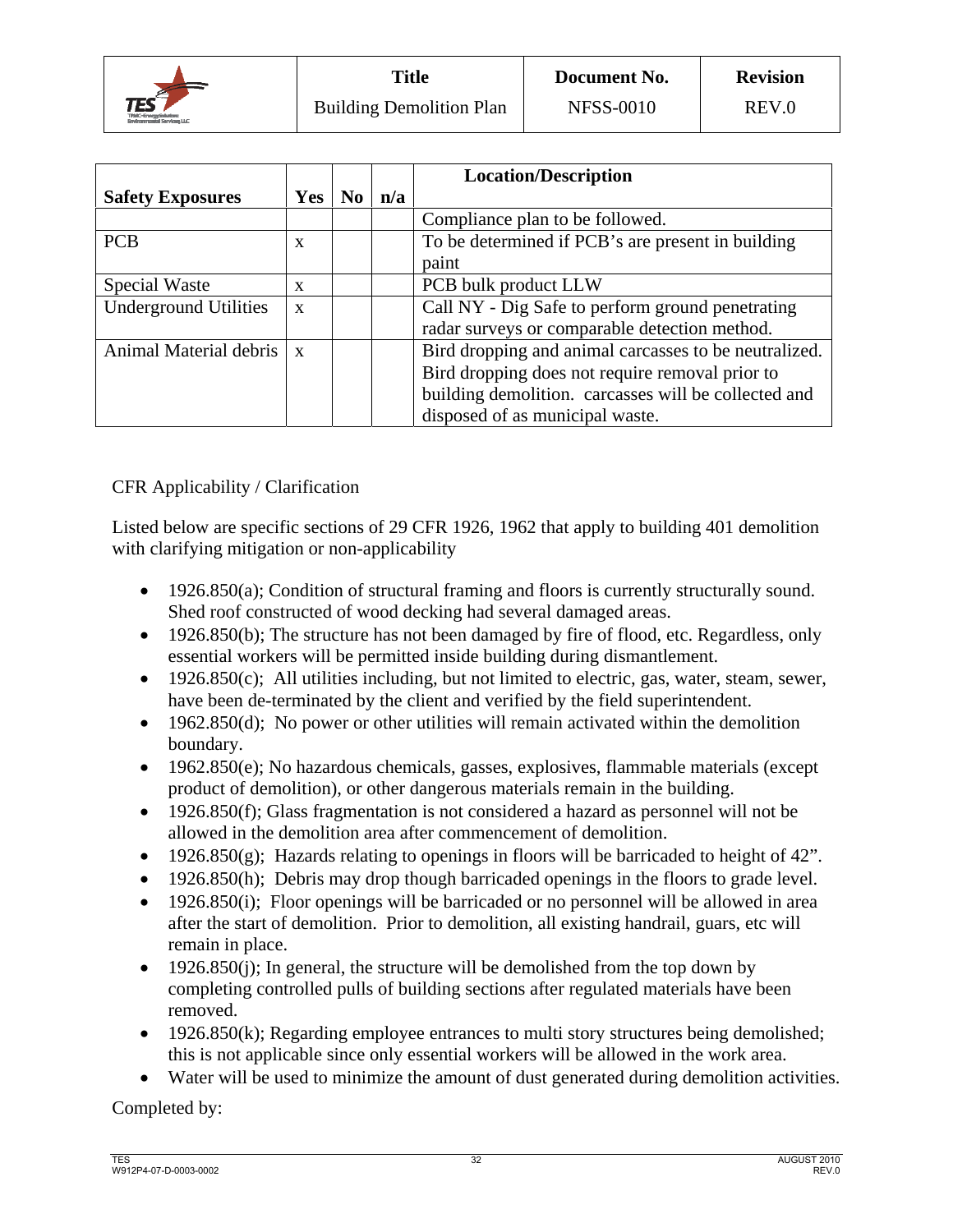|                    | <b>Title</b><br><b>Building Demolition Plan</b> | Document No.<br><b>NFSS-0010</b> | <b>Revision</b><br>REV.0 |
|--------------------|-------------------------------------------------|----------------------------------|--------------------------|
| $PE - State of NY$ |                                                 | Date                             |                          |
|                    | Environmental Safety and Health Manager (ES&HM) | Date                             |                          |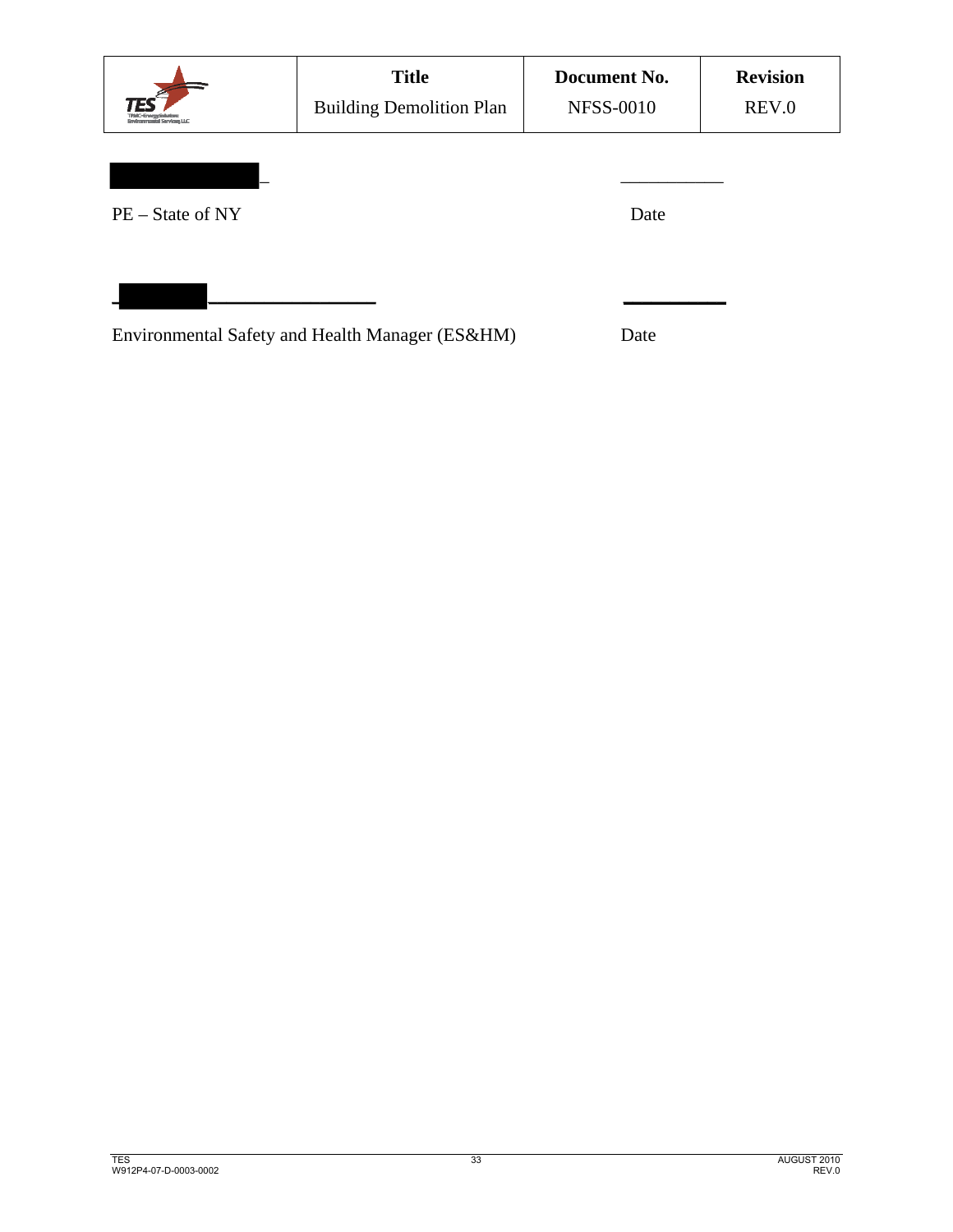![](_page_39_Picture_0.jpeg)

# Attachment C: Asbestos Survey Procedures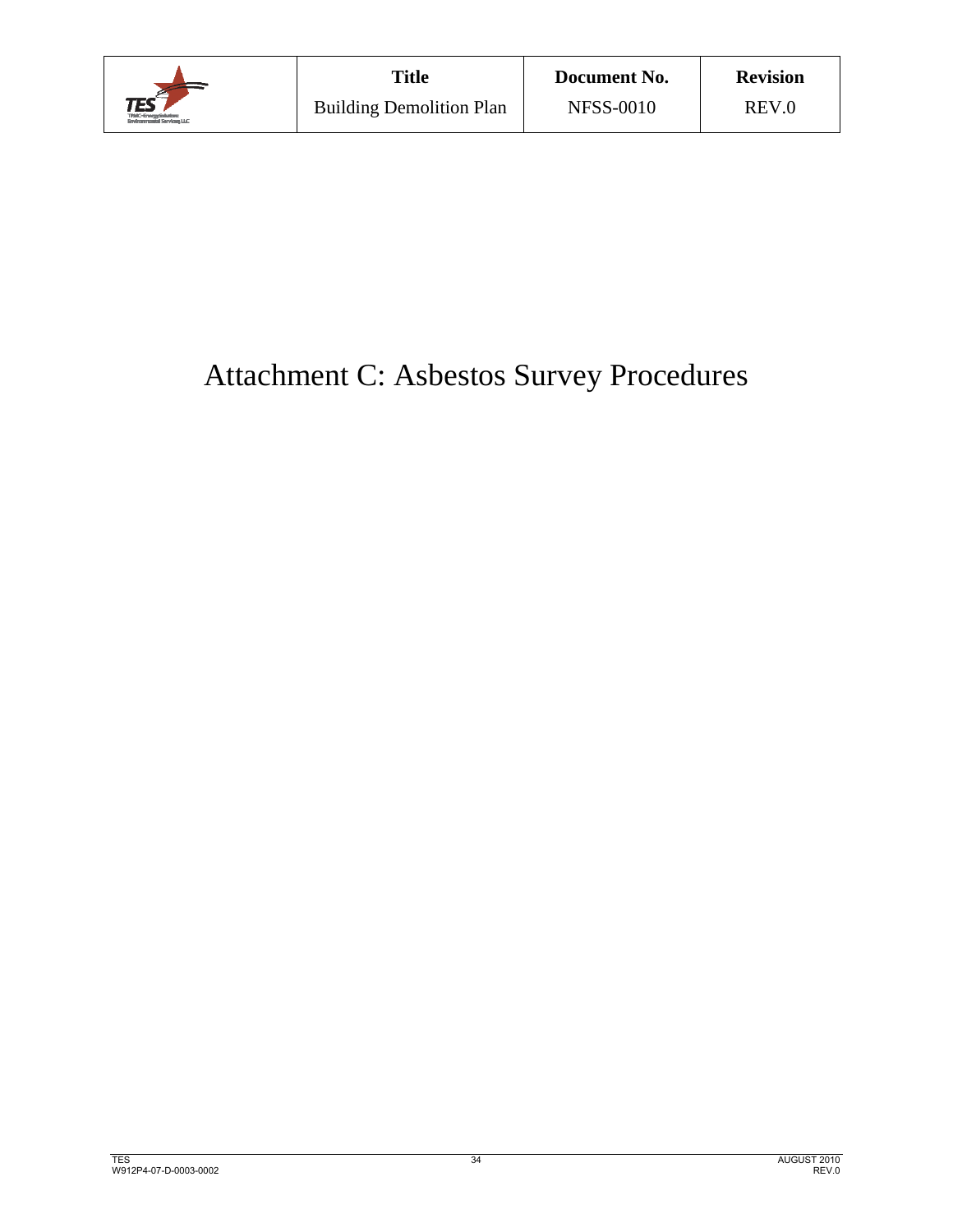![](_page_40_Picture_0.jpeg)

## **ASBESTOS Survey Field Survey Procedures and Sample Analysis Methods**

Guidelines used for the asbestos inspection were established by the Environmental Protection Agency (EPA) in the Guidance for Controlling Asbestos Containing Materials in Buildings, Office of Pesticides and Toxic Substances, Doc 560/5-85-024, and 40 CFR Part 763, Asbestos Hazard Emergency Response Act (AHERA).

Field information is organized in accordance with the AHERA methodology of homogenous area (HA). During the survey, reasonable efforts are made to identify all locations and types of ACM materials associated with the scope of work. Sampling has included multiple samples of the same materials chosen at random. However, due to inconsistencies of a manufacturer's processes and the contractor's installation methods, materials of similar construction may contain various amounts of asbestos. Furthermore, some materials that were not originally specified to contain asbestos may in fact contain this mineral. For example, cementations pipe insulation and plaster were frequently mixed with asbestos at the construction site for ease of application. Locating all asbestos materials can only be definitively achieved by conducting exploratory demolition and sampling every section of pipe insulation, fitting or valve covering, fireproofing, and other suspect ACM.

Bulk samples of suspect ACM were analyzed using polarized light microscopy (PLM) coupled with dispersion staining, as described in 40 CFR Part 763 and the National Emissions Standard for Hazardous Air Pollutants (NESHAPS). NESHAPS is the standard industry protocol for the determination of asbestos in building materials. A suspect material is immersed in a solution of known refractive index and subjected to illumination by polarized light. The color displays that result are compared to a standardized atlas whereby the specific variety of asbestos is determined. It should also be recognized that PLM is primarily a qualitative identification method whereby asbestos percentage, if any, is estimated. While EPA and New York State regulations governing ACM consider materials containing greater then 1-percent as asbestos, accurately quantifying asbestos content below 5-percent has been shown to be unreliable.

The New York State Department of Health has revised the PLM Stratified Point Counting Method. The new method, "Polarized Light Microscopy Methods for Identifying and Quantifying Asbestos in Bulk Samples" can be found as item 198.1 in the Environmental Laboratory Approval program (ELAP) Certification manual. The method specifies a procedure of analysis for bulk samples that fall into the category of "Non-friable Organically Bound" (NOB). This category includes any sample in a flexible to rigid asphalt or vinyl matrix (floor tiles, mastic, roofing shingles, roofing felt, etc.). Additional materials that may fall into this category are textured paints and stucco, pipe valve and joint packing, and a variety of other applications. These samples must be "ashed" in a muffle furnace at 480-degrees Celsius (to remove organic matrix), treated with acid (to remove any mineral carbonate), and filtered